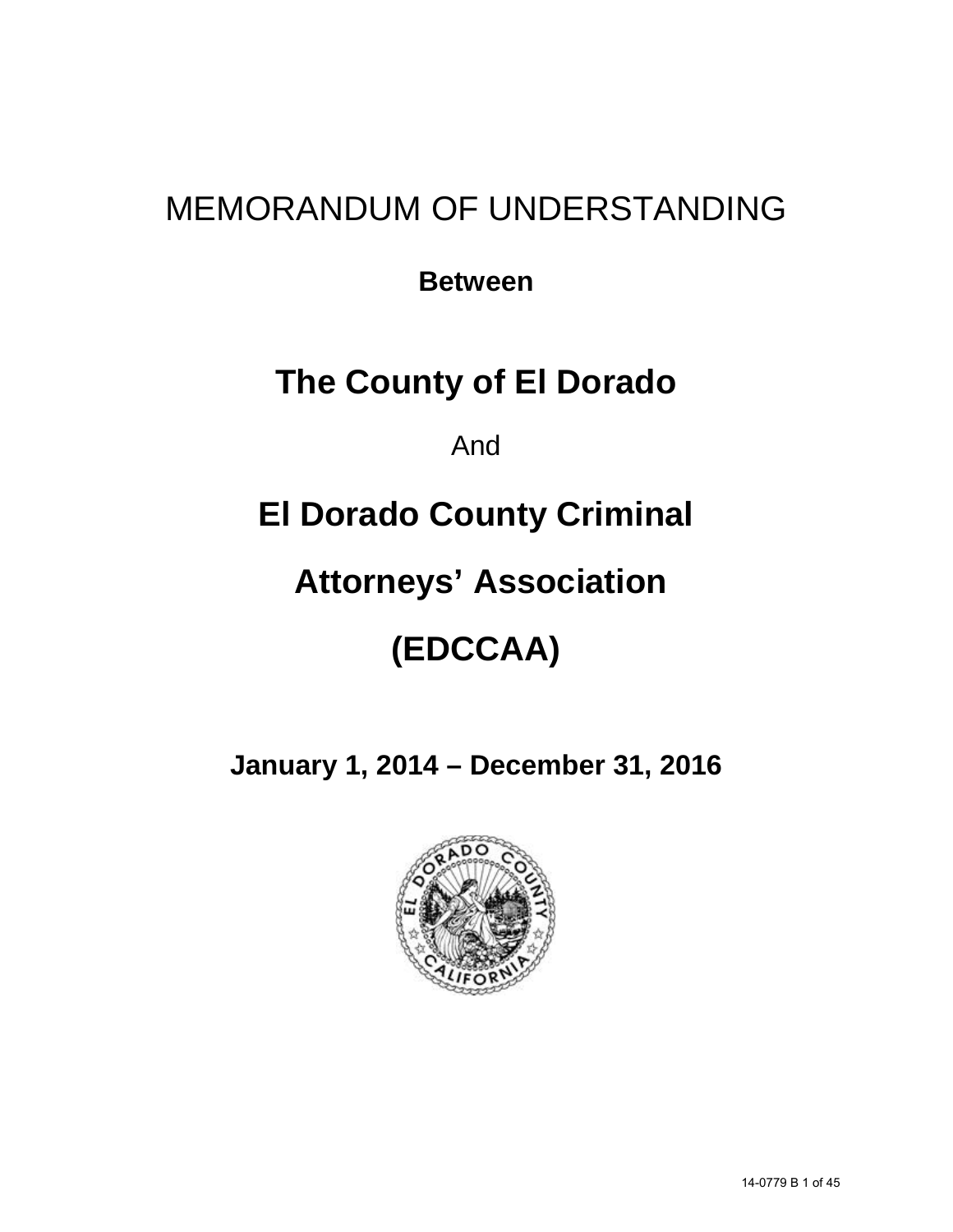## MEMORANDUM OF UNDERSTANDING

## **TABLE OF CONTENTS**

| SECTION 1.<br>SECTION 2.<br>SECTION 3.<br>SECTION 4.                             |  |
|----------------------------------------------------------------------------------|--|
|                                                                                  |  |
| SECTION 1.<br>SECTION 2.                                                         |  |
|                                                                                  |  |
|                                                                                  |  |
| SECTION 1.<br>SECTION 2.<br>SECTION 3.<br>SECTION 4.<br>SECTION 5.<br>SECTION 6. |  |
|                                                                                  |  |
| SECTION 1.<br>SECTION 2.<br>SECTION 3.<br>SECTION 4.                             |  |
|                                                                                  |  |
| SECTION 1.<br>SECTION 2.<br>SECTION 3.<br>SECTION 4.                             |  |
|                                                                                  |  |
| SECTION 1.<br>SECTION 2.<br>SECTION 3.<br>SECTION 4.                             |  |
|                                                                                  |  |
| SECTION 1.<br>SECTION 2.<br>SECTION 3.<br>SECTION 4.<br>SECTION 5.<br>SECTION 6. |  |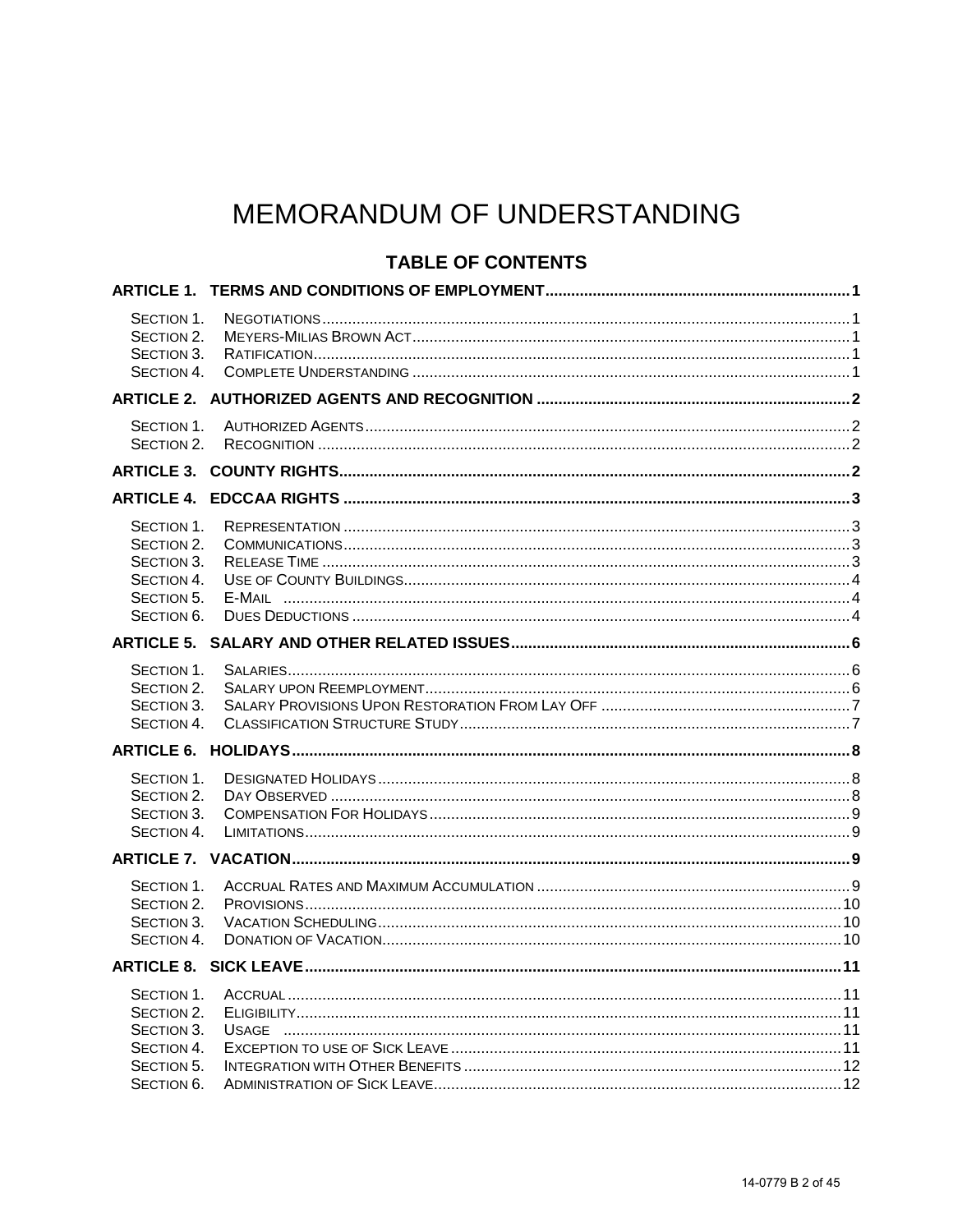| SECTION 7.<br>SECTION 8. |                                                                       |  |
|--------------------------|-----------------------------------------------------------------------|--|
| SECTION 9.               |                                                                       |  |
|                          |                                                                       |  |
|                          |                                                                       |  |
| <b>ARTICLE 9. LEAVES</b> |                                                                       |  |
|                          |                                                                       |  |
| SECTION 1.               |                                                                       |  |
| SECTION 2.               |                                                                       |  |
| SECTION 3.               |                                                                       |  |
| SECTION 4.               |                                                                       |  |
| SECTION 5.               |                                                                       |  |
| SECTION 6.               |                                                                       |  |
|                          |                                                                       |  |
| SECTION 1.               |                                                                       |  |
| SECTION 2.               |                                                                       |  |
| SECTION 3.               |                                                                       |  |
| SECTION 4.               |                                                                       |  |
| SECTION 5.               |                                                                       |  |
| SECTION 6.               |                                                                       |  |
| SECTION 7.               |                                                                       |  |
| SECTION 8.               |                                                                       |  |
| SECTION 9.               |                                                                       |  |
|                          |                                                                       |  |
| SECTION 1.               |                                                                       |  |
| SECTION 2.               |                                                                       |  |
| SECTION 3.               |                                                                       |  |
|                          |                                                                       |  |
| SECTION 1.               |                                                                       |  |
| SECTION 2.               |                                                                       |  |
| SECTION 3.               |                                                                       |  |
| SECTION 4.               |                                                                       |  |
| SECTION 5.               |                                                                       |  |
| SECTION 6.               |                                                                       |  |
| SECTION 7.               |                                                                       |  |
|                          |                                                                       |  |
| SECTION 1.               |                                                                       |  |
| SECTION 2.               |                                                                       |  |
|                          |                                                                       |  |
| SECTION 1.               |                                                                       |  |
|                          | ARTICLE 15. LAYOFF AND DEMOTION PROCEDURES UPON REDUCTION IN FORCE 26 |  |
|                          |                                                                       |  |
|                          |                                                                       |  |
|                          |                                                                       |  |
|                          |                                                                       |  |
| SECTION 1.               |                                                                       |  |
| SECTION 2.               |                                                                       |  |
| SECTION 3.               |                                                                       |  |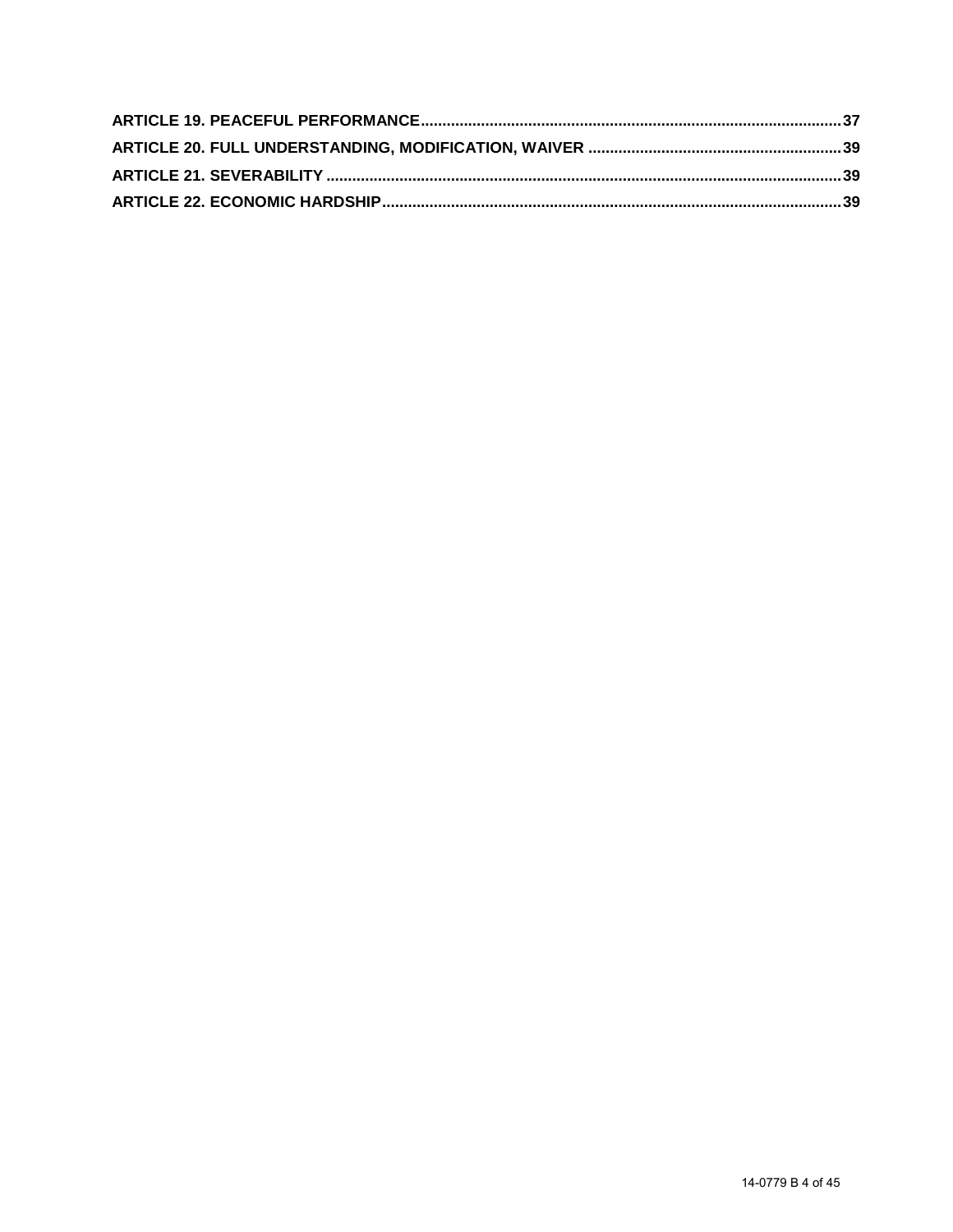## **PREAMBLE**

It is the purpose of this Memorandum to set forth the wages, hours and other terms and conditions of employment for the employees of El Dorado County represented by the El Dorado County Criminal Attorneys' Association (hereinafter referred to as "Association").

## <span id="page-4-0"></span>**ARTICLE 1. TERMS AND CONDITIONS OF EMPLOYMENT**

<span id="page-4-1"></span>Section 1. Negotiations

El Dorado County Criminal Attorneys' Association (hereinafter referred to as "Association") and representatives of the County of El Dorado (hereinafter referred to as "County") have met and conferred in good faith in regard to wages, hours, and other terms and conditions of employment covering employees in the Attorneys' bargaining unit and have exchanged freely information, opinions, and proposals and have reached agreement on all matters relating to the employment conditions and employer-employee relations of such employees.

<span id="page-4-2"></span>Section 2. Meyers-Milias Brown Act

This Memorandum of Understanding is entered into pursuant to the Meyers-Milias-Brown Act (Government Code sections 3500-3510), and has been jointly prepared by the parties.

#### <span id="page-4-3"></span>Section 3. Ratification

El Dorado County Criminal Attorneys' Association representatives of the County of El Dorado have met and conferred in good faith in regard to wages, hours, and other terms and conditions of employment covering employees in the Criminal Attorneys bargaining unit and have exchanged freely information, opinions, and proposals, and have reached agreement on all matters relating to the employment conditions and employer, employee relations of such employees.

This Memorandum of Understanding (MOU) shall be presented to the Board of Supervisors, as the joint recommendations of the undersigned, for salary and employee benefit adjustments for the period commencing on January 1, 2014 and ending December 31, 2016. Unless otherwise indicated herein, all provisions shall become effective on the date approved by the Board of Supervisors.

## <span id="page-4-4"></span>Section 4. Complete Understanding

This MOU cancels all previous MOU's and letters of agreement. The El Dorado County Personnel Rules and all other County policies and rules shall remain in force and effect other than where superseded by specific provisions of this MOU.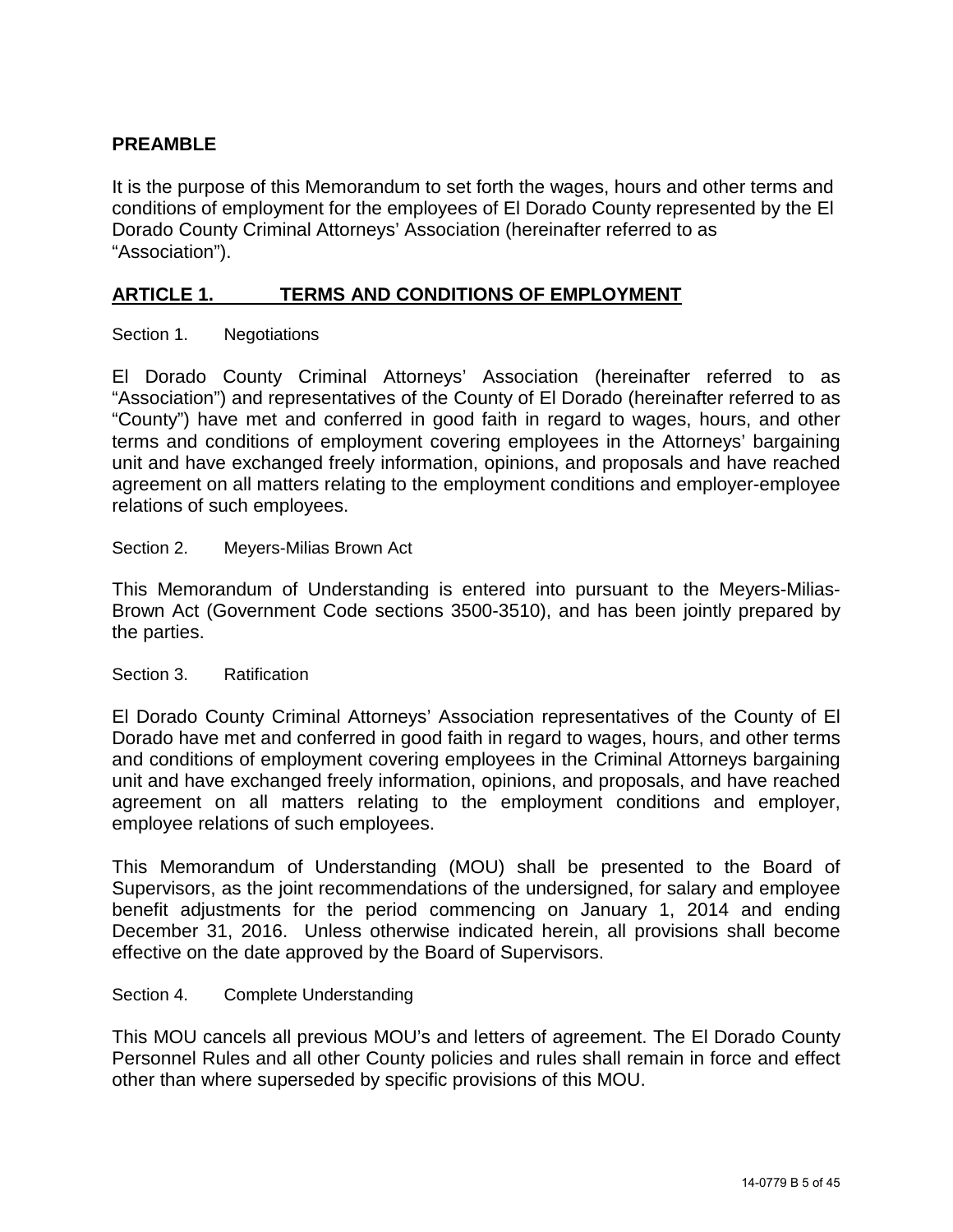## <span id="page-5-0"></span>**ARTICLE 2. AUTHORIZED AGENTS AND RECOGNITION**

<span id="page-5-1"></span>Section 1. Authorized Agents

The parties agree that the Association may choose to designate a legal representative and will notify the County in writing of any change. For the purpose of administering the terms and provisions of this MOU, the following authorized agents have been designated:

## *County of El Dorado*

Director of Human Resources 330 Fair Lane Placerville, CA 95667

## *El Dorado County Criminal Attorneys' Association*

Goyette & Associates, Attorneys at Law 2366 Gold Meadow Way Suite 200 Gold River, CA 95670

The Association shall provide in writing to the County and be responsible for keeping current the name, address and telephone number of the designated representative and a list of persons authorized to act on its behalf or receive service in its name.

<span id="page-5-2"></span>Section 2. Recognition

- A. County recognition The Director of Human Resources or designee is the representative of El Dorado County in matters related to employer-employee relations.
- B. The El Dorado County Criminal Attorneys' Association is the exclusively recognized employee organization for the Criminal Attorneys' (CA) Bargaining Unit.

## <span id="page-5-3"></span>**ARTICLE 3. COUNTY RIGHTS**

County retains, solely and exclusively, all the rights, powers and authority exercised or held prior to the execution of this MOU, except as expressly limited by a specific provision of this MOU. Without limiting the generality of the foregoing, the rights, powers, and authority retained solely and exclusively by the County and not abridged herein, are included, but not limited to, the following; to manage and direct its business and personnel; to manage, control, and determine the mission of its departments, building facilities, and operations; to create, change, combine or abolish jobs, departments and facilities in whole or in part; to direct the work force; to increase or decrease the work force and determine the number of employees needed; to hire, transfer, promote and maintain the discipline and efficiency of its employees; to establish work standards, schedules of operation and reasonable work load; to specify or assign work requirements and require overtime; to schedule working hours and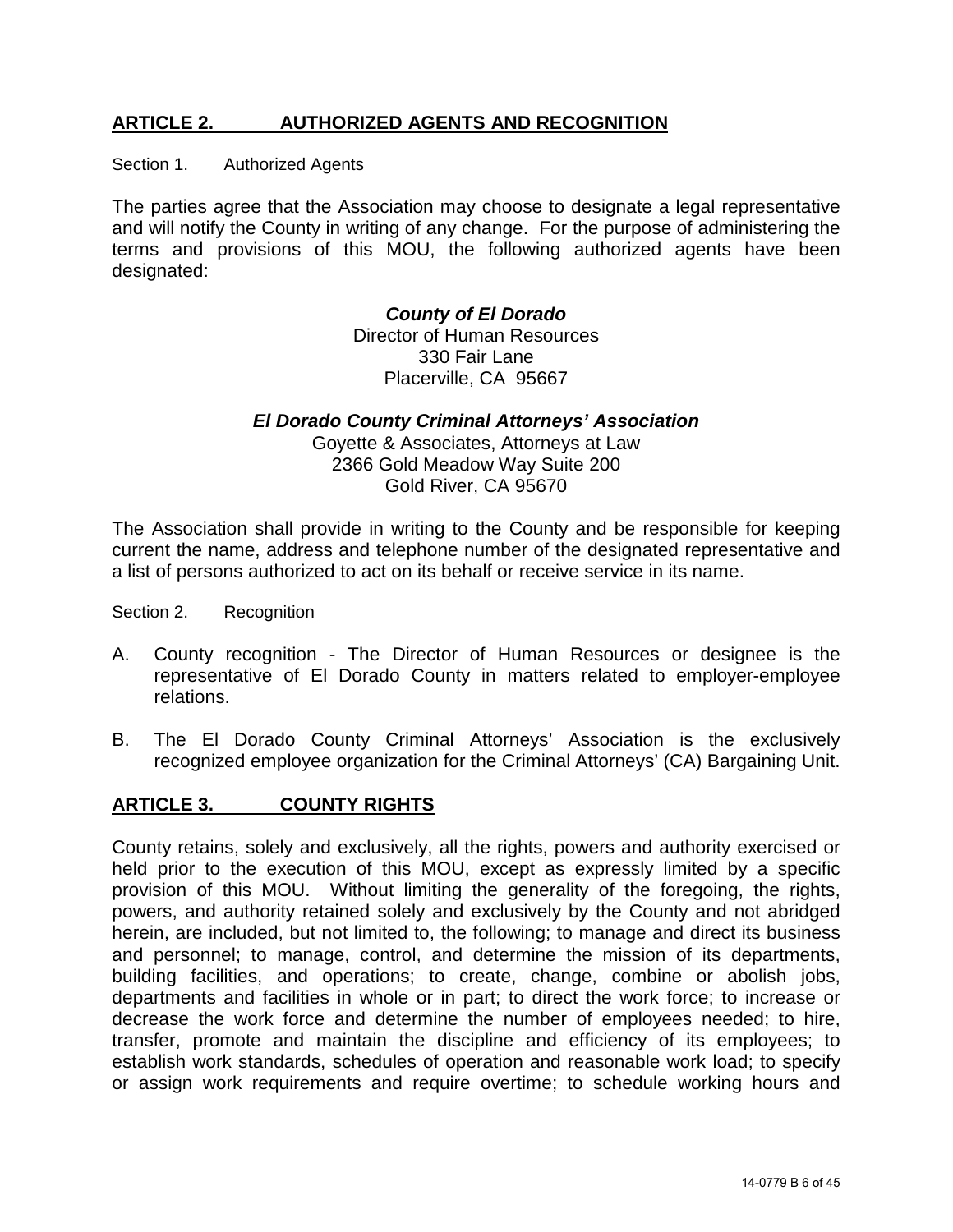shifts; to adopt rules of conduct; to determine the type and scope of work to be performed by County employees and the services to be provided; to classify positions, to establish initial salaries of new classifications; to determine the methods, processes, means, and places of providing services and to take whatever action necessary to prepare for and operate in an emergency.

Nothing in this article is intended to alter the post-agreement rights of the respective parties as established by law to meet and confer on changes which would affect the wages, hours, and other terms and conditions of employment, except, however that the scope of representation shall not include consideration of the merits, necessity, or organization of any service or activity provided by law or executive order.

The County reserves the right to contract out services pursuant to the El Dorado County Charter. In the event that the County is considering contracting out services, which will directly result in the layoff of current employees, the county will notify the Association and meet and confer prior to the implementation of the action to the extent required by law.

## <span id="page-6-0"></span>**ARTICLE 4. EDCCAA RIGHTS**

## <span id="page-6-1"></span>Section 1. Representation

This Memorandum covers the employees in the classifications that Association is certified as representing. EDCCAA is the formally recognized employee organization which has the exclusive right to represent said employees during the term of this Memorandum.

## <span id="page-6-2"></span>Section 2. Communications

Official Association representatives shall be permitted access to County property to confer with County employees on matters of employer-employee relations. The designated representative shall give notice to the Department Head or his/her designee when contacting departmental employees during the duty period of employees, provided that solicitation for membership or other internal employee organization business shall be conducted only during the non-duty hours of all employees concerned. Non-duty hours are defined as before or after work, lunch periods and rest break periods.

## <span id="page-6-3"></span>Section 3. Release Time

Official Association representatives shall be released from duty to attend formal meet and confer sessions, grievances, or discipline meetings with the County. Association shall notify the Director of Human Resources or designee of the names of employees who are official representatives of Association, not more than three (3) of whom can be released at any given time.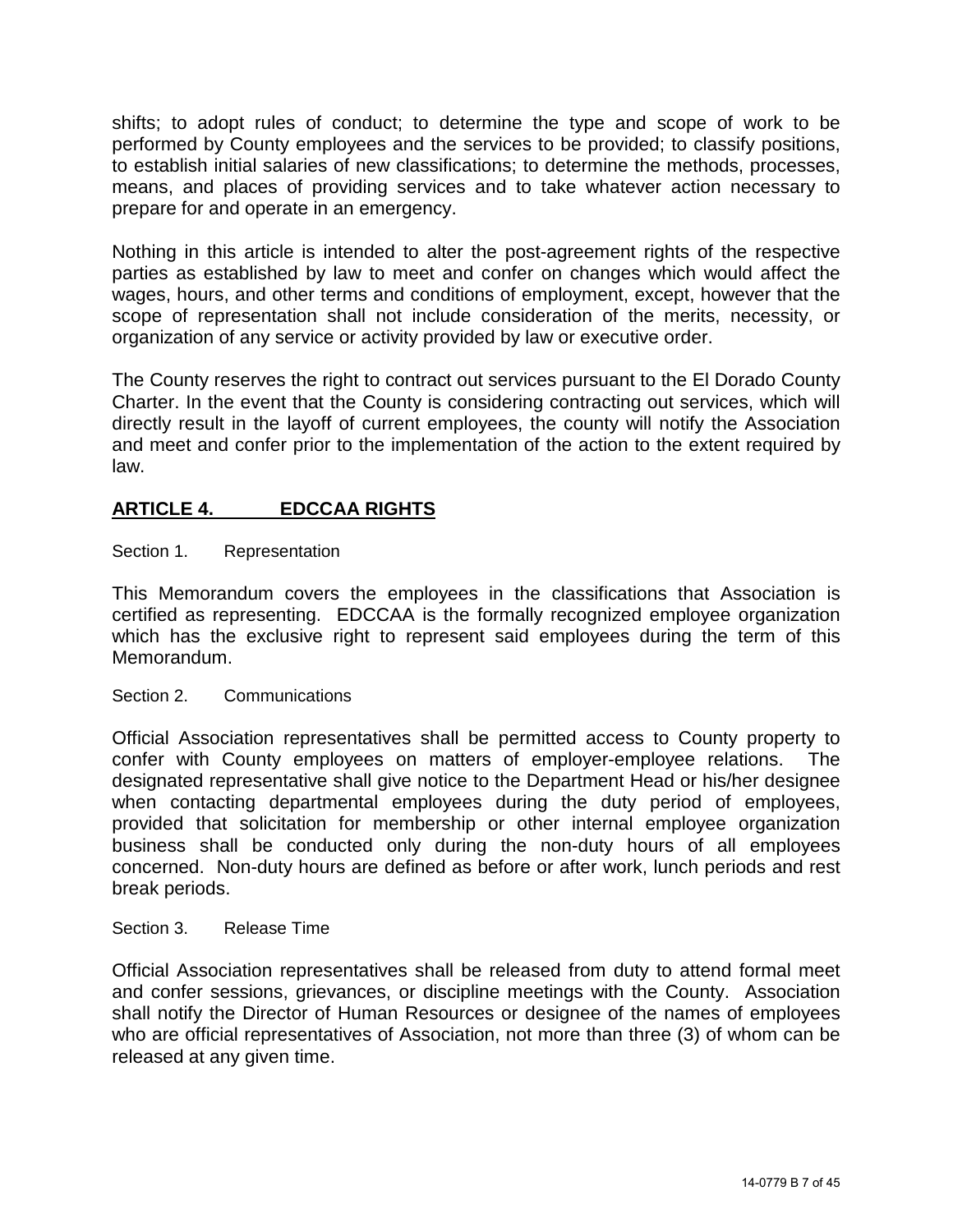#### <span id="page-7-0"></span>Section 4. Use of County Buildings

County buildings and other facilities shall be made available for use of the Association or its representatives during non-duty hours in accordance with availability and administrative procedures.

<span id="page-7-1"></span>Section 5. **F-Mail** 

The Association may use the County electronic mail (e-mail) for Association business under the following conditions:

- A. E-mails shall not be drafted during working hours (not including duty-free breaks and lunches);
- B. The subject line of the e-mail shall read "EDCCAA Information". E-mail shall be in good taste and shall not malign the County of its representatives.
- C. Subject matter shall be limited to brief Association announcements, inquiries, notices, agendas, minutes, and appropriate attachments.
- D. All e-mail usage shall be consistent with Departmental policy, the El Dorado County Computer and Network Resource Usage Policies and Standard Guide and the provisions of this MOU.
- <span id="page-7-2"></span>Section 6. Dues Deductions
	- A. Payroll Deductions and Membership Maintenance-Criminal Attorney Unit
		- 1. It is agreed that Association membership is not a mandatory condition of employment for any employee in the Criminal Attorneys' (CA) Bargaining Unit covered by this agreement. The Association may have the regular dues deductions of its employees deducted from employees' paychecks under procedures prescribed by the County Auditor/Controller. Employees desirous of such deductions must sign and submit an Employee Payroll Deduction Authorization (PDA) for each type of deduction. All duly authorized PDA's will be processed promptly. Except as otherwise provided in Article 4. Section 6.A, employees are not entitled to revoke or alter such deductions by filing another signed payroll deduction card with the appropriate instructions affixed thereon. Deductions authorized in the above manner will be accumulated and forwarded on a regular basis to the authorized payees. Nothing herein shall prohibit the County from placing reasonable limits as to the number of payees or deductions per employee for the purpose of efficient administration of the payroll system.
		- 2. Any employee, who has a dues deduction authorization on file with the Auditor/Controller's Office on the date his agreement is approved by the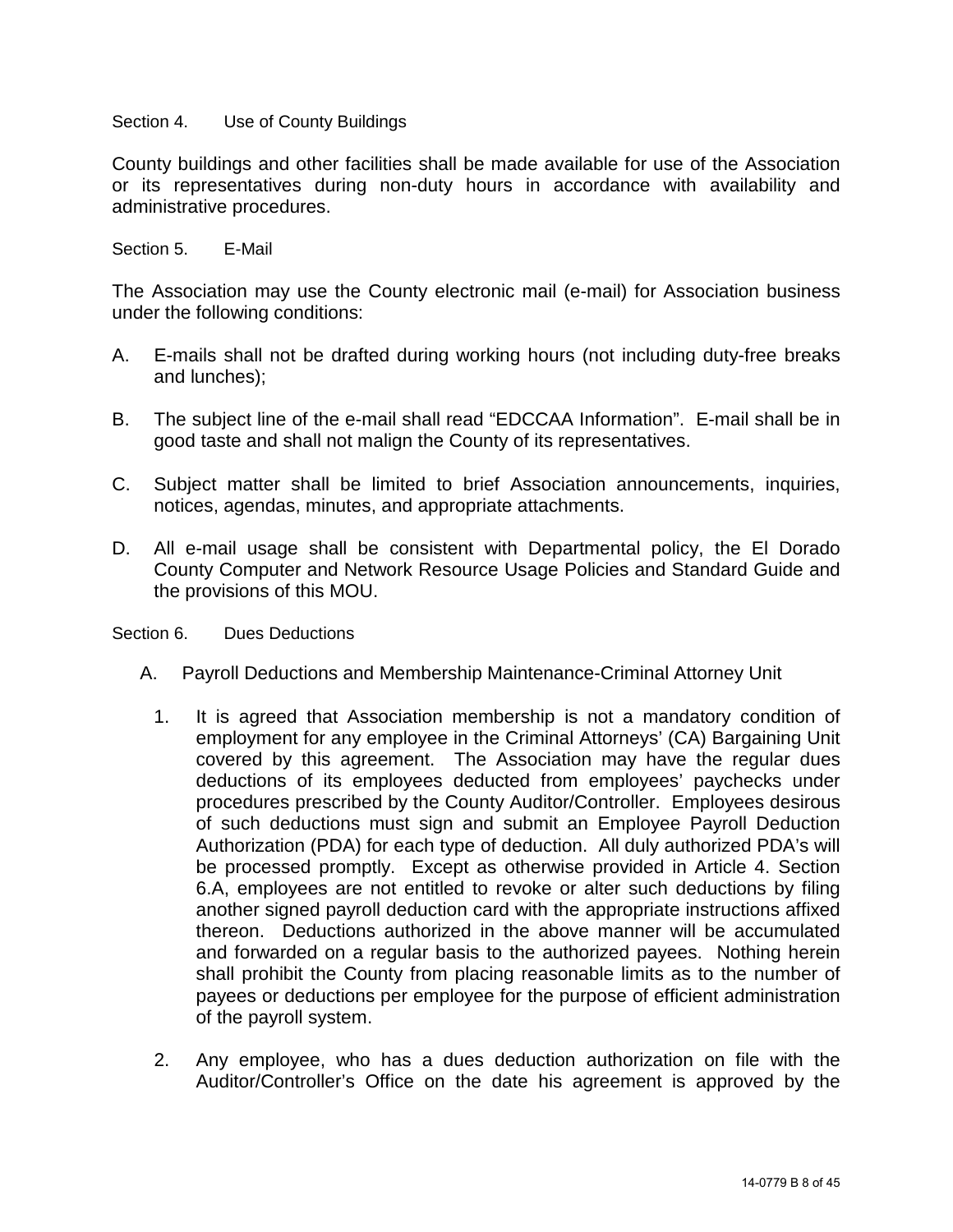Board of Supervisors, shall be subject to the Maintenance of Membership provisions of this agreement.

- 3. If employees in the Association have a dues deduction on file, it is understood that the dues will be deducted for the duration of this agreement, or until the last day of the last full pay period of the calendar month following the transfer of the employee to a unit represented by another recognized employee organization or to a class not contained in a representation unit, whichever occurs first. Employees in the Association are free to discontinue dues deduction by notifying the Payroll section of the Auditor/Controller's office, in writing, during the period of May 15-31 of any year.
- 4. It is understood that employees in the Association are free to authorize dues deduction at any time. However, employees may not discontinue dues deduction during the term of this Memorandum of Understanding, except as otherwise provided in this section.
- 5. The County will provide to the Association a list of the new employees hired into regular positions represented by the Association on a monthly basis.
- 6. Dues deductions from employees who are in another bargaining unit will be allowed if there is no objection from the exclusive representative of that bargaining unit. Employees desirous of such deductions must sign and submit an Employee Payroll deduction Authorization PDA for each type of deduction. All duly authorized PDA's will be processed promptly.
- 7. The County shall not be liable to the Association, employees, or any other party by reason of the requirements of this Section for the remittance or payment of any sum other than the constituted actual deductions made from employee' wages earned. The Association shall hold and keep the County harmless against any and all claims, demands, suits, orders, judgments or other forms of liability that may arise out of or by reason of action taken by the employer under this Article.

## B. Hold Harmless

The authorization for payroll deductions described in this Agreement shall specifically require the employee and Association to agree to hold the County harmless from all claims, demands, suits or other forms or liability that may arise against the County for or on account of any deduction made from the wages of such employee.

Association shall defend, indemnify and hold harmless, release and save the County and its agents and employee against any claims, demands, suits, orders, judgments or other forms of liability that shall arise out of, or by reason of, action taken or not taken by the county under this Agreement. This includes but is not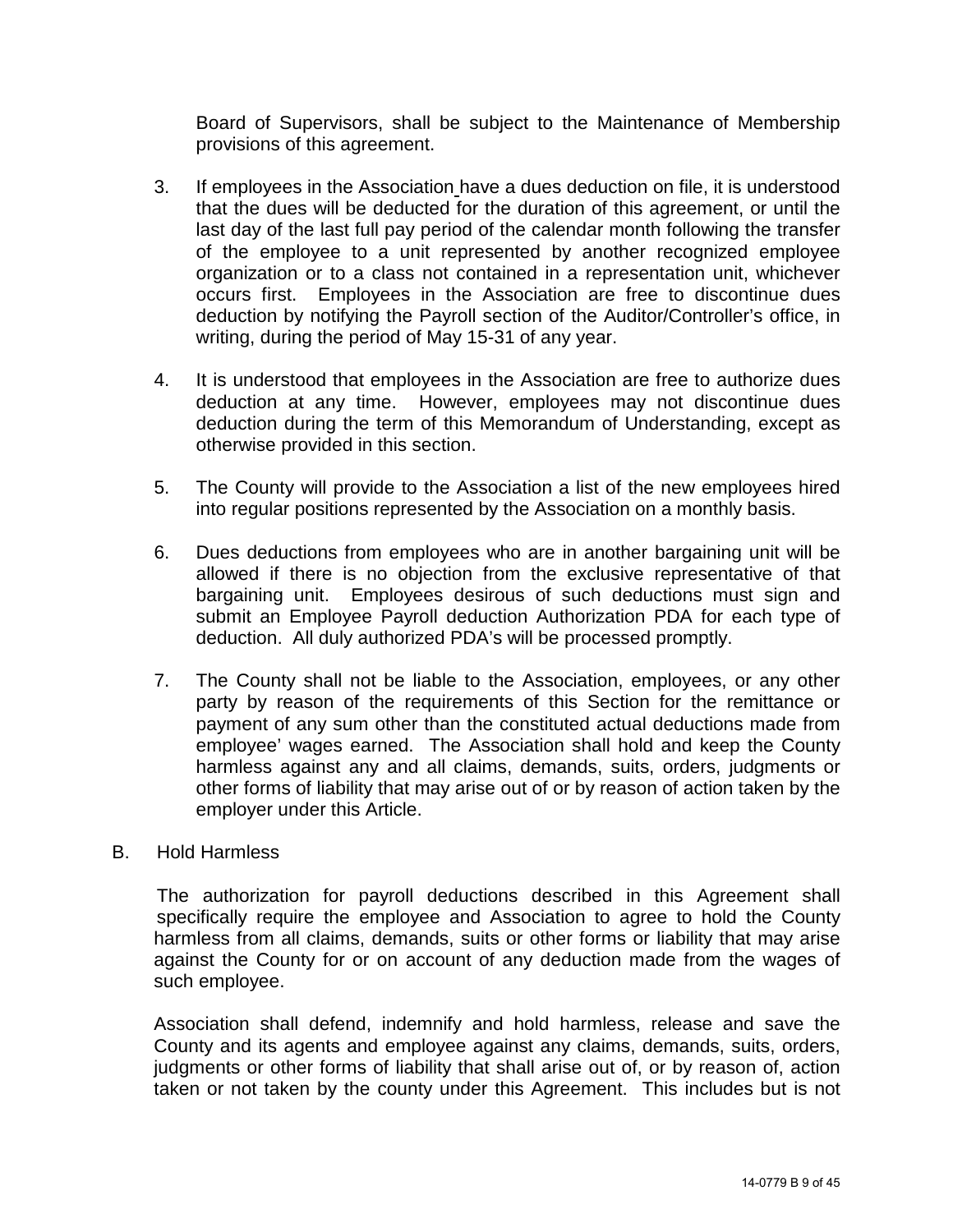limited to the collection and procedures for collection of fair share fees and reasonable cost of County's attorney fees and costs, along with reasonable cost of management preparation time as well.

## <span id="page-9-0"></span>**ARTICLE 5. SALARY AND OTHER RELATED ISSUES**

<span id="page-9-1"></span>Section 1. Salaries

The base wages for Criminal Attorneys' represented classifications will be increased by 18% during the term of the Memorandum of Understanding as follows:

Cost of Living Adjustments

2014: 2% effective the pay period including January 1, 2014.

2015: 2% effective the pay period including January 1, 2015.

2016: 2% effective the pay period including January 1, 2016.

Equity Adjustments

2014: 3% effective the pay period including January 1, 2014.

2015: 3% effective the pay period including January 1, 2015.

2016: 3% effective the pay period including January 1, 2016.

CALPERS Liability Transfer

2014: Employees with CalPERS retirement plans Tier 1 and Tier 2 shall pay the full 7% employee CALPERS contribution effective the second full pay period following Association ratification and Board of Supervisors adoption of the MOU. As an offset, all employees in the Association shall receive an additional 3% base wage increase effective the second pay periods following Association ratification and Board of Supervisors adoption of the MOU.

<span id="page-9-2"></span>Section 2. Salary upon Reemployment

A full-time or part-time employee who resigns in good standing and is reappointed in the same or closely related class within the same classification series within two (2) years of resignation, shall be eligible, with the approval of the appointing authority, to be reappointed at any step up to and including the step received prior to resignation. If the appointing authority wishes to rehire the employee at a step which exceeds the step paid at the time of resignation, approval shall be required consistent with Personnel Rules. For purposes of vacation accrual, shift selection, and longevity pay, such an employee shall receive credit for the amount of prior service in effect at the time of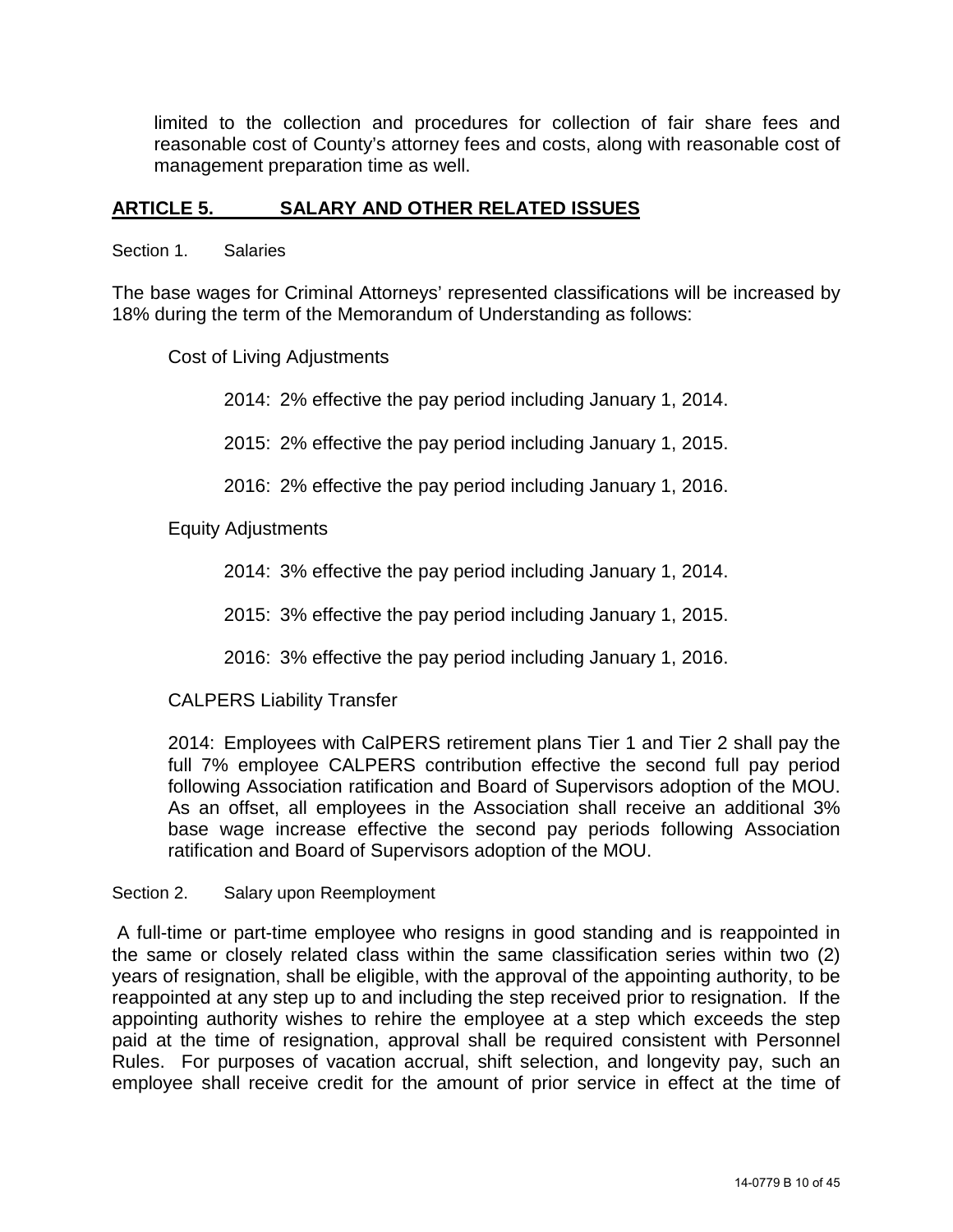resignation and shall be restored to the place on the vacation accrual table, the shift selection order and longevity pay table in effect at the time of resignation. An employee that is reemployed after the effective date of this MOU will not be eligible for retiree insurance.

A full time or part time employee who resigns in good standing and is reemployed by the County within two (2) years of resignation in a classification in a different class series or a higher class from which the employee resigned shall, for purposes of vacation accrual and longevity pay, receive credit for the amount of prior service in effect at the time of resignation, and shall be restored to the place on the vacation accrual and longevity pay table in effect at the time of resignation. An employee that is reemployed after the effective date of this MOU will not be eligible for retiree health insurance.

For purposes of vacation accrual and longevity pay; such an employee shall receive credit for the amount of prior service in effect at the time of resignation and shall be restored to the place on the vacation accrual and longevity pay table in effect at the time of resignation.

## <span id="page-10-0"></span>Section 3. Salary Provisions Upon Restoration From Lay Off

An employee who has been laid off or voluntarily demoted as a result of layoff and subsequently restored in their former classification within a two (2) year period from the date of his/her layoff or voluntary demotion, shall receive the following considerations and benefits:

- A. All sick leave credited to the employee's account when laid off shall be restored, unless the employee received compensation for such sick leave at the time of the layoff.
- B. All prior service shall be credited for the purpose of determining sick leave and vacation earning rate, longevity pay increases and time in step.
- C. The employee shall be placed on the step of the salary range that was held at the time of the layoff.
- <span id="page-10-1"></span>Section 4. Classification Structure Study

The County will initiate a classification structure study during the term of the MOU. After the study is complete, the County will present any negotiable changes to the County's classification structure to the Association. The County and the Association agree to meet and confer over the negotiable changes, if any, to the classification structure.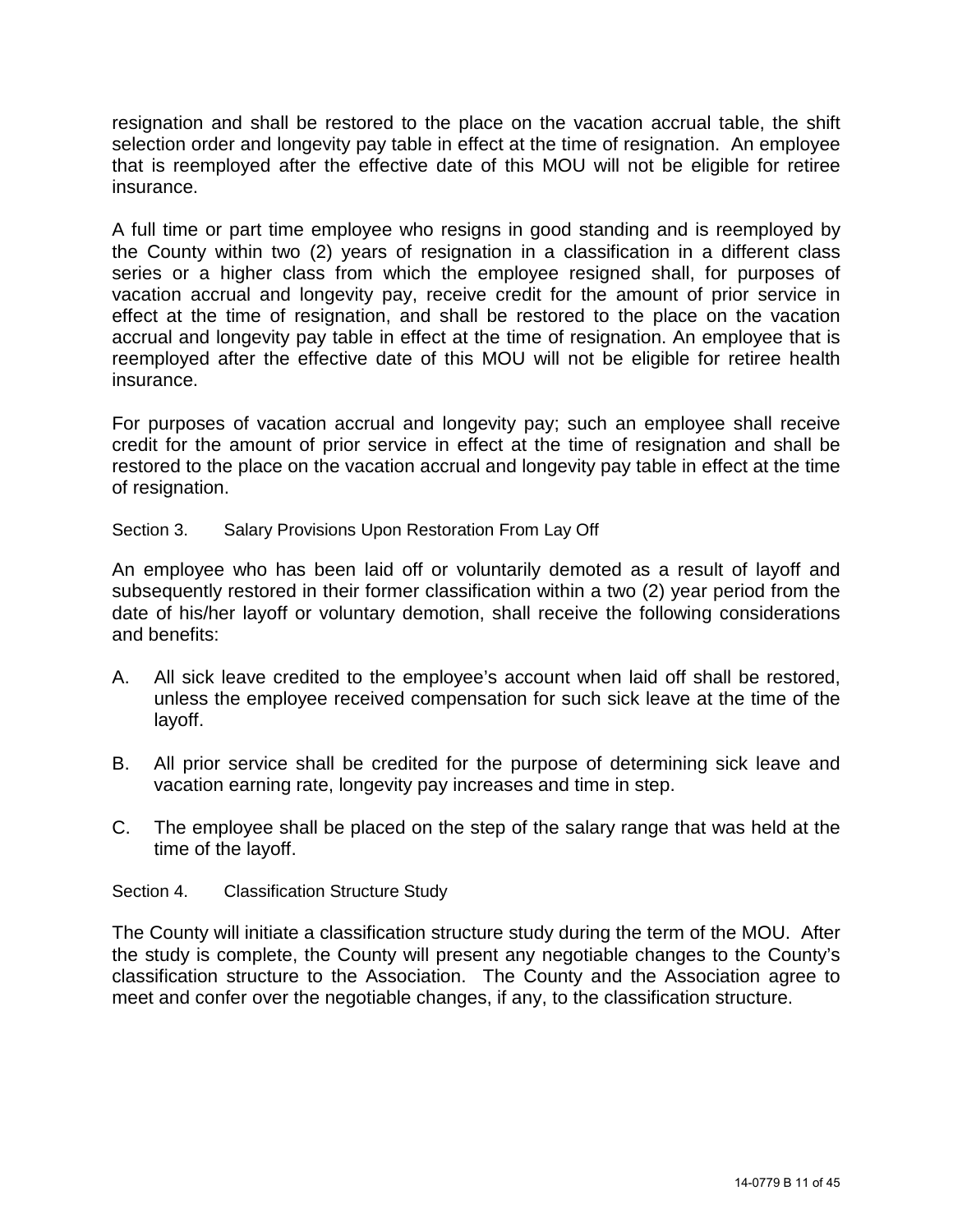## <span id="page-11-0"></span>**ARTICLE 6. HOLIDAYS**

<span id="page-11-1"></span>Section 1. Designated Holidays

The County shall designate specific days as County holidays. Paid holidays shall be authorized for only full-time and part-time employees.

The following days shall be the official County holidays:

- **January 1 New Year's Day**
- January (Third Monday) Martin Luther King Jr.'s Birthday
- **February (Third Monday) Washington's Birthday**
- May (Last Monday) Memorial Day
- Uuly 4 Independence Day
- **September (First Monday) Labor Day**
- **November 11 Veteran's Day**
- **November Thanksgiving Day**
- **November Friday after Thanksgiving**
- December 24 Christmas Eve (When December 25 falls on a Thursday, the day after Christmas, shall be observed as a County holiday in lieu of Christmas Eve.)
- December 25 Christmas Day
- A. In addition, to which every day appointed by the President or Governor, upon concurrence by the County Board of Supervisors, for a public fast, Thanksgiving, or holiday shall also be considered as a holiday for purposes herein.
- B. Floating Holidays In Lieu of Lincoln's Birthday and Columbus Day regular employees shall be entitled to up to sixteen (16) hours of floating holiday time. This time will be credited in pay period 01 of each year. Floating holidays shall be taken at a time agreeable to both the employee and the appointing authority. Parttime employees shall receive this holiday time on a pro-rated basis.

Lincoln's Birthday and Columbus Day will not be considered holidays for payroll purposes. Floating holiday time must be used by the last day of pay period twentysix (26) of each year and is not subject to the payoff provisions. Any unused floating holiday time will be lost.

<span id="page-11-2"></span>Section 2. Day Observed

If a holiday falls on a Sunday, the following Monday shall be observed as the holiday in lieu thereof. If a holiday falls on a Saturday, the preceding Friday shall be observed as the holiday in lieu thereof.

All full-time and part-time employees who are on an irregular work week schedule shall be entitled to the same number of paid holiday hours as those employees on a regular work week schedule. If an employee works a non-standard (rather than Monday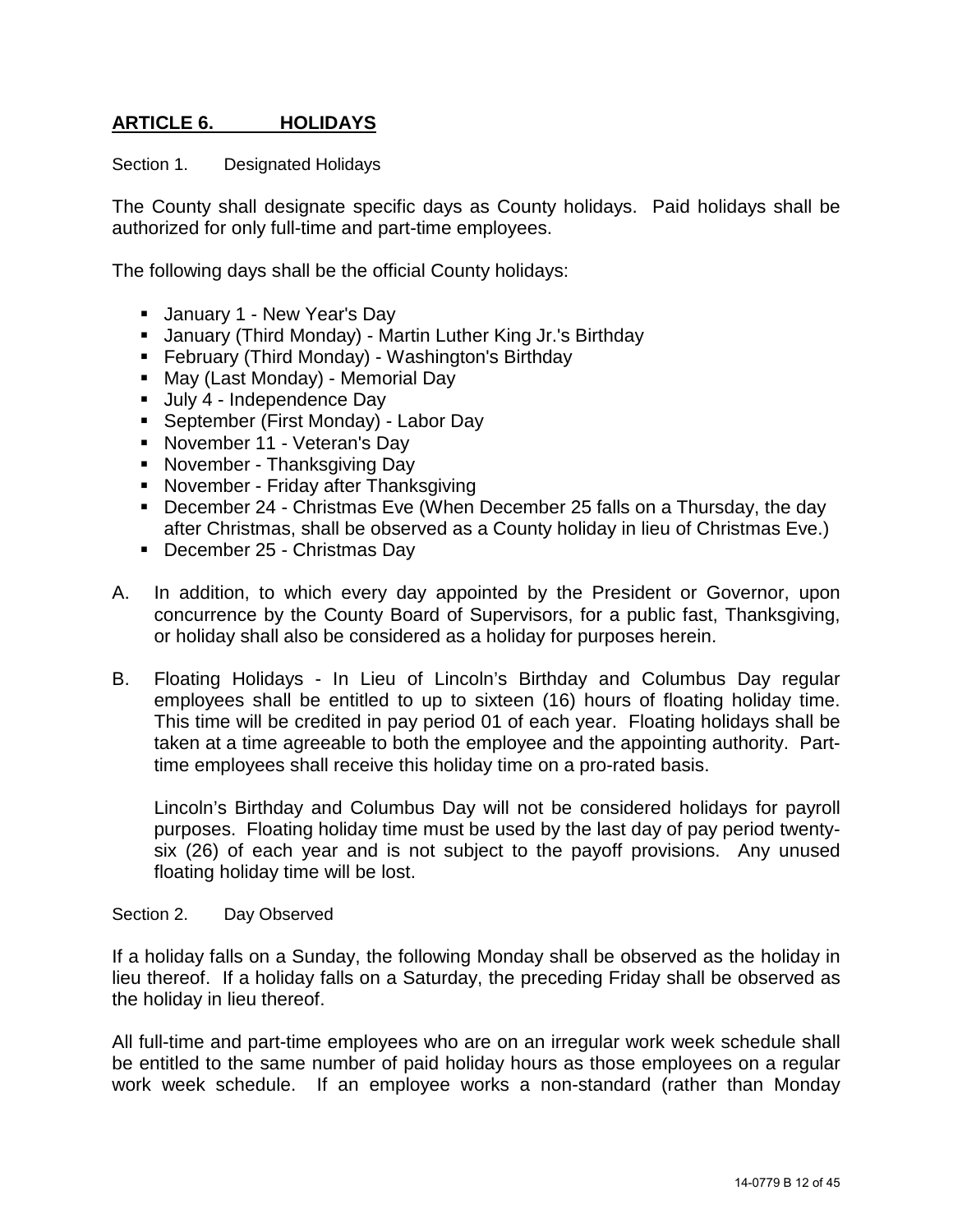through Friday) work schedule, their first day off shall be treated as if it was a Saturday or their second day off as if it were a Sunday.

## <span id="page-12-0"></span>Section 3. Compensation For Holidays

Full-time and part-time employees shall receive holiday pay for all authorized holidays at their current hourly rate, not to exceed eight (8) hours for any one (1) day, provided they are in a pay status for the full day on both their regularly scheduled work days immediately preceding and following the holiday. Part-time employees shall be entitled to receive holiday pay in proportion to the percentage of full-time hours worked during the biweekly pay period which includes a holiday. The Department Head may approve holiday pay when an employee has insufficient sick leave accruals to maintain paid status for the full day immediately preceding and following the holiday, provided the employee will use at least twelve (12) hours of sick leave or the maximum number of hours required in the coordination of State Disability Insurance (SDI) during the pay period that includes the holiday.

#### <span id="page-12-1"></span>Section 4. Limitations

The following provisions as to administration of holidays shall apply to all full-time and part-time employees:

- 1. A new employee whose first working day is the day after a paid holiday shall not be paid for that holiday.
- 2. An employee who is terminating his/her employment and whose last day as a paid employee is the day before a holiday, shall not be entitled to holiday pay for that holiday.

## <span id="page-12-2"></span>**ARTICLE 7. VACATION**

For purposes of this section, one year shall be equivalent to twenty-six (26) biweekly pay periods of continuous service.

<span id="page-12-3"></span>Section 1. Accrual Rates and Maximum Accumulation

Every full-time and part-time employee shall accrue and accumulate vacation leave with pay as follows:

- A. Employees with less than four years continuous service shall accrue vacation credit at the rate of .03875 an hour for each full hour in pay status. (Equal to 3.1 hours for full-time in a full pay period.) In no case shall an employee with less than four (4) years continuous service accumulate more than 320 hours vacation leave.
- B. Employees with over four years of continuous service shall accrue vacation credit at the rate of .05875 hour for each full hour in pay status. (Equal to 4.7 hours per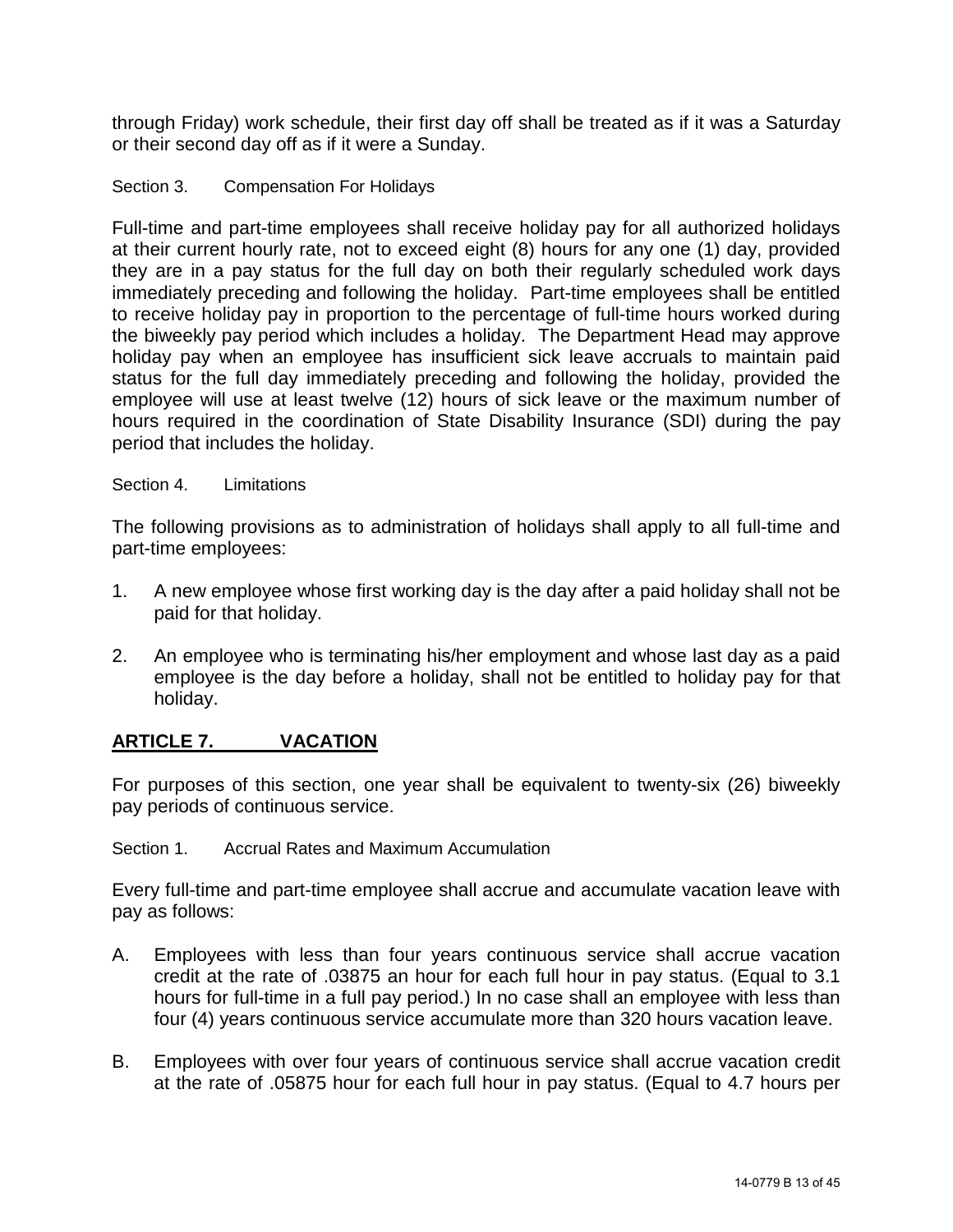full-time in a pay period.) In no case shall an employee with more than four years continuous service accumulate more than 400 hours vacation leave.

C. Employees with over eleven years of continuous service shall accrue vacation credit at the rate of .07750 hour for each full hour in pay status. (Equal to 6.2 hours per full-time in a pay period.) In no case shall an employee with more than eleven years continuous service accumulate more than 400 hours vacation leave.

#### <span id="page-13-0"></span>Section 2. Provisions

Vacation leave shall be accrued from each eligible full-time or part-time employee's date of hire. Employees shall be entitled to use accrued vacation leave upon completion of two (2) full pay periods of continuous service. Upon termination of an employee's employment, for any cause, the employee shall be paid for any unused vacation hours accumulated, up to the maximum amount permitted to be accumulated. No employee in this bargaining unit shall receive any payment in lieu of vacation while remaining a County employee.

#### <span id="page-13-1"></span>Section 3. Vacation Scheduling

It is the policy of the County that employees take their vacation each year; provided however, that for reasons deemed sufficient by the Department Head or designee, an employee may take less than the normal vacation accrued that year. All vacations shall be taken at such times during the calendar year as may be approved by the Department Head or designee.

In the event an employee is not permitted to take all of the vacation to which he or she is entitled in a calendar year, the employee shall be permitted to accumulate the unused portion to the employee's credit, provided that the employee shall not have a total vacation credit of more than the maximum allowed herein.

All requests for vacation must be approved by the employee's Department Head or designee; the Department Head or designee is responsible for insuring that the employee is eligible for the vacation requested. No person shall be allowed vacation in excess of that actually accrued at the time such vacation is taken. It shall be the responsibility of the Department Head or designee to require vacation leave is taken in order to avoid excessive accumulation or forfeiture.

#### <span id="page-13-2"></span>Section 4. Donation of Vacation

An employee may donate accumulated vacation time to another employee who has exhausted his or her sick leave and vacation leave due to an extended or catastrophic illness or serious medical condition of the employee, or member of the employee's immediate family (child, spouse, parent, or person for which the employee has been designated as legal guardian). An employee may also donate vacation time, pursuant to the form above, in the event of the death of an employee. Such donations shall be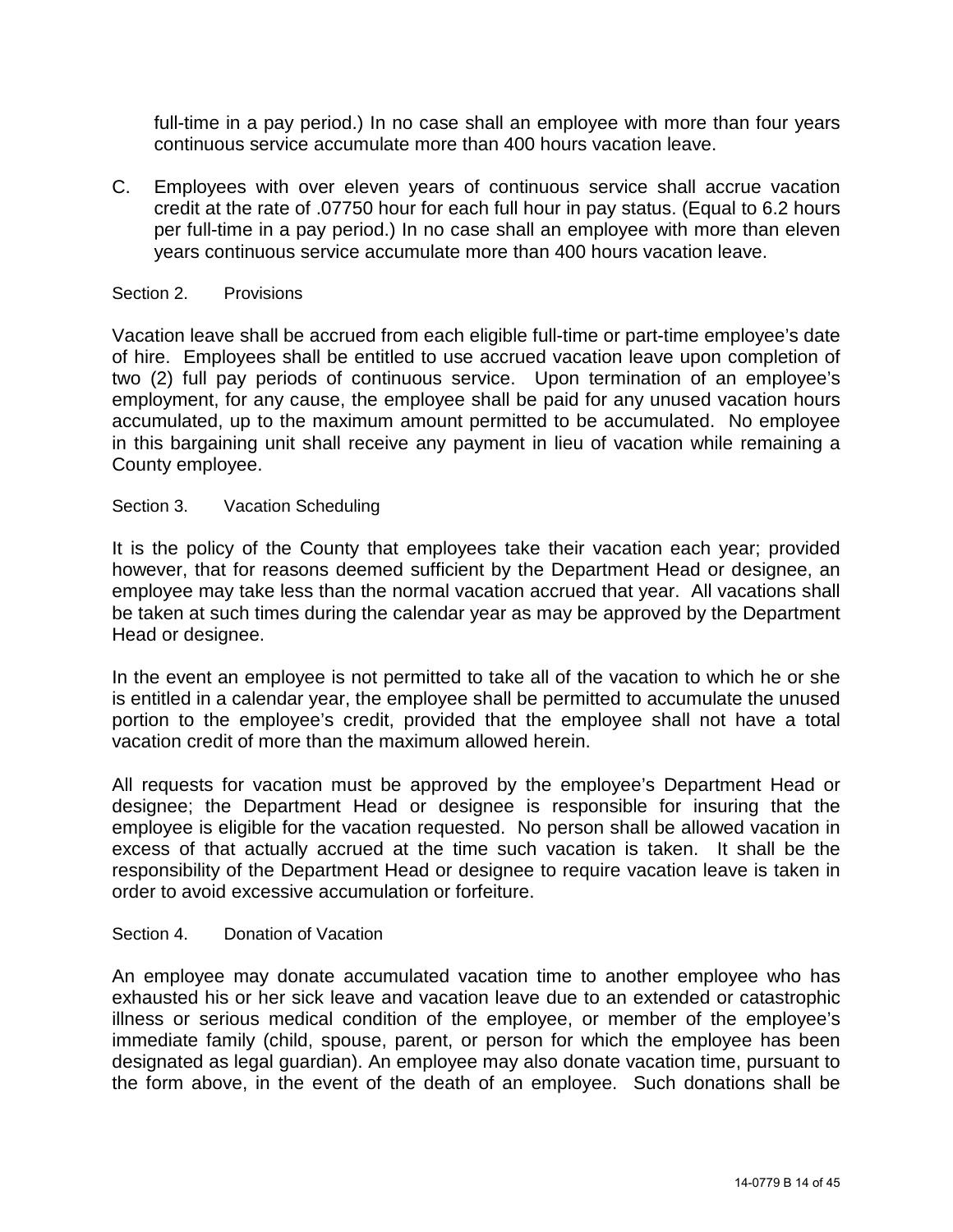made on a form prescribed by the County Auditor and shall be in four (4) hour increments. The hours donated will be deducted from the donating employee's accumulated balance and credited to the accumulation vacation account of the employee receiving the donation. If the donation of hours is accepted, the accepting employee shall be responsible for payment of any applicable taxes. County shall withhold any amounts authorized or required by law.

## <span id="page-14-0"></span>**ARTICLE 8. SICK LEAVE**

<span id="page-14-1"></span>Section 1. Accrual

Employees shall accrue sick leave at the rate of .04625 per hour in pay status, calculated on the basis of actual service (3.7 hours earned per full pay period paid).

<span id="page-14-2"></span>Section 2. Eligibility

Employees covered by this agreement will be eligible to use sick leave with pay after completion of two (2) full biweekly pay periods of continuous service with the County.

<span id="page-14-3"></span>Section 3. Usage

Employees are entitled to use accrued sick leave with the approval of the Department Head or designee, to a maximum of the time accrued, for the following conditions:

- A. The employee's illness, injury, or exposure to contagious disease which incapacitates him/her from performance of duties.
- B. The employee's receipt of required medical, dental, chiropractic or optical care or consultation.
- C. The employee's care of a member of the immediate family, as defined by law, i.e., Family Medical Leave Act, California Family Rights Act, who is ill or disabled.
- D. The employee's preparation for or attendance at the funeral of a member of the immediate family. Immediate family means parent, spouse, registered domestic partner, son, daughter, sibling, mother-in-law, father-in-law, brother-in-law, sisterin-law, grandparents or grandchildren by blood or marriage or person which the employee has been designated the legal guardian.

<span id="page-14-4"></span>Section 4. Exception to use of Sick Leave

No County employee shall be entitled to sick leave when absent from duty for any of the following reasons:

A. Disability arising from any sickness or injury purposely self-inflicted or caused by the employee's willful misconduct.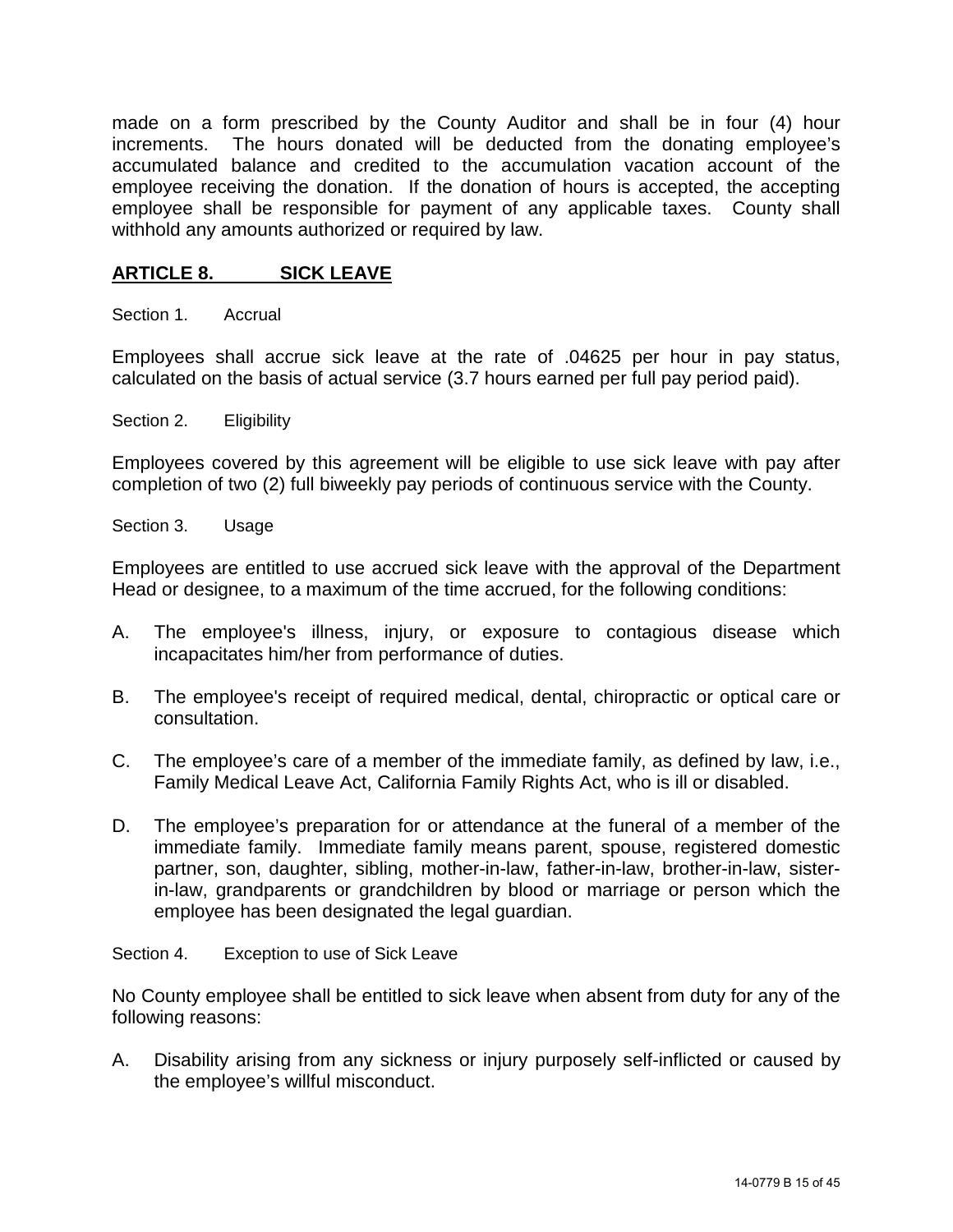B. Sickness or disability, while on leave of absence with or without pay, other than the employee's regular vacation or regular paid holidays.

<span id="page-15-0"></span>Section 5. Integration with Other Benefits

- A. Workers' Compensation An employee of the County who is entitled to receive temporary disability indemnity under The California Labor Code (Workers' Compensation) may elect to take only that portion of the employee's accumulated leave balances as when added to the employee's disability indemnity will total the employee's full pay.
- B. State Disability Insurance (SDI) An employee of the County who is entitled to receive SDI may elect to take only that portion of the employee's accumulated leave balances as when added to the employee's SDI will equal one hundred (100) percent of the total base salary. It is the employee's responsibility to file for SDI and make all arrangements with the Auditor's Office for leave integration.

#### <span id="page-15-1"></span>Section 6. Administration of Sick Leave

Each Department Head is charged with the responsibility of administering sick leave within their department consistent with applicable practices and policies adopted by the County.

Employees are required to notify their supervisors as soon as possible of their absence due to illness or injury. A department, depending on its internal record keeping, may require an employee upon returning after an absence due to illness or injury, to fill out a sick leave request form or record of sick leave use.

- A. Departments may request information in order to aid in the determination of whether the sick leave use is legitimate. A Department Head or designee may require a physician's statement or acceptable substitute from an employee who applies for sick leave, or make whatever reasonable investigation into the circumstances that appears warranted before taking action on a sick leave request.
- B. Departments may require a prescribed affidavit or medical report form. When an employee is absent for longer than ten (10) consecutive working days, the employee will be required to submit a statement from the employee's physician releasing the employee for normal duty.
- C. Sick leave abuse is defined as follows:
	- 1. If an employee who has taken sick leave is suspected of sick leave abuse, the Department may institute an investigation. Based on the results of that investigation, appropriate action will be taken.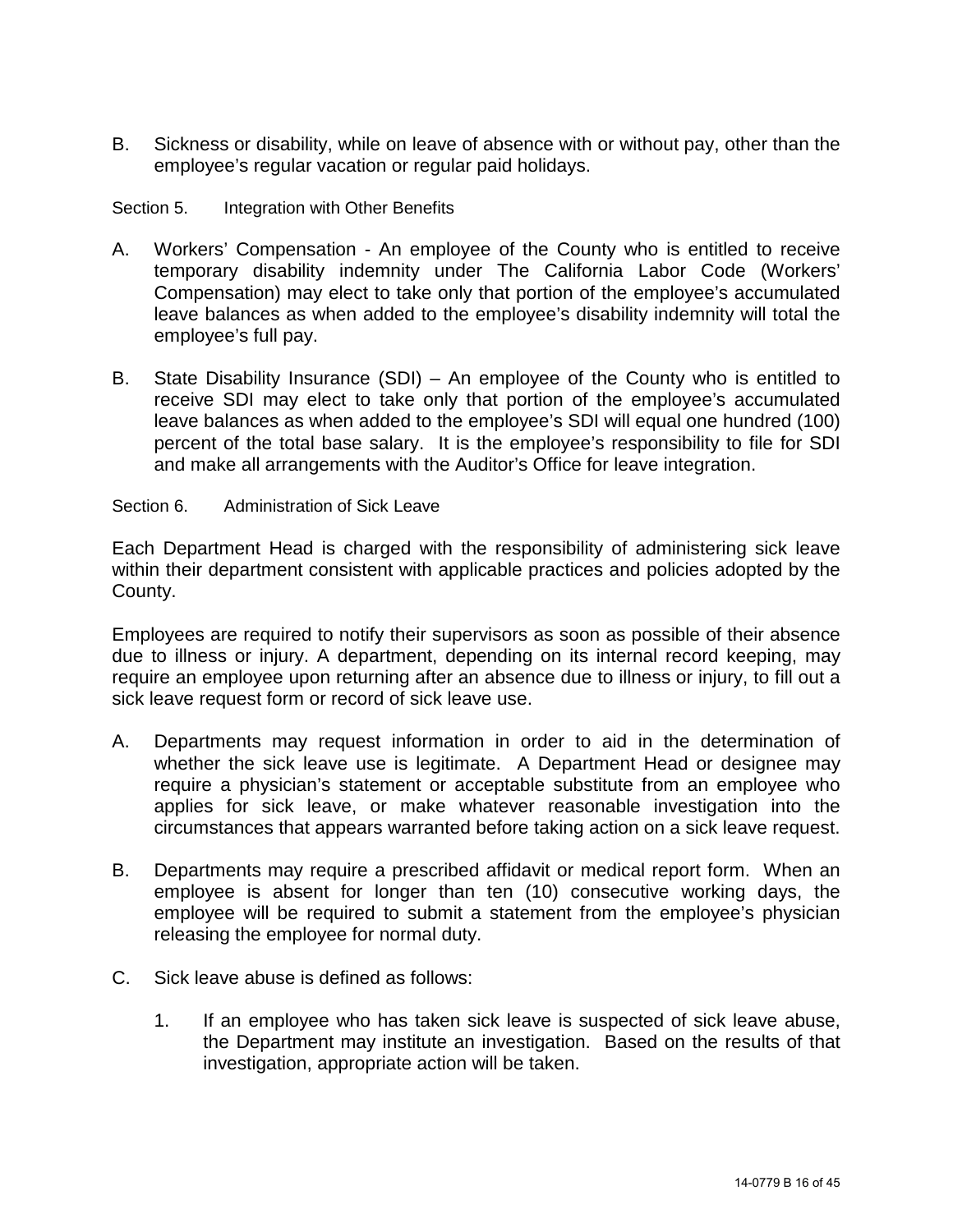- 2. The County may request that the employee provide a physician's statement, as authorized by law or acceptable substitute during an absence if the employee receives notice prior to returning and the absence is longer than three days. However, if an employee has a record of excessive sick leave use, or if the employee's leave is suspect, the County may require a physician's letter or other acceptable substitute before authorizing future sick leave usage. Examples of excessive sick leave usage include, but are not limited to:
	- a) Documented abuse, or;
	- b) In excess of six individual unapproved uses of sick leave in a twelve (12) month period, or;
	- c) More than four uses of sick leave in conjunction with vacation and/or holidays in a twelve (12) month period.

Each use of sick leave may last one or more days. Each day of a multi-day sick leave absence does not constitute its own individual use of leave.

It is important to note that use of leave identified under paragraphs "b" and "c" above does not automatically indicate abuse. There may be legitimate reasons why an employee is using leave under these circumstances. The primary goal of identifying leave use thresholds is to indicate communication between the County and the employee to determine why an employee is using so much leave and determine if the leave is being abused.

- D. When an employee has been determined to have used sick leave for illegitimate purposes, the County may recover such funds.
- E. Each Department Head shall maintain complete and current records of sick leave and vacation time accumulated and taken by each employee.

## <span id="page-16-0"></span>Section 7. Incapacity to Perform Duties

If the appointing authority has reasonable cause to believe that an employee is not capable of properly performing the duties of the position, the appointing authority may require the employee to absent himself/herself from work unit the incapacity is remedied. During such absence the employee may utilize any appropriate accumulated paid leaves.

<span id="page-16-1"></span>Section 8. Fitness for Duty Examination

An appointing authority that has reasonable cause to believe that an employee is not capable of properly performing the duties of the position may require an employee to submit to a fitness-for-duty examination.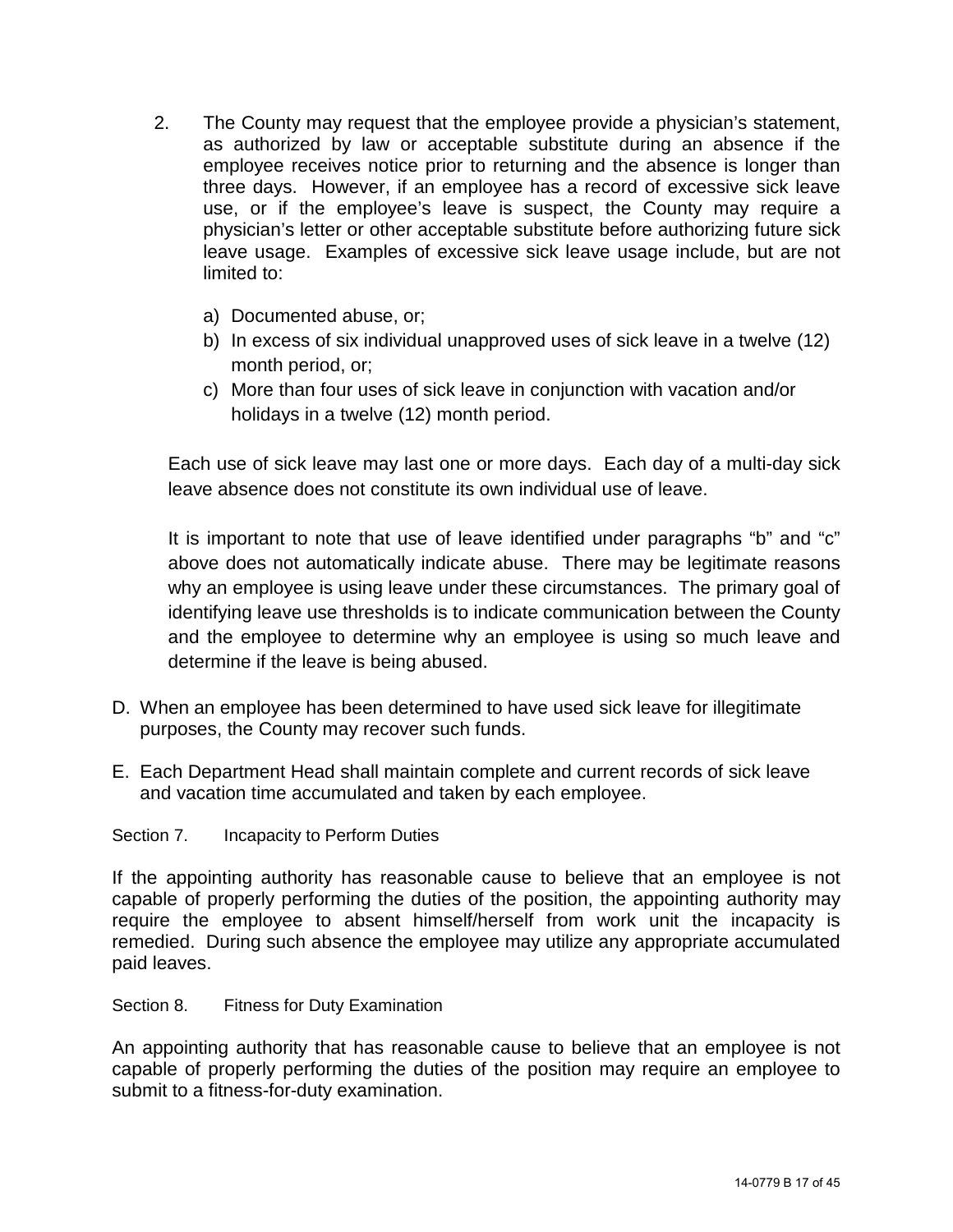#### <span id="page-17-0"></span>Section 9. Payment for Unused Sick Leave

In order to receive payment for unused sick leave at the time of lay-off or voluntary separation, an employee must have five or more years of County service.

- A. Employees shall be entitled to receive a payoff of their unused sick leave up to a maximum of 504 hours. Payment shall be made at the employee's last hourly rate of pay.
- B. In the event an employee dies while in active service with the County, their sick leave pay-off will be made in accordance with these provisions.

<span id="page-17-1"></span>Section 10. Payment for Unused Sick Leave at Retirement

At the time of retirement, an employee with five or more years of County service may elect to receive a payoff of their unused sick leave up to a maximum of 504 hours. Payment shall be made at the employee's last hourly rate of pay.

<span id="page-17-2"></span>Section 11. Retirees' Conversion of Sick Leave to Health Insurance

An employee who is retiring under the CALPERS system may, at his/her option, in lieu of Section 10, Payment for "Unused Sick Leave at Retirement receive the equivalent value of that benefit in paid health plan premiums. Employees shall be responsible for whatever taxes are payable for this benefit.

## <span id="page-17-3"></span>**ARTICLE 9. LEAVES**

<span id="page-17-4"></span>Section 1. Management Leave

Each year employees shall receive eighty (80) hours of management leave in the pay period which includes July 1.

- A. Part-time employees shall receive a prorated share of management leave based upon their ongoing work schedule.
- B. Employees hired after January 1 of each year shall receive half the designated entitlement of management leave.
- C. Payment for any unused management leave may be requested by the employee in writing only during the pay periods which include March 31, June 15, September 30, and the last pay period of each year, in eight (8) hour increments, with appropriate notification to the Auditor's Department. Any eligible employee who does not use the full entitlement of management leave by the pay period which includes July 1 of each year may be paid, at the base hourly rate for any remaining unused management leave. Any unused hours remaining over the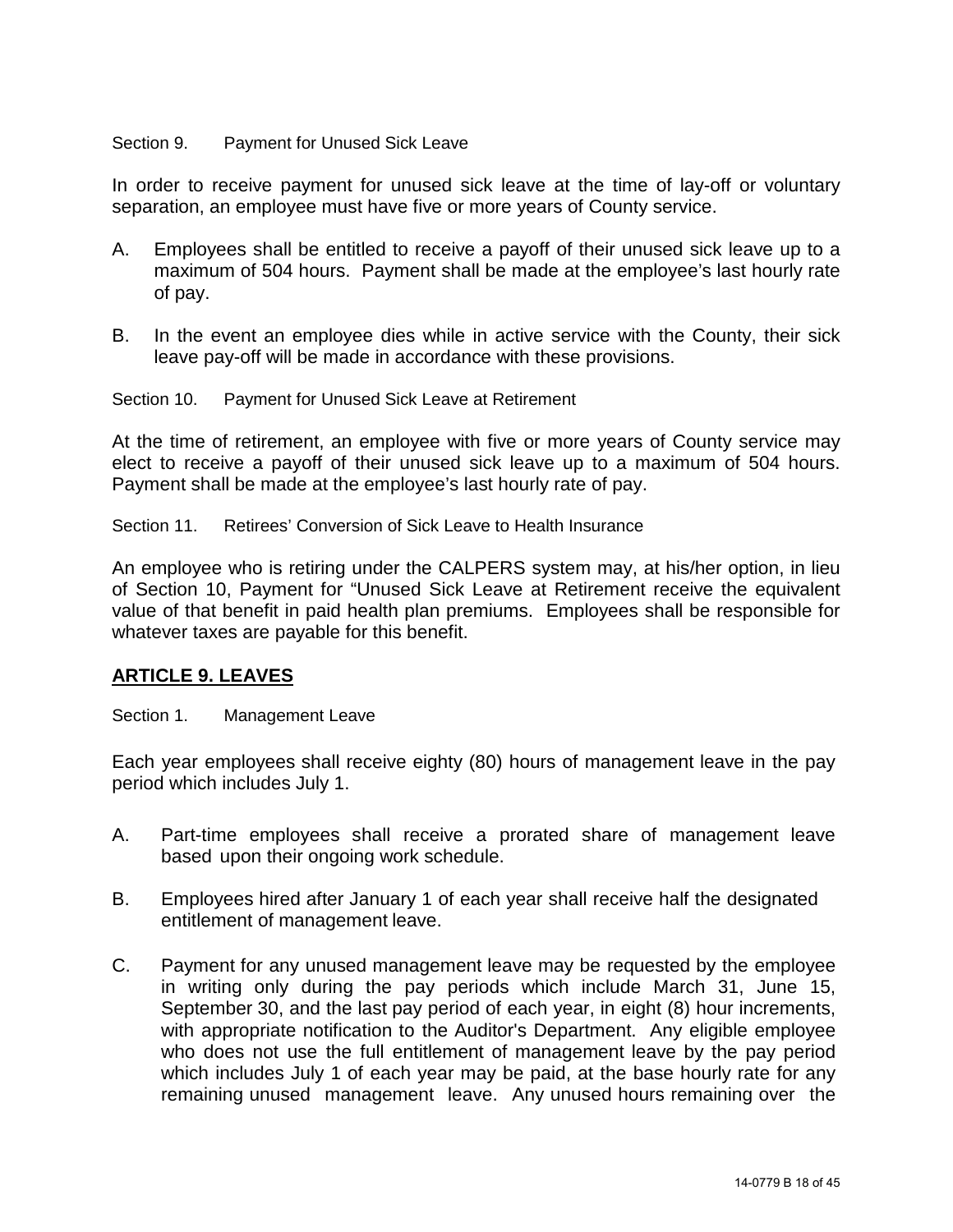maximum allowable will be lost. Such leave will not be carried over from one year to another.

<span id="page-18-0"></span>Section 2. Jury Duty

An employee who shall be summoned for attendance to any court for Jury Duty during his/her normal working hours shall be deemed to be on duty and there shall be no loss in salary, but any jury fees received by him shall be forthwith to the Auditor/Controller to be deposited in the General Fund of the County, together with any mileage allowed if he/she shall use County transportation. Employees released from Jury Duty during their normal duty hours shall report back to their departments. Employees scheduled to work the evening or late night shift and who serve four (4) or more hours on Jury Duty, will not be required to report for duty on the evening or late night shift and shall be deemed to be on duty and there shall be no loss in salary, but any fees received shall be paid forthwith to the Auditor/Controller to be deposited in the General Fund of the County.

#### <span id="page-18-1"></span>Section 3. Court Appearances

- A. On Duty Time An employee who shall be called as a witness arising out of and in the course of the employee's County employment or prior employment, shall be deemed to be on duty and there shall be no loss of salary, but any witness fees received by him/her shall be paid forthwith to the County Auditor/Controller to be deposited in the General Fund of the County together with any mileage allowed if he/she shall use County transportation. Employees released from witness duty during their normal duty hours shall report back to their department.
- B. Off Duty Time An employee who shall be called as a witness arising out of and in the course of the employee's County employment during the employee's off duty hours shall be compensated for the time spent, or shall be compensated for a two hour minimum, whichever is greater.
- C. Private Litigation An employee who shall be called as a witness in a private or civil matter unconnected with the course of their employment shall not be compensated by the County, excepting upon the approval of the Department Head, earned vacation or compensating time off may be utilized. It is the employee's responsibility to make arrangements for payment from the involved parties in accordance with the California Code of Civil Procedures for witnesses.

#### <span id="page-18-2"></span>Section 4. Leaves of Absence with Pay

The appointing authority, with the approval of the Chief Administrative Officer, may place an employee on leave of absence with pay (suspended with pay) for a period not to exceed thirty (30) working days. Such leave may be extended with justification with approval of the Chief Administrative Officer. This leave with pay (suspension with pay) shall be used when an employee is under investigation or for other necessary or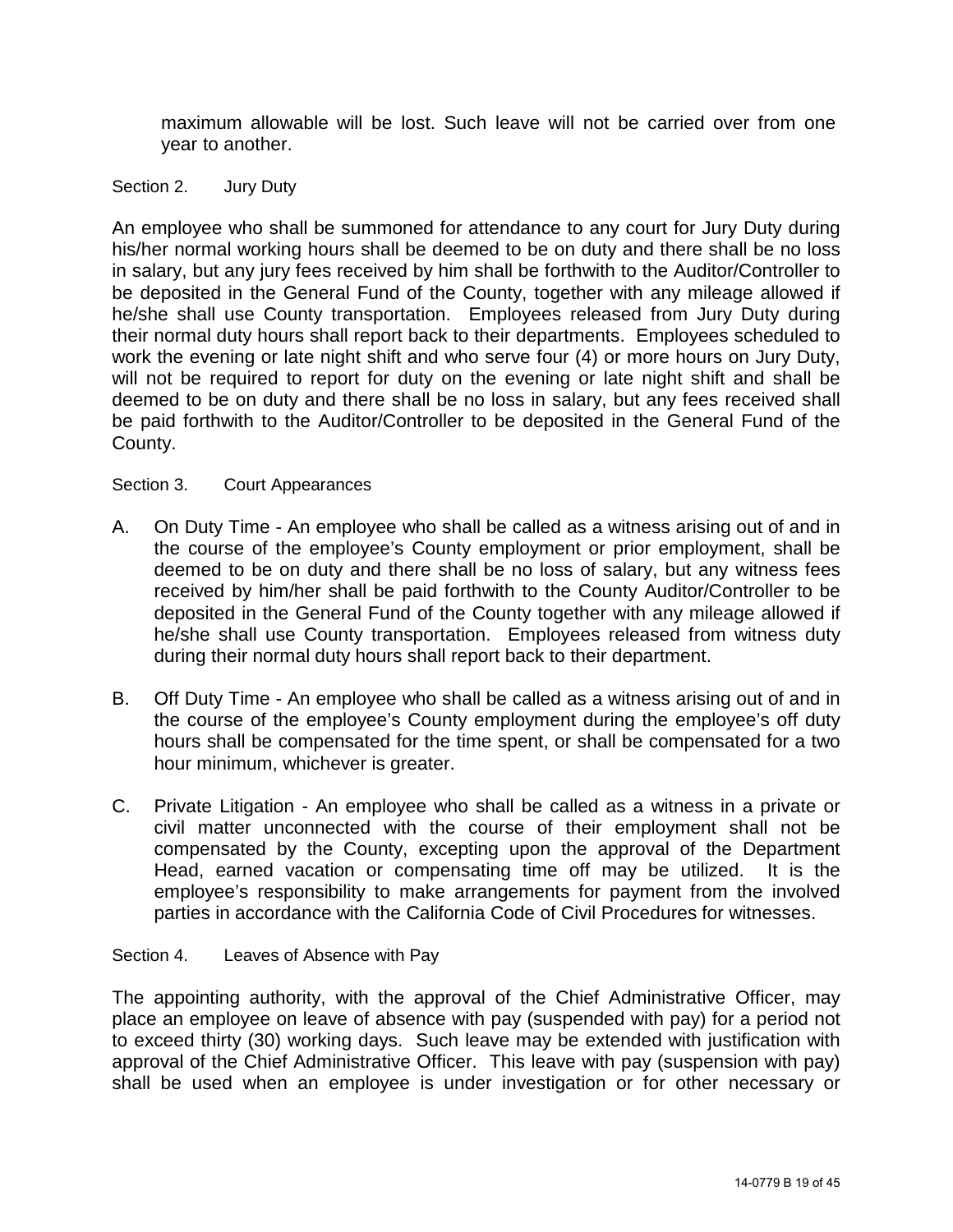emergent need such as when the employee's continued presence at the work site may be hazardous or disruptive.

<span id="page-19-0"></span>Section 5. Workers Compensation Follow-up Doctor Visits

Employees who return to work and are receiving Workers' Compensation benefits and have follow-up doctor appointments related to their Worker's Compensation injury/illness, may use County paid time for these doctor visits. Eligibility for use of County paid time for these doctor visits is limited to up to 48 hours.

<span id="page-19-1"></span>Section 6. Leave of Absence without Pay

Employees who are granted a leave of absence without pay shall have the option to exhaust any accumulated vacation time or to leave such vacation time in their accumulated account. Employees requesting a leave of absence due to illness or disability may use any accumulated sick leave prior to the requested beginning date of such leave. Employees on leave of absence without pay due to illness or injury for a period of ten (10) days or more may be required by their Department Head to present a statement by the employee's physician releasing the employee for normal duty prior to returning to work. Authorized leave without pay shall not extend an employee's date of eligibility for longevity pay increases and vacation accrual rates. An employee's eligibility for merit salary step increase shall be extended commensurately` for each full pay period an employee is on authorized leave without pay except as provided by law.

## <span id="page-19-2"></span>**ARTICLE 10. SPECIAL PAYS**

<span id="page-19-3"></span>Section 1. Longevity Pay

A regular full-time or part-time employee shall, for all hours in pay status, be paid longevity pay for continuous service with the County as follows:

10 years 5.0% of base salary After 15 years 10.0% of base salary\* After 20 years 13.0% of base salary\* After 25 years 15.0% of base salary\* After 30 years 16.0% of base salary\*

\*Represents total amount of longevity granted; amount shown is not cumulative.

Longevity pay increases shall be based upon continuous service with the county in an allocated position and shall be effective on the first day of the biweekly pay period following completion of the required period of service.

Section 2. On-Call Assignments

The Department may assign an employee to be in an "On-call" status in order to provide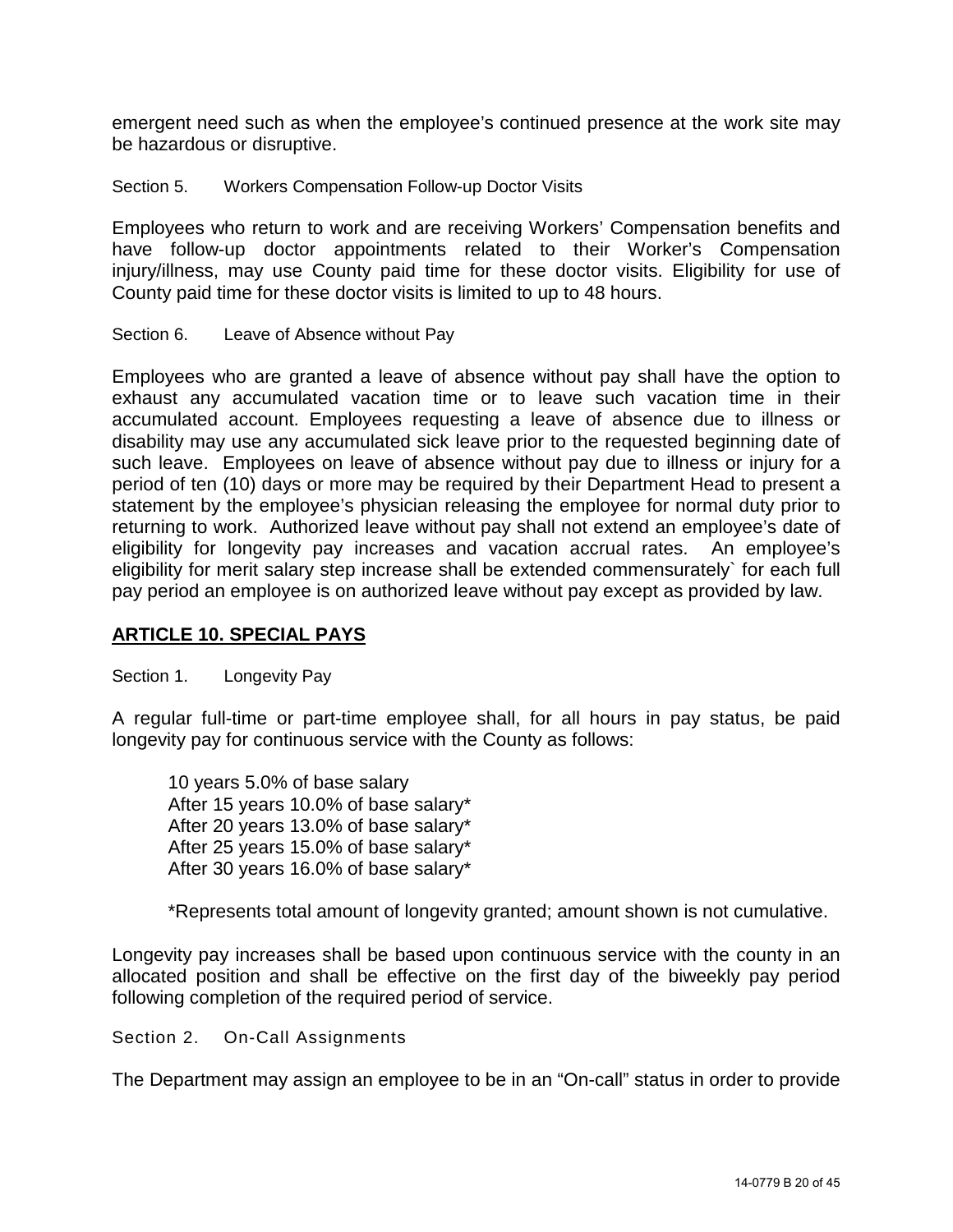immediate legal advice, and search and arrest warrants to law enforcement officers investigating complex criminal cases. "On-call" is an assigned duty outside the normal work week assignment during which an employee must remain where the employee can be contacted by telephone or pager and is ready to immediately respond to perform an essential service for the department. An employee who is assigned on-call duty shall be compensated at the rate of one hundred ninety-six dollars and eighty cents (\$196.80) per weekly assignment of such duty.

On a one time basis, employees who were on-call from July 1, 2013 to the date this MOU is approved by the Board of Supervisors shall receive retro-active on-call pay. Time must be submitted and verified by the Department Head or designee, within two pay periods of the Board of Supervisor's approval of the MOU. Request for retro-active payment received after the two pay periods will not be honored and is not grievable.

## <span id="page-20-0"></span>Section 3. Bilingual Differential

When the Department Head designates in writing that an employee must utilize bilingual skill as a required component of the employee's job duties and necessary in the delivery of County services, the employee will be paid a bilingual differential of one dollar (\$1.00) per hour for all hours in pay status. The bilingual differential shall be paid for bilingual proficiency in Spanish, Sign Language, or any language determined by the Department Head in writing as necessary to provide primary services to the public. In order to be eligible to receive such differential an employee must demonstrate language proficiency acceptable to the Department Head. The County shall adopt a language proficiency testing process to determine employees' qualifications as bilingual skill providers. The Human Resources Department shall use a verbal and/or written testing process, depending upon the level of bilingual skill required of the employee, to validate the employee's skills. The County shall utilize existing bilingual employees to assess employees' bilingual capabilities when possible. Written authorizations to receive a bilingual differential shall be reviewed and renewed annually by the Department Head. This differential shall only apply when an eligible employee is in paid status for a majority of their assigned hours in a pay period.

## <span id="page-20-1"></span>Section 4. Tahoe Employment Differential

Employees whose primary work location is in the Tahoe Basin shall receive a total of ninety-two dollars and thirty cents (\$92.30) bi-weekly, part-time employees shall receive a bi-weekly total of forty-six dollars and fifteen cents (\$46.15). This differential shall only apply when an eligible employee is in paid status for a majority of their assigned hours in a pay period.

## <span id="page-20-2"></span>Section 5. Mileage Reimbursement

Any and all mileage reimbursement is in compliance with the Board of Supervisor Policy D-1.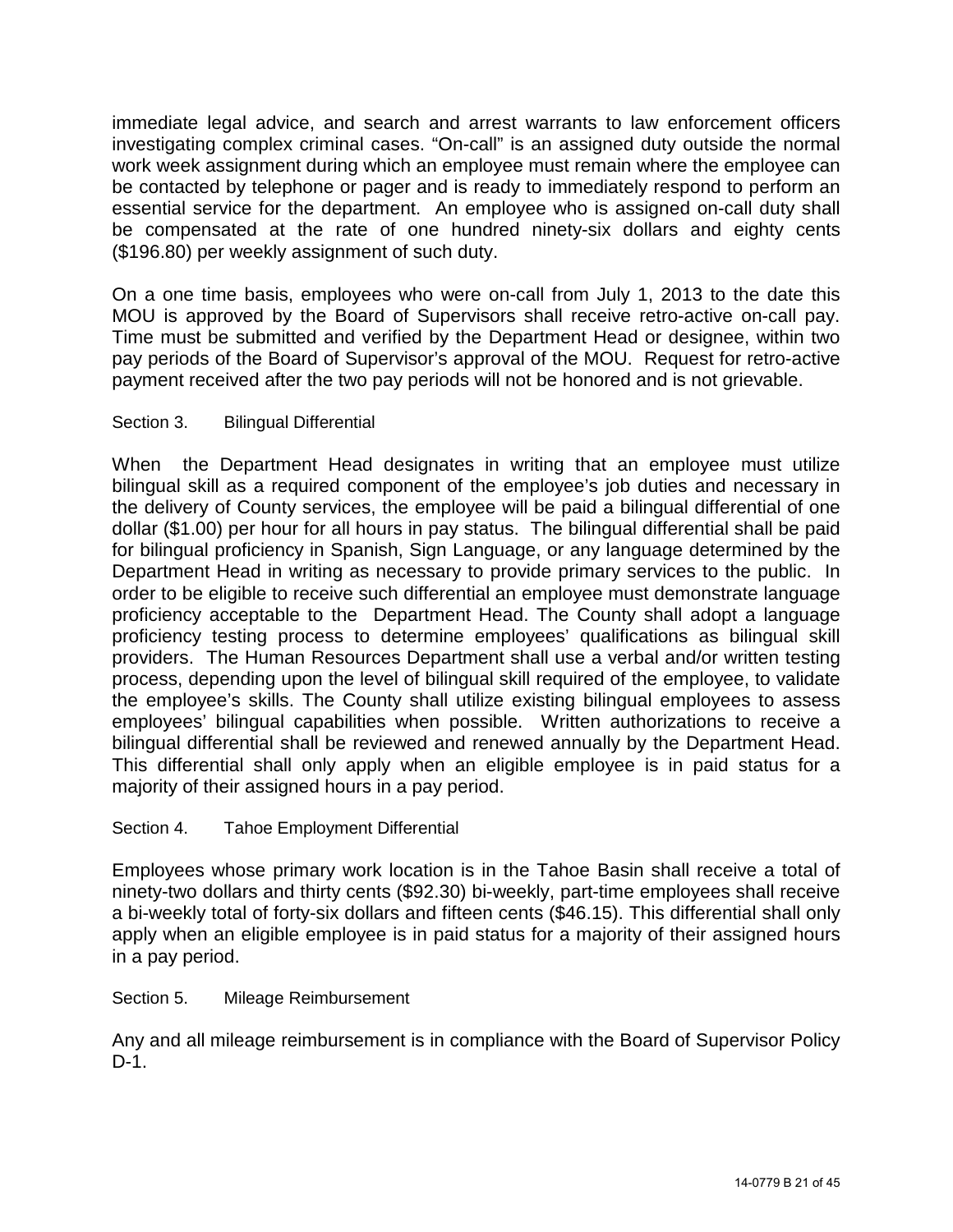#### <span id="page-21-0"></span>Section 6. Acting Pay Assignments

- A. When an employee is assigned to work in a higher classification for which the compensation is greater than the classification to which the employee is regularly assigned and the employee works in such assignment for more than fifteen (15) work days, the employee shall receive compensation for such work retroactive to the first day of the assignment at the rate of pay established for the higher classification, under the flowing conditions:
	- 1. The employee is assigned to a program, service or activity established by the Board of Supervisors which is reflected in an authorized position which has been classified and assigned to the Salary Schedule and listed in the County's Personnel Rules and such authorized position has become vacant due to the temporary or permanent absence of the position's incumbent. A copy of the Department Head's written approval of this assignment must be submitted to the Director of Human Resources or designee at the start of the assignment.
	- 2. The nature of the departmental assignment is such that the employee in the lower classification becomes fully responsible for the duties of the position of the higher classification.
- B. Notwithstanding (A.1) above, in an exceptional circumstance when a vacancy does not exist but the employee has been assigned to perform duties which exceed the scope of that employee's classification, and when determined and justified by the Human Resources Director or designee, in his/her sole discretion, an employee will be entitled to pay for a higher classification, which shall not be less than 5% of the employee's base salary.
- C. Employees selected for the assignment will normally be expected to meet the minimum qualifications for the higher classification. If the employee does not meet the minimum qualifications, the Department head, prior to assigning the employee to the acting position, must provide justification for such selection to Human Resources for approval.
- D. Pay for work in a higher classification shall not be utilized as a substitute for regular promotional procedures provided in this agreement.
- E. Higher pay assignments shall not exceed six (6) months except through reauthorization by the Human Resources Director or designee.
- F. If approval is granted for pay for work in a higher classification and the assignment is terminated and later reapproved for the same employee within thirty (30) days, no additional waiting period will be required.
- G. Allowable work location differentials will be paid on the basis of the rate of pay for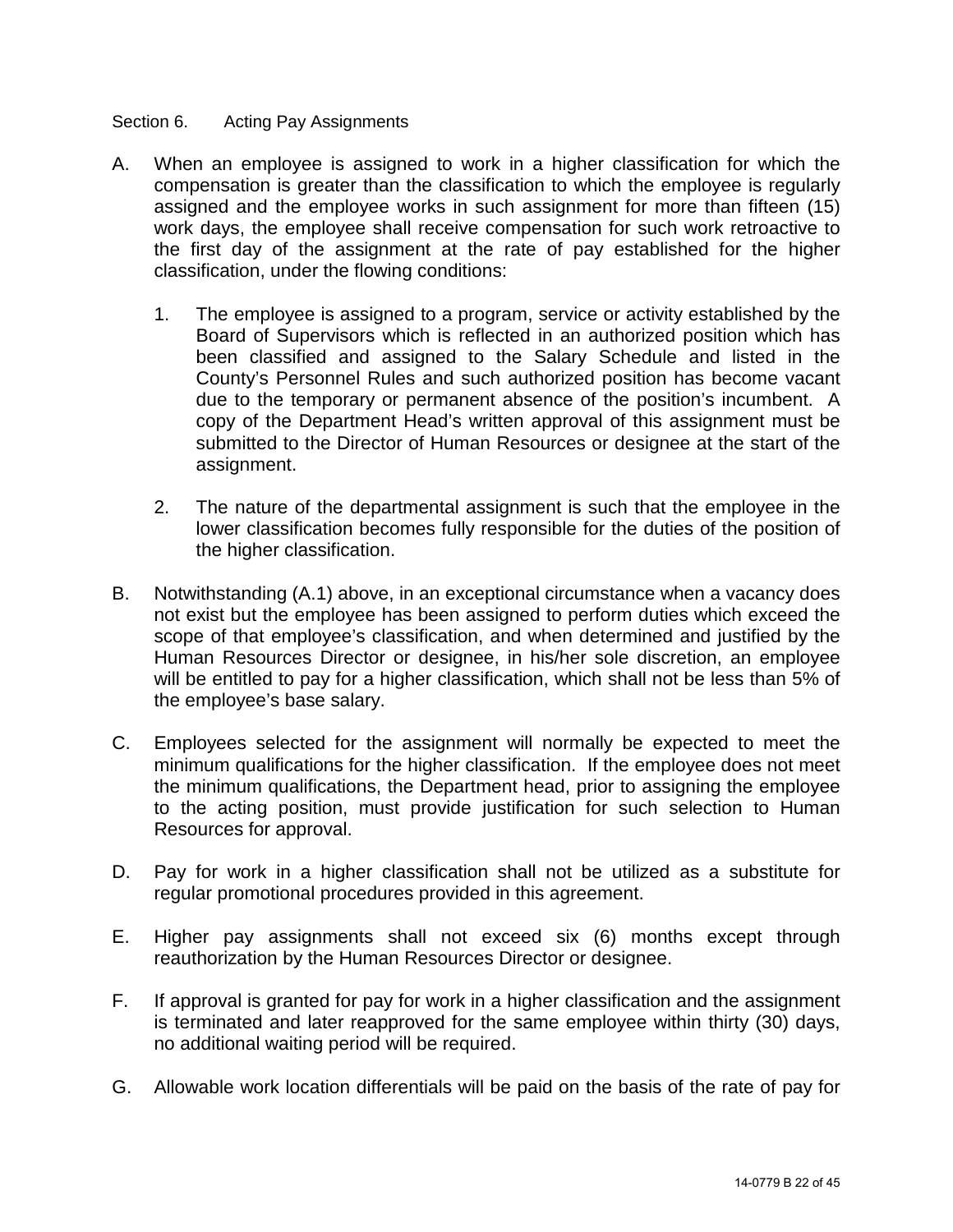the higher class.

H. Employees who are members of the Association and are given an acting pay assignment in a classification in another bargaining unit will continue to have all pay and benefits determined by this Agreement.

## <span id="page-22-0"></span>Section 7. Deferred Compensation

- A. Deferred Compensation Matching Contribution The County will make a dollar for dollar matching contribution to deferred compensation (457 Plan) accounts on behalf of participating employees in the amount not to exceed \$400 of the annual contribution by the employee during the prior calendar year.
- B. Deferred Compensation Contribution The County will provide two and one-half percent (2.5%) of base salary in each pay period to deferred compensation for eligible employees. Eligible employees are those employees who have ten or more years of County service.
- C. Contributions At Separation

A person who separates from employment with the County prior to the County making its contribution in January of each year shall receive a commensurate contribution to the employee's deferred compensation account based upon contributions made up to the date of separation and in accordance with the provisions set forth in the section.

<span id="page-22-1"></span>Section 8. Bar Dues Reimbursement

The County shall reimburse employees for the entire cost of dues including those with specialties.

<span id="page-22-2"></span>Section 9. MCLE and Professional Dues Reimbursement

The County shall reimburse employees for MCLE requirements. The County shall also provide reimbursement of California District Attorneys' Association, Public Defender Association and similar professional association of Family Support Attorneys' membership dues.

## <span id="page-22-3"></span>**ARTICLE 11. RETIREMENT**

- <span id="page-22-4"></span>Section 1. CALPERS Retirement Plans
- A. Tier 1 Retirement benefits for employees hired prior to October 5, 2012 shall be calculated using the retirement formula of 2% @ 55 with Single-Highest Year Final Compensation.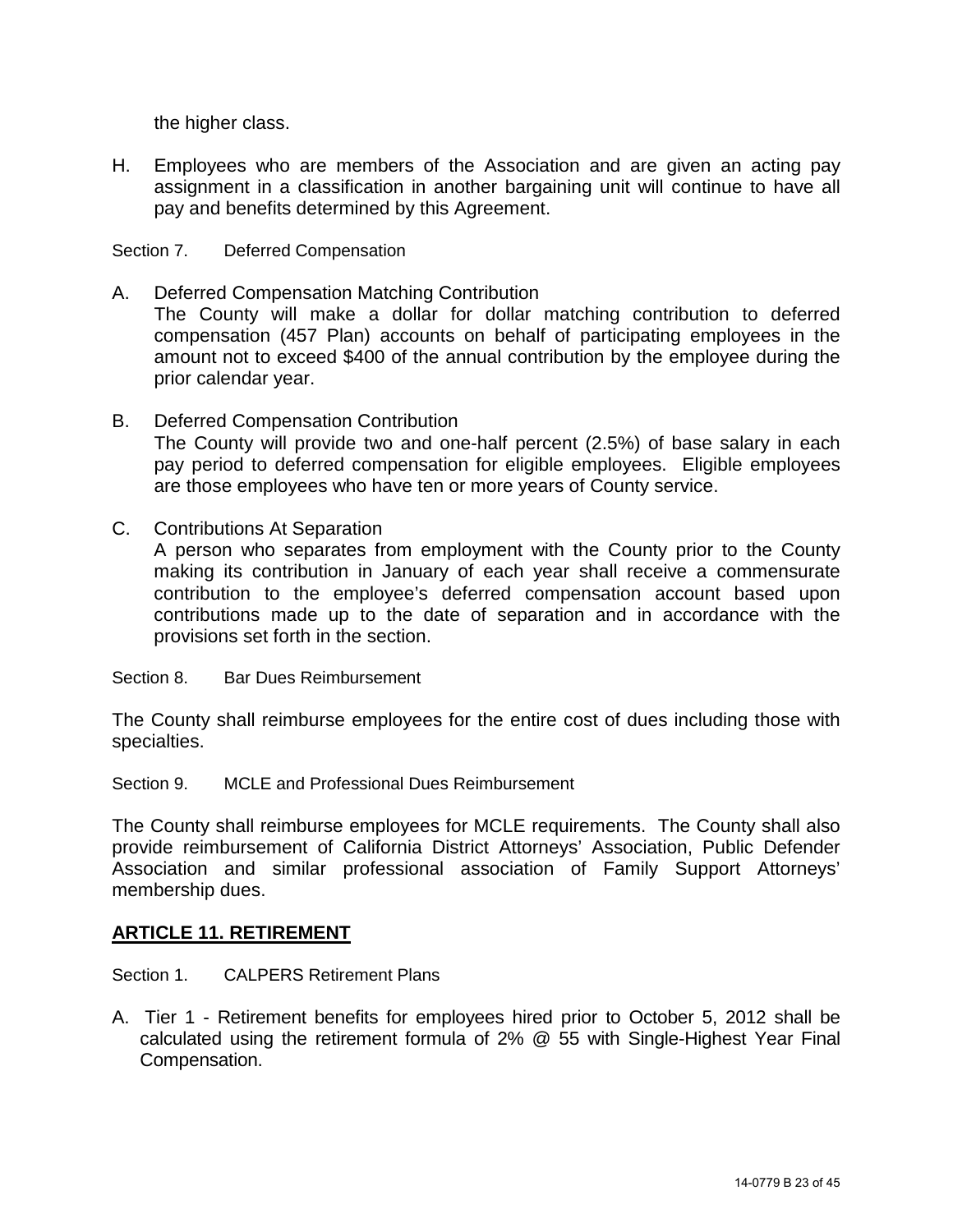- B. Tier 2 Retirement benefits for employees hired on or after October 5, 2012 shall be calculated using the retirement formula of 2% @ 60, with Average of Three-Year Final Compensation.
- C. Tier 3 Effective January 1, 2013, new employees to the CALPERS system shall have retirement benefits calculated using the retirement formula of 2% at age 62, with Average of Three-Year Final Compensation. The County shall endeavor to comply with the PEPRA pension reform statute.
- <span id="page-23-0"></span>Section 2. CALPERS Contribution
- A. Employee subject to Tier 1 and 2 shall pay the seven percent (7%) employee portion of the CALPERS contribution.
- B. Employees subject to the Tier 3 will pay 50% of the normal cost of their pension as required by law.

The County agrees to continue the provisions contained in Section 414(h) (2) of the Internal Revenue Code concerning the tax treatment of employee retirement contributions to CALPERS.

<span id="page-23-1"></span>Section 3. Survivors Benefits

The County will provide employees "Level III" of the 1959 Survivors Benefits for Employees. Each employee shall contribute ninety-three cents (\$.93) per pay period plus any additional employee contribution required by CALPERS regulations.

## <span id="page-23-2"></span>**ARTICLE 12. INSURANCE**

<span id="page-23-3"></span>Section 1. Medical, Dental & Vision Plan

- A. A mutual goal of the County and the Association is to limit and manage the impacts of health plan costs on both County employees and the County's Budget.
	- 1. The County and the Association agree to continue, during the terms of the MOU, to meet and work on long term options for payment of health care costs. For the term of this MOU, the parties agree to implement a standardized cost sharing for health insurance contribution rates, with the County paying 65% of the premium for full-time employees and the employee paying 35% of the premium. Annually, in the event of a rate increase, the rate increase shall be allocated based on the current contribution rate of 65% County and 35% employee paid.
	- 2. Health care coverage is based on a calendar year (January 1 December 31). Rates for the ensuing calendar year for Association shall be effective upon approval of the Board of Supervisors, but no earlier than the pay period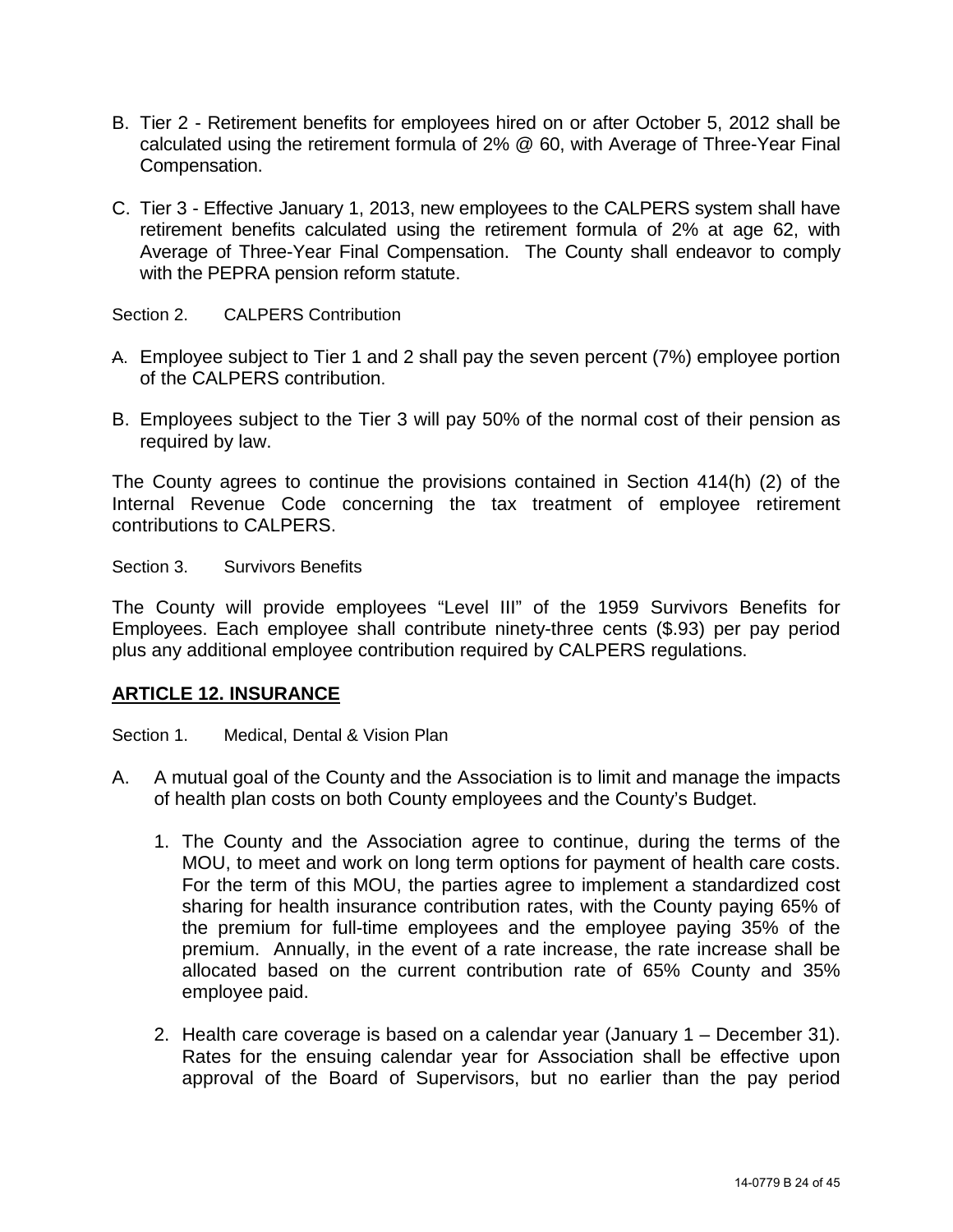containing December 1. Beginning with the 2014 plan year, premiums for health insurance plans will be unblended.

Effective the pay period containing December 1, the contributions shall be as per the health plan published rates.

- 3. For part-time employees hired on or after September 7, 1991, the County will contribute a prorated share of the costs listed as specified in Article 13, Section 2.F. The sum of the County and employee contribution shall constitute full payment, excluding deductibles, co-payments and other fees and charged as specified by the Plan.
- 4. For purposes of this Article, a full-time employee is defined as an employee in an allocated position whose regular work schedule on an ongoing basis is eighty (80) hours of work in each pay period; a part-time employee is defined as an employee in an allocated position whose regular work schedule on an ongoing basis is less than eighty (80) hours of work in a pay period.
- 5. In order to be eligible for County Contribution, except as otherwise required by law, a full-time employee must be in a paid status, eg. the employee must receive pay from work hours, compensatory time off, vacation, or sick leave in accordance with paragraph 4 above. An employee who is receiving Worker's Compensation temporary disability shall be eligible for continuation of the County's Contribution until such time as eligibility for Worker's Compensation, temporary disability ceases.
- 6. An employee who ceases to be eligible for County Contributions must pay directly to Risk Management the full amount of employee and County Contribution in order to retain benefit coverage under the County sponsored Health/Dental benefit plan.
- 7. The County will not contribute toward the cost of any plan other than those sponsored by the County.
- B. Health Plan Benefits are described in the specific Plan Documents.
- C. Enrollment
	- 1. Employees may enroll themselves and their eligible dependents in accordance with the provisions of the Plan. Employees may opt not to be covered by a County sponsored medical/dental plan as allowed by law. In such case, neither the County nor the employee shall be required to make the contributions specified in this Article as allowed by law.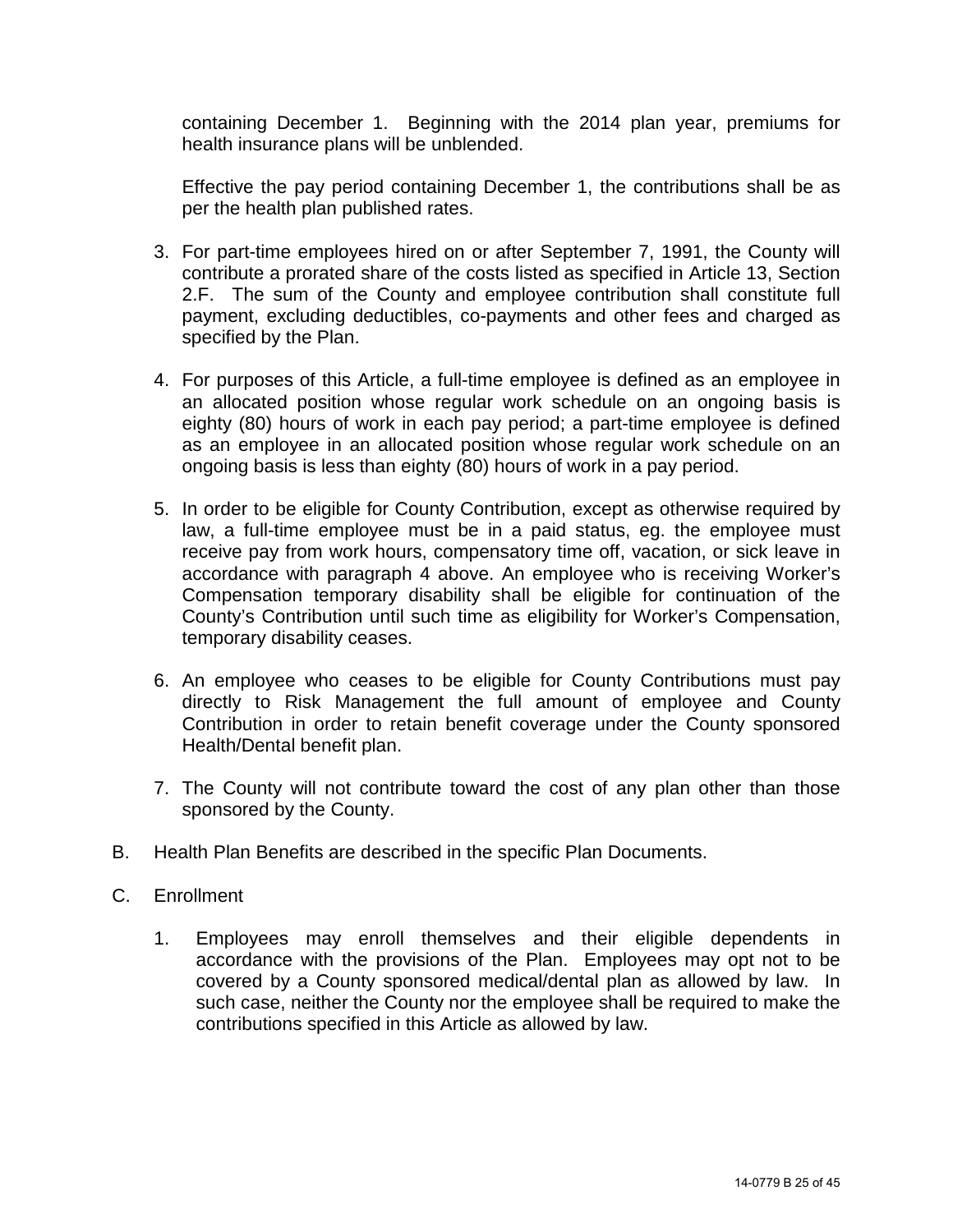2. Open Enrollment periods will occur once every calendar year in October. During an Open Enrollment Period, eligible employees may enroll themselves and eligible dependents in the County sponsored health plan of their choice.

## D. Terms and Conditions

- 1. County sponsored medical plan coverage starts the first day of the month following date of hire and ends the last day of the month of termination of employment. Health Plan coverage shall be in accordance with the provisions of the Plan. Employees who retire or who separate from County service may, at their own expense, continue to be enrolled in the County sponsored plan in accordance with provisions of the plan or as provided by law.
- 2. The parties agree that the County Medical/Dental/Vision Plan is a Defined Benefit Plan, and that the County is required to provide the specified benefits during the term of this MOU regardless of the level of contribution by the County and its employees.
- E. Patient Protection and Affordable Care Act

The parties acknowledge that the Federal Patient Protection and Affordable Care Act (PPACA), its current and future related regulations and California law developed in response to the PPACA may create new requirements for the County and employees during the term of this Agreement.

## <span id="page-25-0"></span>Section 2. Optional Benefit Plan (OBP)

The County shall provide each eligible full-time employee a contribution of \$6,000 per fiscal year, prorated over 26 pay periods, toward the purchase of benefits included within the optional Benefit Plan (OBP). These benefits are specifically defined in the OBP. Provisions generally include the following:

- A. El Dorado County Health Care Account Eligible employees may elect to receive medical and dental benefits under the County OBP.
- B. Supplemental Life Insurance An employee eligible under this section may use the Optional Benefits Plan to purchase additional life insurance subject to the provision of the OBP and respective life insurance plans.
- C. Dependent Care An employee eligible under this section may use the OBP for reimbursing dependent care expenses subject to the provisions of the OBP.
- D. Un-reimbursed Health Care An employee eligible under this section may use the OBP to establish an account for reimbursing uninsured health care expenses subject to the provisions of the Plan.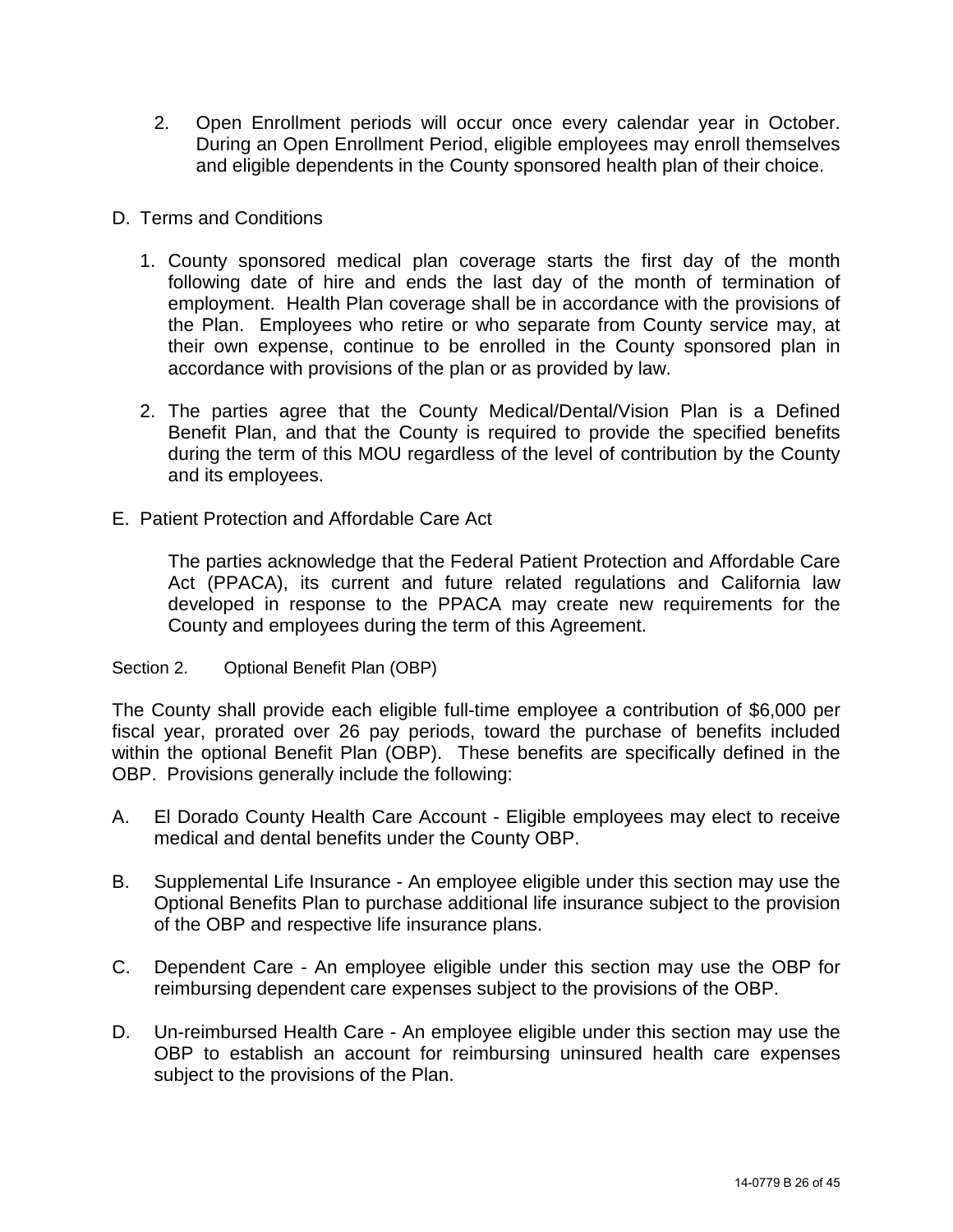- E. Cash An employee eligible under this section, who has elected to receive the employee's optional benefit or portion thereof in cash, may receive cash, which is taxable income, subject to the provision of the Plan.
- F. Part-time Employee A part-time employee, who on December 31, 1989 is being provided with the full OBP as a full-time employee, shall continue to be eligible for the full OBP.
	- 1. An employee who is hired on or after January 1, 1990, and whose regular work schedule as documented on the Payroll Personnel Form is between 64- 79 hour per pay period, will be entitle to the same OBP for a full-time employee.
	- 2. A part-time employee who is hired on or after January 1, 1990, and whose regular work schedule as documented on the Payroll Personnel form is between 40-63 hours per pay period, will be entitle to receive seventy-five percent (75%) of the OBP for a full-time employee.
	- 3. A part-time employee who is hired on or after January 1, 1990, and whose regular work schedule as documented on the Payroll Personnel form is between 34-39 hours per pay period, will be entitled to receive fifty percent (50%) of the OBP for a full-time employee.
	- 4. A part-time employee who is hired on or after January 1, 1990, and whose regular work schedule is less than 34 hours per pay period shall not be eligible for participation in the OBP.
	- 5. A part-time employee may work additional or fewer hours than the employee's "ongoing" work schedule without change to the level of entitlement based upon the number of hours initially set forth on the Payroll Personnel Form prorated contribution.

The prorated entitlement level may only be changed by amending the Payroll Personnel Form which documents a change to the ongoing work schedule.

<span id="page-26-0"></span>Section 3. Employee Assistance Plan

The County agrees to maintain the Employee Assistance Program for employees in the bargaining unit.

<span id="page-26-1"></span>Section 4. Retiree Health Insurance

Subject to the provisions of the Retiree Health Benefits Contribution Plan Document, an employee who retires from County service who has attained a cumulative total completed years of service (excluding extra help service and provisional service) with El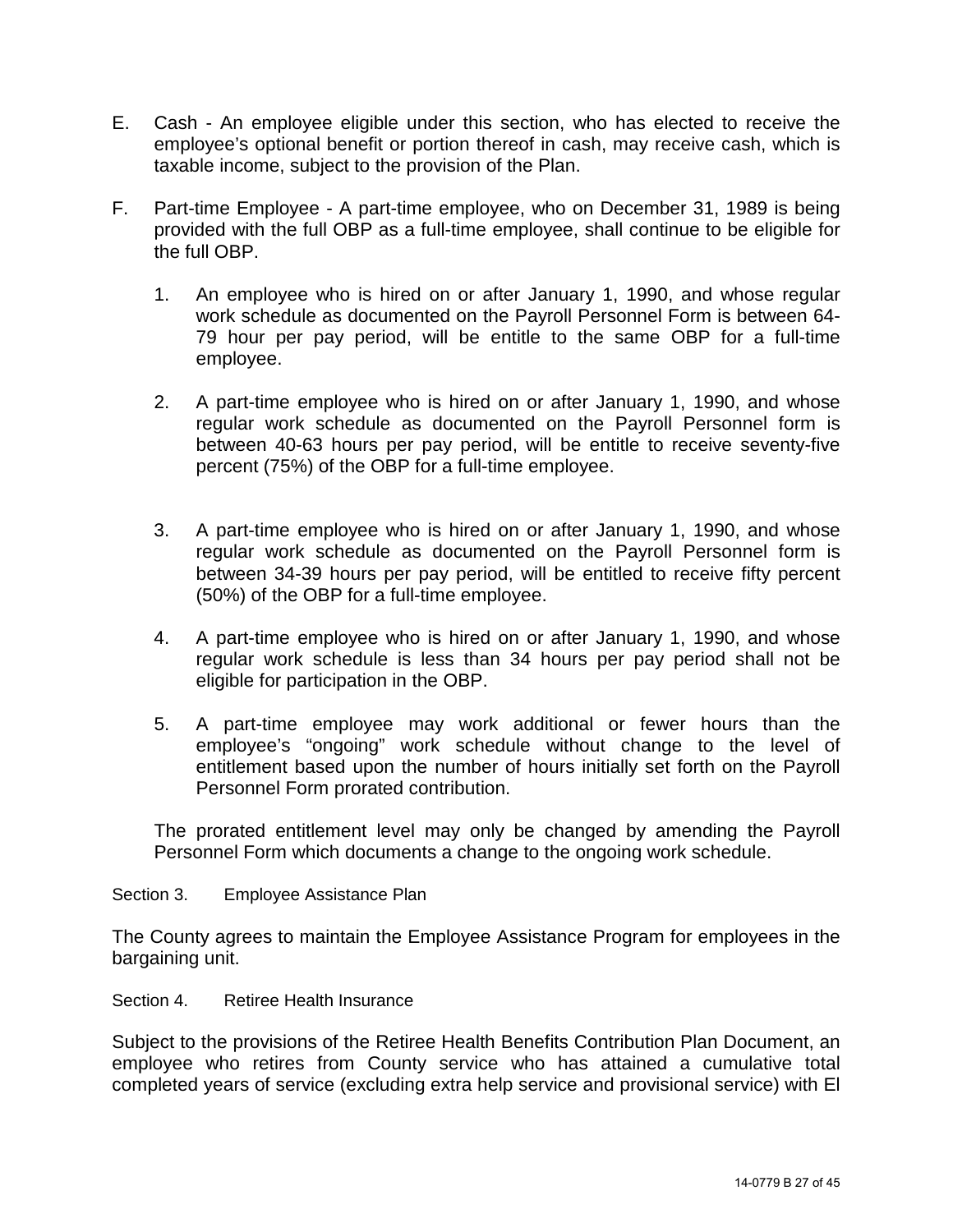Dorado County as specified below shall be entitled to the percentage monthly contribution of the "employee only" medical coverage rate, not including dental or vision coverage. The percentage contributed is as follows:

| Level 3 | 20 years plus | 67% |
|---------|---------------|-----|
| Level 2 | 15-19 years   | 50% |
| Level 1 | 12-14 years   | 33% |

- A. Part-time employees shall be treated in accordance with the Retiree Health Benefits Contribution Plan Document.
	- 1. Miscellaneous Provisions.
		- a) An employee who retires may substitute up to fifty percent (50%) of the required County service required above with prior public service time with any county or city in the State of California.
		- b) County contributions for all bargaining units under this program shall not exceed 1.2% of total County payroll costs during any given fiscal year pursuant to the provision of the Retiree Health Benefits Contribution Plan Document. Retiree health contribution rates will be recalculated annually on a calendar year basis effective January 1 of each calendar year.
- B. This Section 4, titled Retiree Health Insurance shall be applied only to employees hired before June 30, 2009.
- C. In the event the County creates or allows participation in a new Retiree Health Insurance Plan for any other recognized bargaining unit, the parties agree to meet and confer on participation of Association employees hired after June 30, 2009.

<span id="page-27-0"></span>Section 5. Life Insurance

The County shall provide a group term life insurance plan in the amount of \$40,000.00 for each employee whose ongoing regular work schedule as designated on the Payroll Personnel Form is at least sixty (60) hours of work per pay period. Accidental Death & Dismemberment coverage is included in this Plan.

<span id="page-27-1"></span>Section 6. State Disability Insurance (SDI)

The county shall allow employees to integrate their sick leave and/or vacation benefits with their SDI coverage to provide up to one hundred percent (100%) of the employee gross base salary. The individual employee shall pay the cost of SDI.

<span id="page-27-2"></span>Section 7. Plan Documents or Contracts Controlling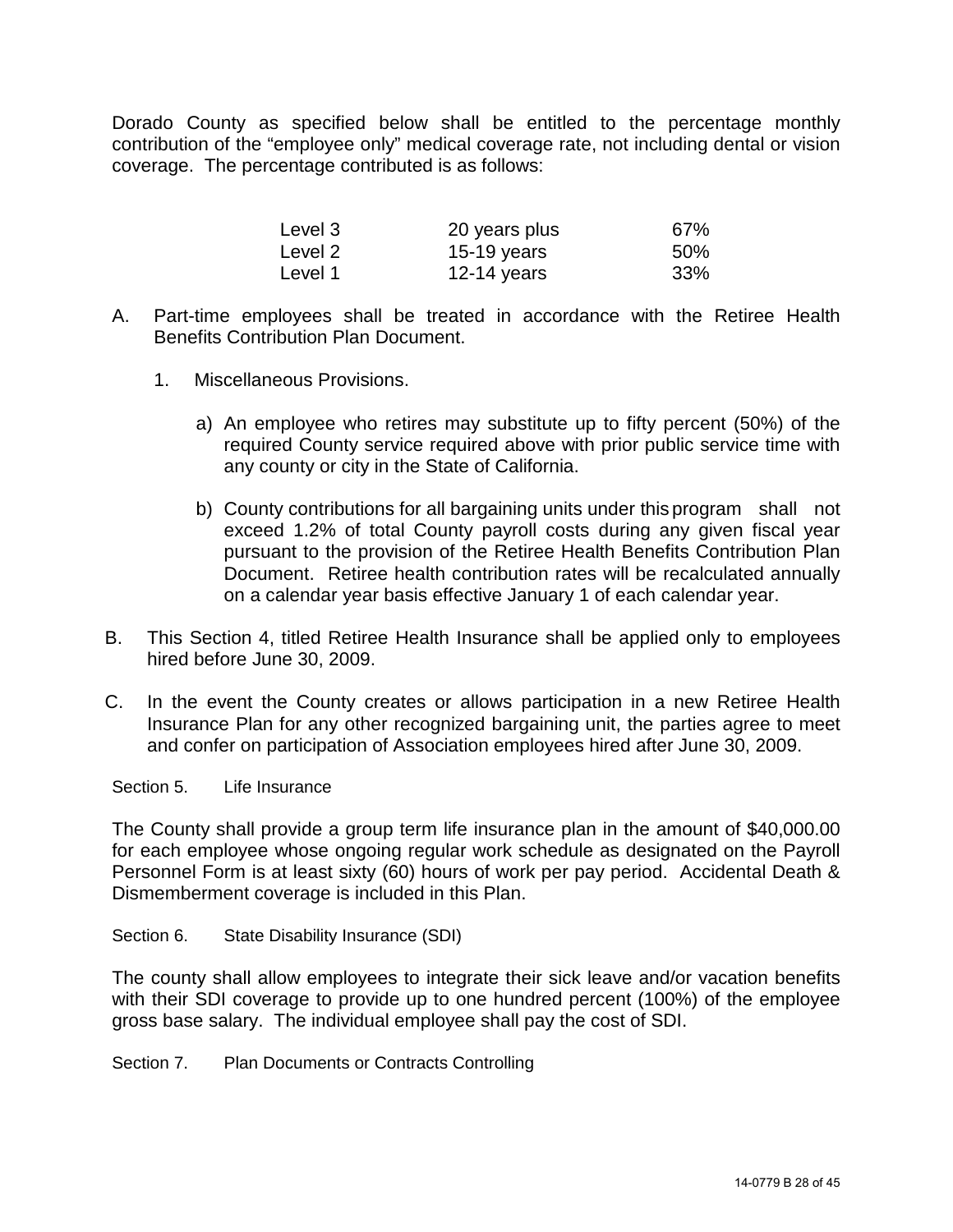While mention may be made in the MOU of various benefits and provisions of benefit programs, specific details of benefits provided under the County Health/Dental Plan, Life, Workers' Compensation and Long-Term Disability Programs shall be governed solely by the various plan documents or insurance contracts and/or policies maintained by the County.

## <span id="page-28-0"></span>**ARTICLE 13. HOURS AND WORK SCHEDULES**

<span id="page-28-1"></span>Section 1. Work Schedules

The appointing authority shall fix the hours of work with due regard for the convenience of the public and the laws of the state and the County. The appointing authority shall assign employees to a regular work schedule and may change that schedule at the appointing authority's discretion.

The appointing authority shall give reasonable advance notice of any change in work schedule. Which differs from the standard work schedule of the department may, at the sole discretion of the Chief Administrative Officer be approved; provided that service to the public is not adversely affected.

<span id="page-28-2"></span>Section 2. Overtime

Employees shall work the necessary hours to perform their duties and responsibilities and shall not be entitled to receive overtime compensation.

## <span id="page-28-3"></span>**ARTICLE 14. PROBATION**

<span id="page-28-4"></span>Section 1. Duration

Employees shall serve a one year probationary period from the date of appointment to a specific classification. An employee shall have his/her individual probationary period extended commensurately by each hour an employee is on authorized leave for more than ten (10) consecutive work days. Leaves include, but are not limited to, vacation, sick leave, compensatory time off, and leaves without pay, including leaves granted under the Family medical Leave Act, California Family Rights Act, Pregnancy Disability leave, Americans with Disabilities Act, and Workers' Compensation Law. Employees who request and receive a temporary modified duty assignment due to medical conditions such that they are not performing the essential job functions of their position shall have their probationary period extended for each hour of such modified duty assignment. Nothing herein is intended to prevent the County from extending a probationary period one time for a period not to exceed six months to ensure that an employee has demonstrated all of the necessary skills and traits to successfully pass probation for the job classification.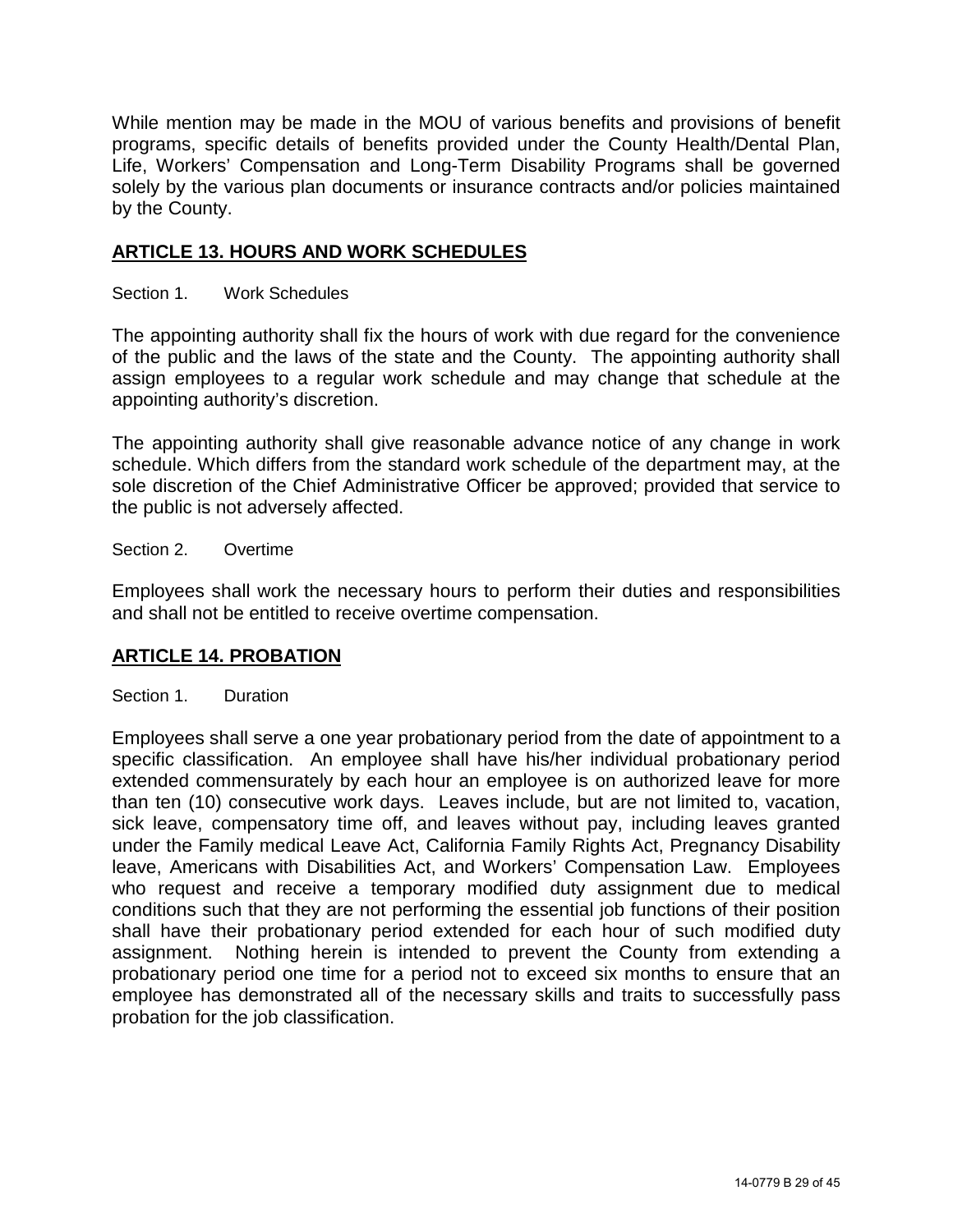## <span id="page-29-0"></span>**ARTICLE 15. LAYOFF AND DEMOTION PROCEDURES UPON REDUCTION IN FORCE**

The following Reduction in Force policy is hereby included as a part of this MOU. Such inclusion, however, shall not provide avenues of appeal beyond those contained in this Article. This Reduction in Force policy does not apply to employees who are covered by the Reduction in Force procedure defined in the California Administrative Code, Title 2. Division 5. Local Agency Personnel Standards.

Section 1. Policy

When necessary, and directed by the Board of Supervisors, a reduction in the County's work force may be initiated by (1) lack of work, (2) lack of funds, (3) program or organizational changes resulting in a surplus of employees, or (4) elimination of a specific program or service. Insofar as possible, a reduction in force shall be accomplished by attrition. When it is determined by the Board of Supervisors that attrition will not provide relief for the condition warranting a reduction in the number of County employees, the Board may direct (1) a temporary layoff of up to ten (10) working days of specific employees or classifications without invoking the provisions of this policy, or (2) a specific layoff by classification, number of employees and department(s) pursuant to this policy.

## Section 2. Procedure for Permanent Layoffs

Reduction in Force occurs when the Board of Supervisors by Resolution amends the Authorized Personnel Allocation Resolution and/or adopts a Proposed or Final Budget that deletes specific positions by classification from a department.

- A. The Department of Human Resources, with the assistance of the affected department, determines the individual to be laid off for the initial classification in which a layoff is to occur and for succeeding lower level classification(s) if displacement by demoting in lieu of layoff is anticipated in accordance with this Article based on employee retention points. A list of the classifications in which positions have been deleted along with the names and total retention points of employees in those classes shall be posted in the affected department and a copy mailed to the Association's current address. It is the Department Head's responsibility to insure posting.
- B. Layoffs and displacements are made within the department involved and are not Countywide.
- C. Written notice of layoff shall be served on affected employees in person or by USPS Priority Mail sent to the last address on file with the Department of Human Resources. Notice will be served or mailed no later than thirty (30) calendar days prior to the effective date of separation. The thirty (30) calendar days shall include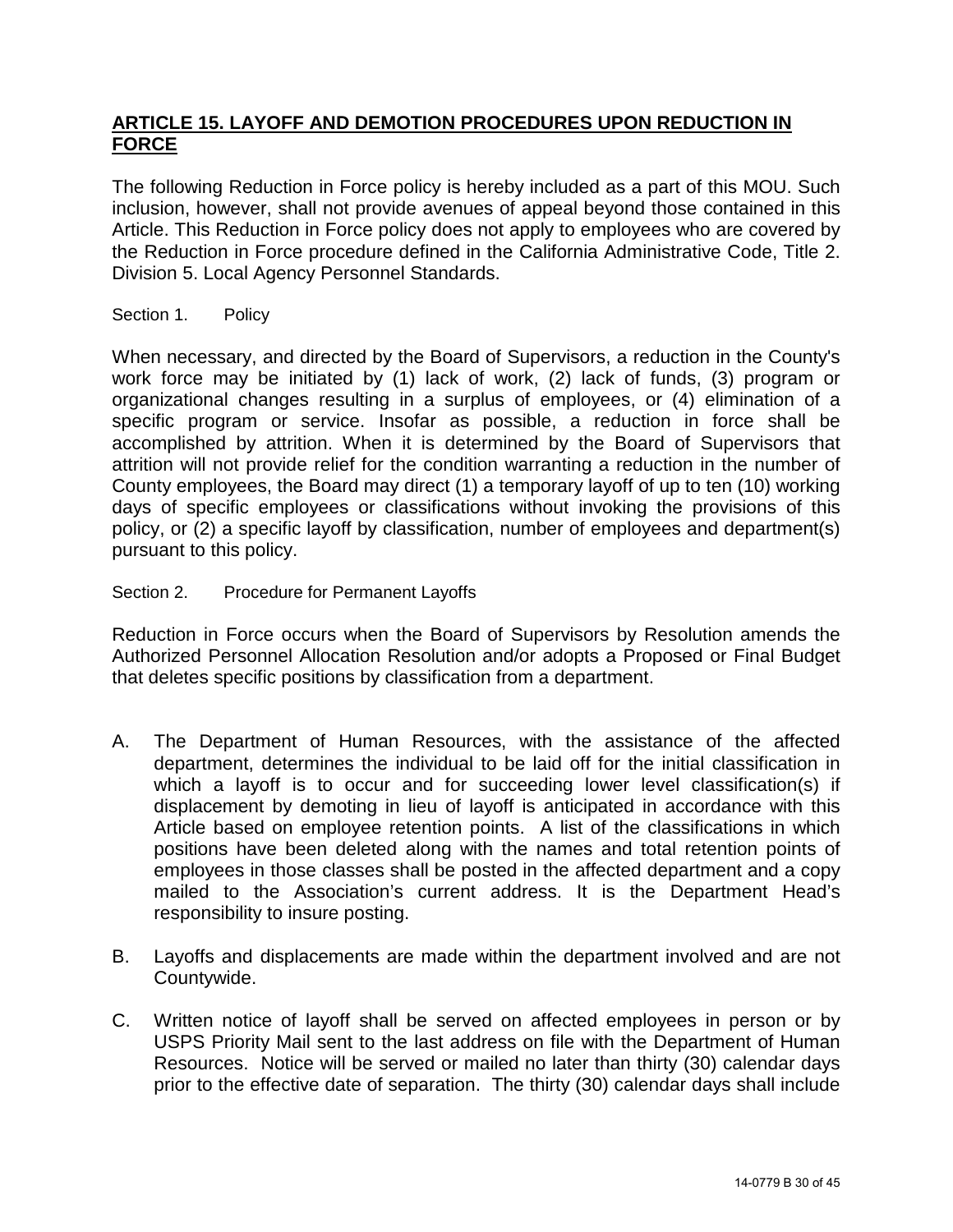the effective date and the date served. Notice shall be deemed served upon the proof of service date.

D. The written layoff notice shall include the effective date of the separation (layoff), the reasons for the layoff, displacement rights, if any, rehire or restoration rights and the appeal rights. Such notice shall also set a specific deadline of not less than five (5) working days for when the affected employee must notify the Department of Human Resources that they will be exercising their displacement rights.

## Section 3. Order of Layoffs

Layoffs will be determined based on an inverse order of retention points computed as per provisions listed below by the classification within the individual department. Any required reduction in the number of employees shall be in the following order within the same classification:

- (1) Extra-help and provisional,
- (2) Probationary employees serving an initial probationary period,
- (3) Regular permanent full-time and part-time employees.
- A. Longevity A full-time employee shall receive one point for each full month of continuous service as a regular County employee in his/her classification. Time spent in other classifications which are at the same or higher rate of pay based upon the current salary plan applicable at the time of the layoff and which the employee occupied for a period of time after July, 1990 shall be included in the service time in the affected class. This includes probationary time. Part-time employees shall receive a proportional amount of longevity points based upon the number of hours worked. Less than a full month of service shall be prorated. It does not include service prior to employment, interruptions caused by resignation, dismissal, or transfer to extra-help status or disciplinary actions as defined in 2. below. It does include periods covered by authorized leaves of absences and such service accrued before a previous layoff.
- B. Performance/Disciplinary Action- An employee who receives an involuntary demotion as a disciplinary action will have twelve (12) points deducted from that employee's retention points. An employee who receives a suspension will have one (1) point per day of suspension deducted from the employee's retention points, with a maximum deduction of twelve (12) points. This will sunset after three years from the effective date of the action, and the last retention points will be restored to the employee.
- C. Alternate Classes Classes which are budgeted as alternate classes (e.g. office Assistant II/I), as stated in the Personnel Allocation Resolution, shall be treated as one class for purposes of determining retention points.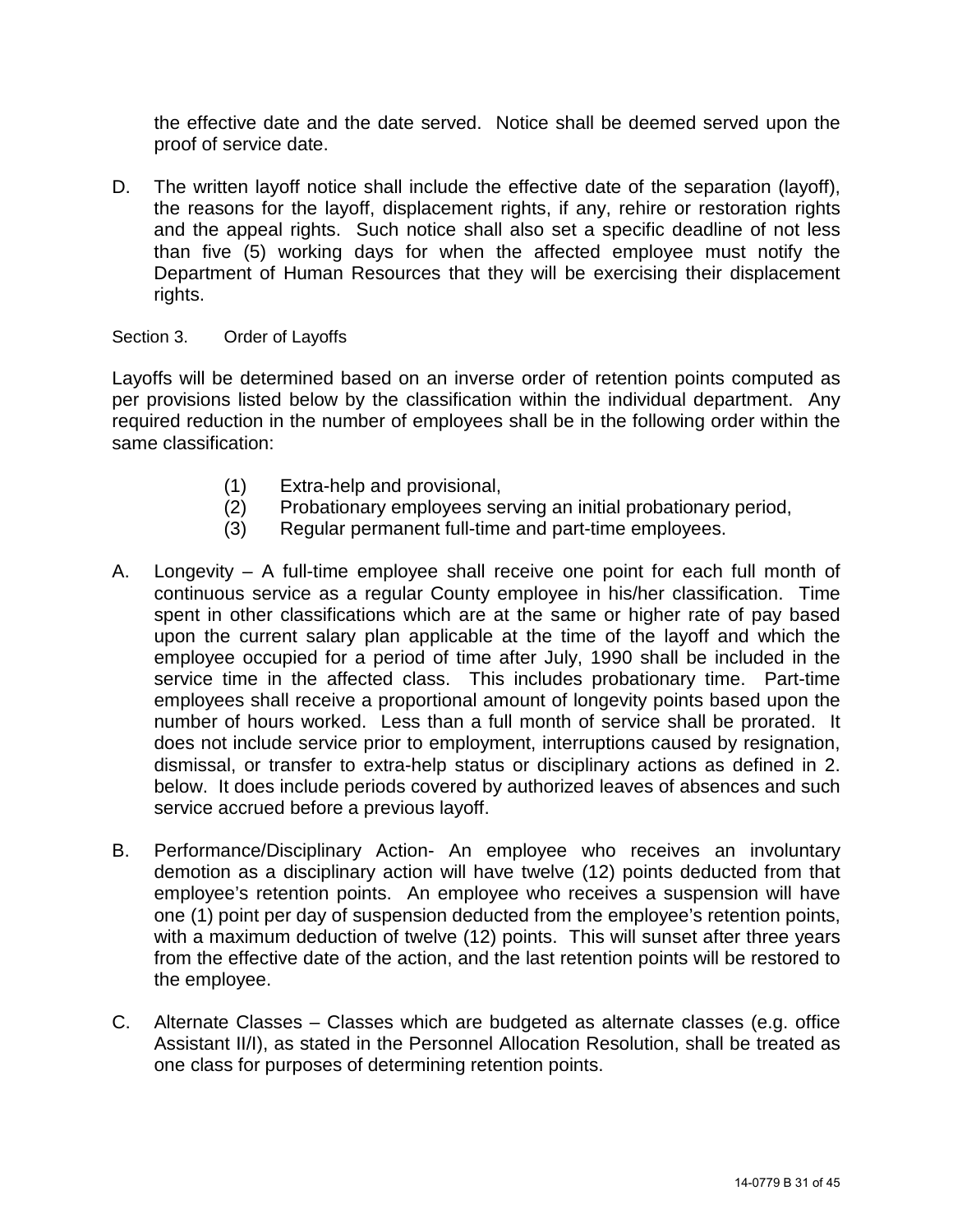- D. Out-of-Class Assignment Out-of-class time will not be credited towards the outof-class position in which the employee served. Out-of-class time will be considered as continuous service in the employee's regular classification.
- E. Ties In cases where two or more employees are tied with the same number of retention points, the flowing factors shall be considered in order for the purpose of breaking the tie: total County service (including El Dorado County service prior to the most current period of employment); disciplinary actions and Department Head determination. Letters of reprimand will be considered as tie breaking criteria for up to three years from the date of issuance.
- F. Volunteers For Layoff An employee who occupies a position within a class within a department affected by a layoff and/or displacement may volunteer to be laid off in place of another employee who has fewer retention points and who would otherwise be laid off. Such employee shall be entitled to the same rights and restoration privileges as other employees in accordance with this Article.

Section 4. Layoff Privileges

The following are the options open to affected individuals in each layoff instance:

A. Displacing in a Lower Class

An employee affected by layoff may, at his/her discretion, in lieu of layoff, displace an employee in a class previously held by the employee. Retention point computation for displacement purposes are made as determined for the original layoff. This is considered a voluntary demotion.

B. Restoration

Restoration shall be in inverse order of layoff. Names of employees with regular civil service status who have been laid off will be placed on an appropriate restoration list for their classification and department in order of Retention Points. The list will extend for a period of two (2) years. Employees shall also have restoration rights to a classification which has been replaced by a reclassification of the classification which the person previously had permanent status, provided that the duties have remained essentially the same. This list shall be maintained in the Department of Human Resources. This includes employees taking voluntary demotions in lieu of layoff who shall be placed on a restoration list for the class from which they were reduced. Three refusals to accept restoration from a departmental layoff list will remove the eligible individual's name from that list unless the offer of restoration is in excess of twenty five (25) miles from the geographical location of the position from which the employee was laid off.

A person notified of an offer of restoration must respond within ten (10) working days from the proof of service date. Offers of reemployment shall be sent by first class mail to the last address on file in the Department of Human Resources. It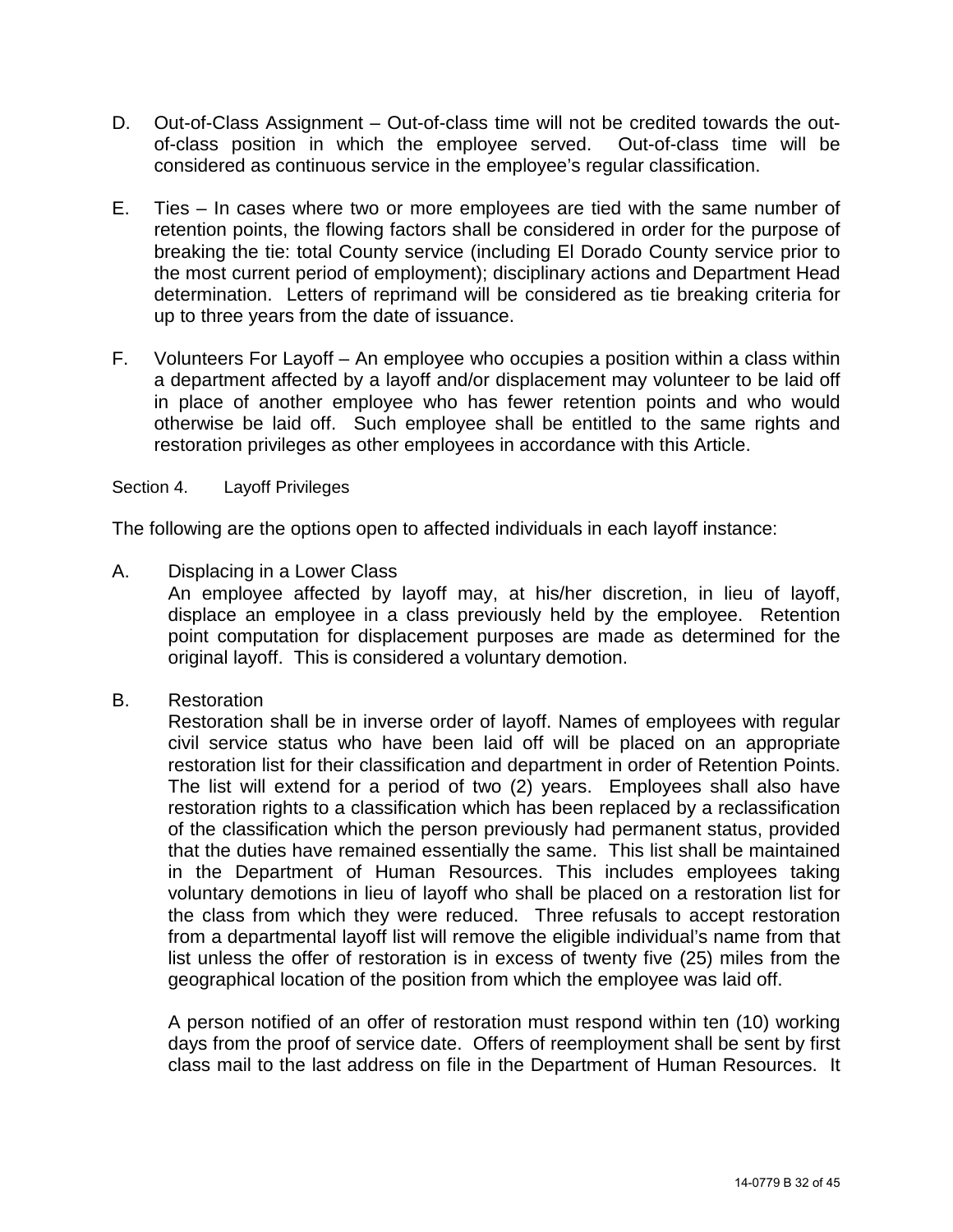is the employee's responsibility to insure that a current address is provided to the Department of Human Resources.

C. Transfer and Demotion

Employees to be laid off may be permitted to transfer or demote at the discretion of the appropriate Department Head(s) prior to the layoff effective date. Transfer or demotion may be made to any funded vacant position where the duties of which, in the judgment of the Department Head and Director of Human Resources, they are capable of performing. However, transfer will not be permitted to a position in another County department if a departmental layoff list exists for that class. When an employee transfers or demotes in accord with provisions of this Article and is required by the Department Head to complete a new probationary period, which results in his rejection during probation, he shall not be required to forfeit his status on any layoff list.

## D. Placement in Other Departments

In accordance with rules on order of layoff, an employee who shall be laid off shall have a right to be placed in a vacant position in the same class in another department which the department has determined to fill. Referral to vacant positions shall be offered based upon the inverse order of layoff. The new appointing authority shall have up to one hundred twenty (120) days to evaluate the employee's performance. If the appointing authority determines that the employee's performance does not meet job standards, the employee will be returned to the layoff list. The employee will, in accordance with the rule on restoration, be eligible for placement in another vacant position in the same class which a department has determined to fill, according to the provisions above.

## E. Separation from County Service

Employees who are to be laid off have the option of leaving County service rather than displacing in a lower class, transferring or demoting. In the event an employee is laid off for an indefinite period, the employee may, upon request, receive payment for those benefits normally given to terminated employees.

F. Employment Interviews

Department Heads that are referred the names of individuals designated for layoff and who have requested transfers shall personally ensure that such persons are provided an employment interview.

## G. Status on Restoration

An employee who has been laid off or voluntarily reduced under the provisions of this Article and subsequently restored in their former classification within a two (2) year period from the date of the employee's layoff or voluntary reduction shall receive the following considerations and benefits: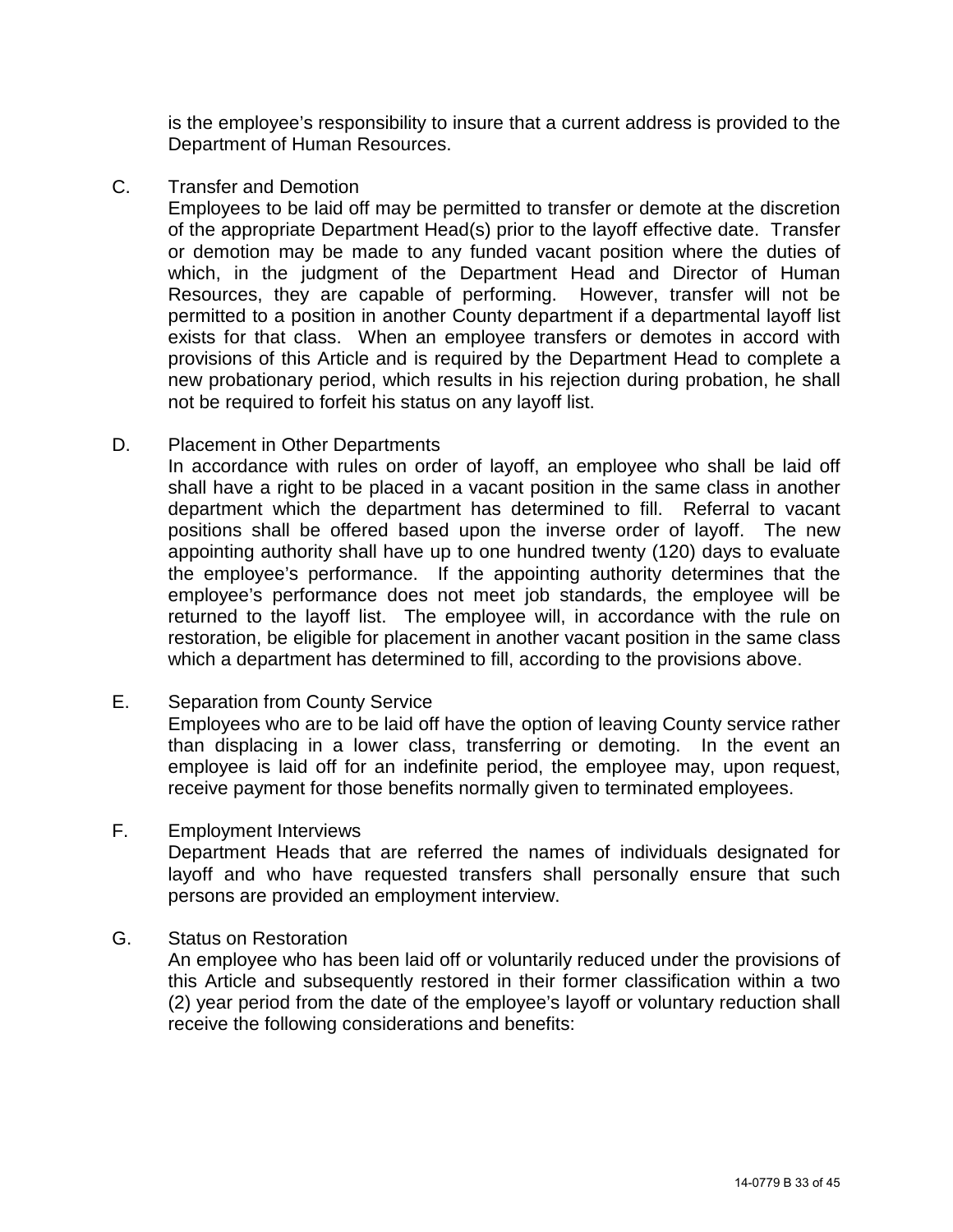- 1. All sick leave credited to the employee's account when laid off shall be restored, unless the employee received compensation for such sick leave at the time of the layoff.
- 2. All seniority points held upon layoff shall be restored.
- 3. All prior service shall be credited for the purpose of determining sick leave and vacation earning rates, longevity pay increases, and time in step.
- 4. The employee shall be placed on the step of the salary range that was held at the time of the layoff.
- H. Meet and Confer

Prior to the actual layoffs, the County's representatives and the Association shall, at the request of the Association, meet and confer over the practical effects of the proposed layoffs.

Section 5. Deviation from Retention Points

The Board of Supervisors may approve deviations from the order of layoff by seniority points or demotions in lieu of layoff (bumping) when seniority points order alone would result in retaining employees unable to maintain a satisfactory level of performance in the department affected. In such cases, the Department Head or designee shall fully justify and document the reasons therefore. The affected employees shall be provided a written notice of the department's request, reasons therefore and the date the Board of Supervisors shall consider the department's request.

Section 6. Appeal of Layoff

- A. Right of Appeal
	- 1. Permanent employees receiving a notice of layoff shall have the right to appeal solely on the issue of whether or not there was compliance with the procedures prescribed in this Article.
	- 2. The right of appeal is limited to the scope and process provided in this section, "Appeal of Layoff".
	- 3. The scope of any appeal shall not include such issues as the need for layoff, the reasons for layoff, or the exercise of other County prerogatives involved in layoff.
	- 4. Probationary, Provisional, Temporary and Extra Help employees have no right of appeal of a notice of layoff. Questions and disputes regarding regular civil service status shall be determined by the Civil Service Commission in accordance with their rules, regulations and procedures.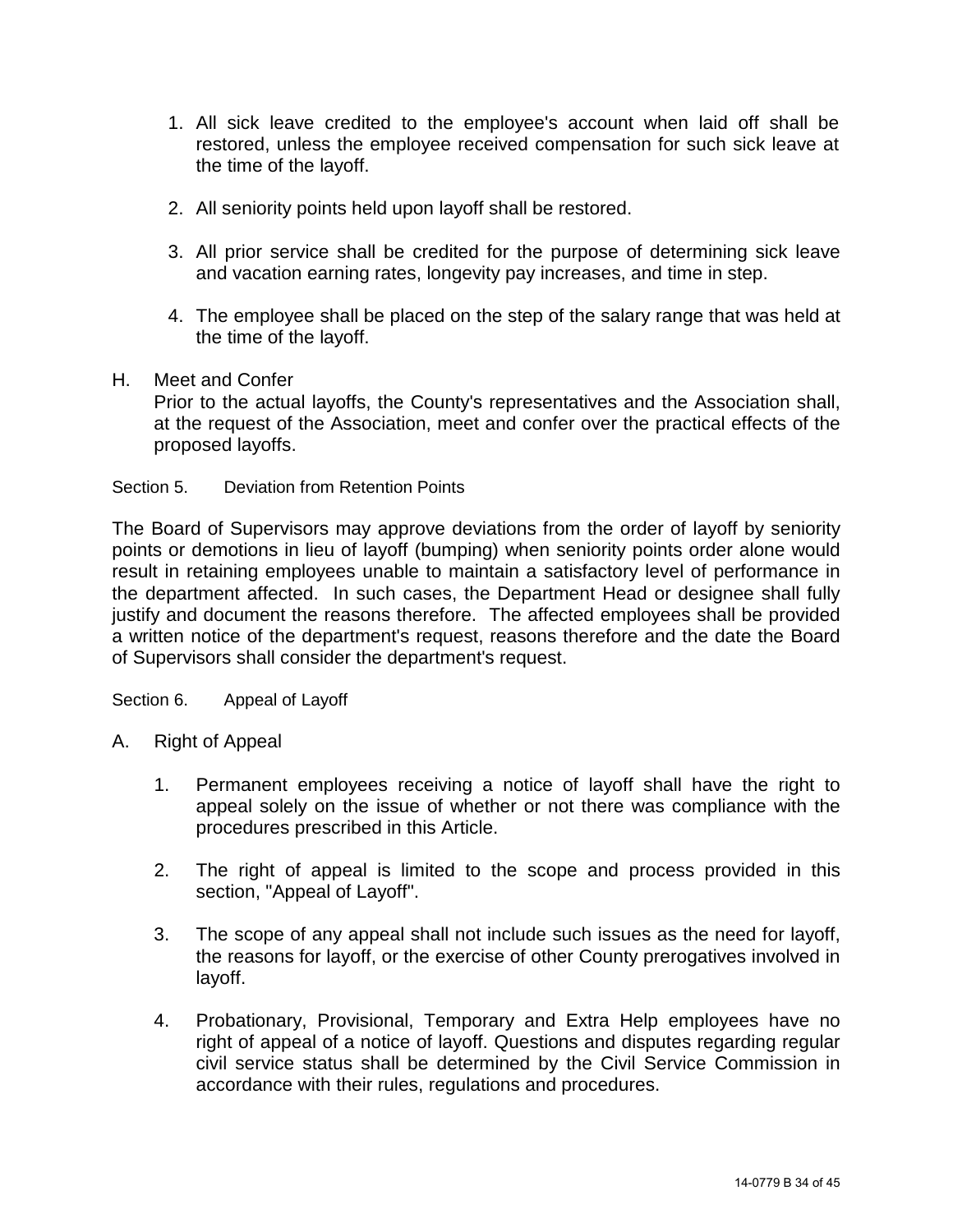- B. Notice and Timing of Appeal
	- 1. Appeals shall be filed in writing with the Director of Human Resources or designee. An email shall be accepted as a written appeal.
	- 2. Appeals shall be filed within five (5) working days after the date of service of the notice of layoff as provided in Article 16. B.3.
	- 3. The notice of appeal shall state the employee's reasons for the appeal consistent with Article 16. F.1.
- C. Responsibilities of the Director of Human Resources or Designee
	- 1. The Director of Human Resources or designee shall within three (3) working days of receipt of an appeal forward a copy of the appeal to the Association.
	- 2. The Director of Human Resources or designee shall within five (5) working days of receipt of an appeal, determine which employees, if any, will be adversely affected if the appeal is successful. Human Resources will notify all employees potentially adversely affected of the appeal within five (5) working days of receipt of the appeal..
- D. Layoff Arbitration Panel

A tripartite Layoff Arbitration Panel shall be appointed to hear all appeals having the same effective date for layoff.

- 1. Appeals shall be heard by a tripartite panel consisting of:
	- a) A representative designated by the Director of Human Resources.
	- b) A representative designated by the Association.
	- c) A neutral member selected in accordance with Article 16. F.4. b.
- 2. The neutral Layoff Arbitration Panel member shall be chosen by:
	- a) Mutual agreement between the County and Association or their designated representatives within five (5) working days of notification to the Association of an appeal.
	- b) If the County and the Association fail to name a neutral arbitration panel member within five (5) working days of notification to the Association of the appeal, a member of the Civil Service Commission (CSC) shall serve as the neutral third member of the arbitration panel.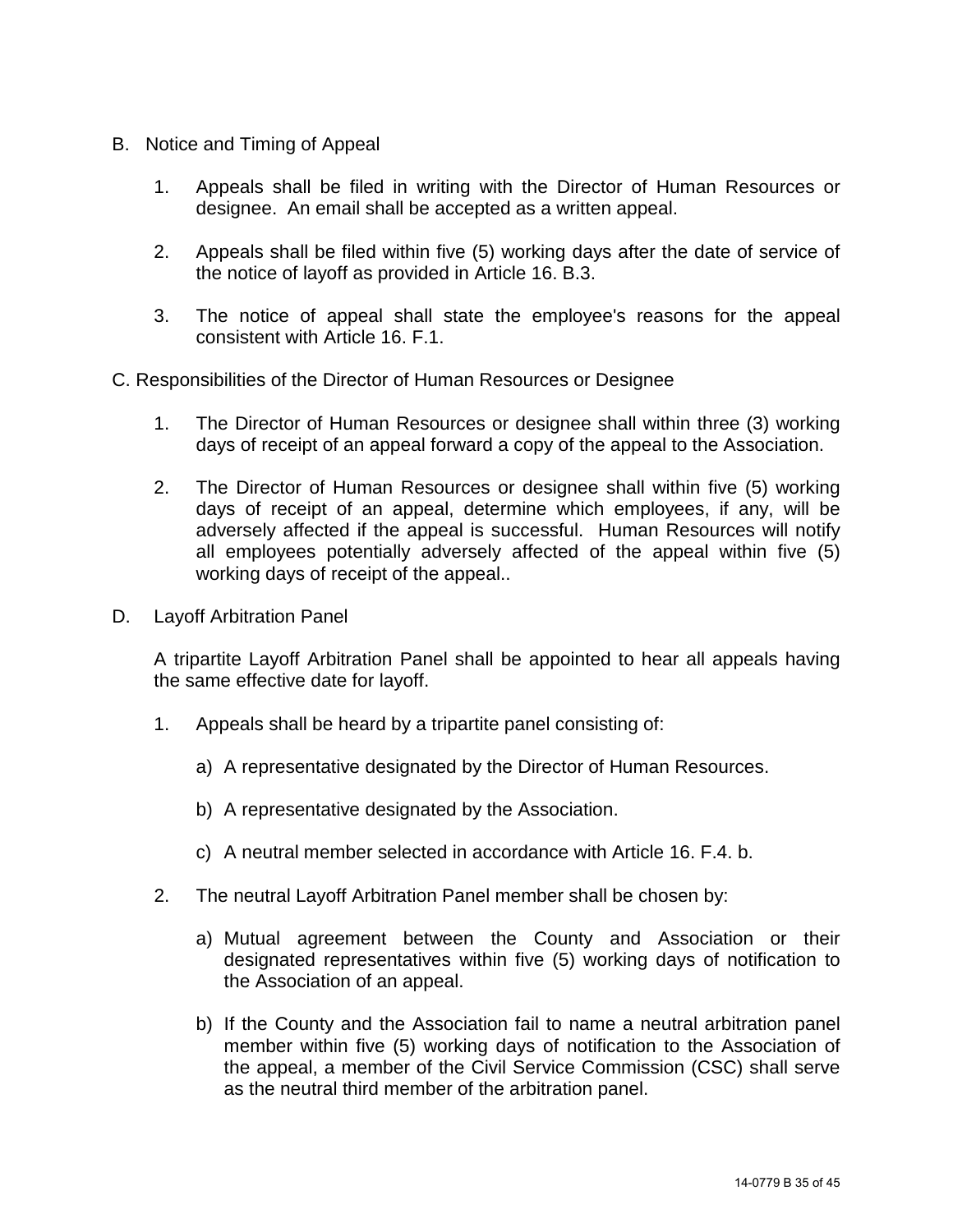- i. Human Resources shall notify the Chair of the CSC of their inability to agree on a neutral;
- ii. Human Resources shall notify the Chair of the CSC of their desire that a member of the CSC serve as the neutral member of the Layoff Arbitration panel in lieu of agreement on a third party.
- iii. The Chair of the CSC shall name a member of the CSC to serve as the neutral member of the Layoff Arbitration Panel and an alternate.
- 3. The Layoff Arbitration Panel shall convene and open the hearing within fifteen (15) working days of the initial filing of the appeal. Representatives to the arbitration panel shall be named with primary consideration being given to their availability to meet within the fifteen (15) working day time limit.
	- a) If either or both party(s) fails to name a representative who can meet within the time limit the CSC Chair shall name a member(s) of the CSC to serve as a second and if necessary third neutral in lieu of the failure of either or both parties to provide an available representative.
	- b) If the Civil Service Commissioner(s), designated or the alternate cannot serve within the time limit the Chair shall designate another Civil Service Commissioner(s) who can serve within the time limit.
- E. Hearing Process
	- 1. The employee filing the appeal and all other potentially affected employees will be notified of the date, time and place of the hearing not less than two (2) working days in advance of the hearing.
	- 2. The neutral member shall serve as Chair of the Layoff Arbitration Panel.
	- 3. The hearing shall be conducted in accordance with standard administrative hearing procedures used by the Civil Service Commission.
	- 4. In addition to hearing such evidence and witnesses as the parties including any employees potentially affected by the appeal may call, the Layoff Arbitration Panel may question witnesses and call such witnesses as they deem appropriate.
- F. Decision
	- 1. The Layoff Arbitration Panel shall issue their written decision within two (2) working days of closing the hearing.
	- 2. The decision of the Layoff Arbitration Panel shall be final and binding on all parties.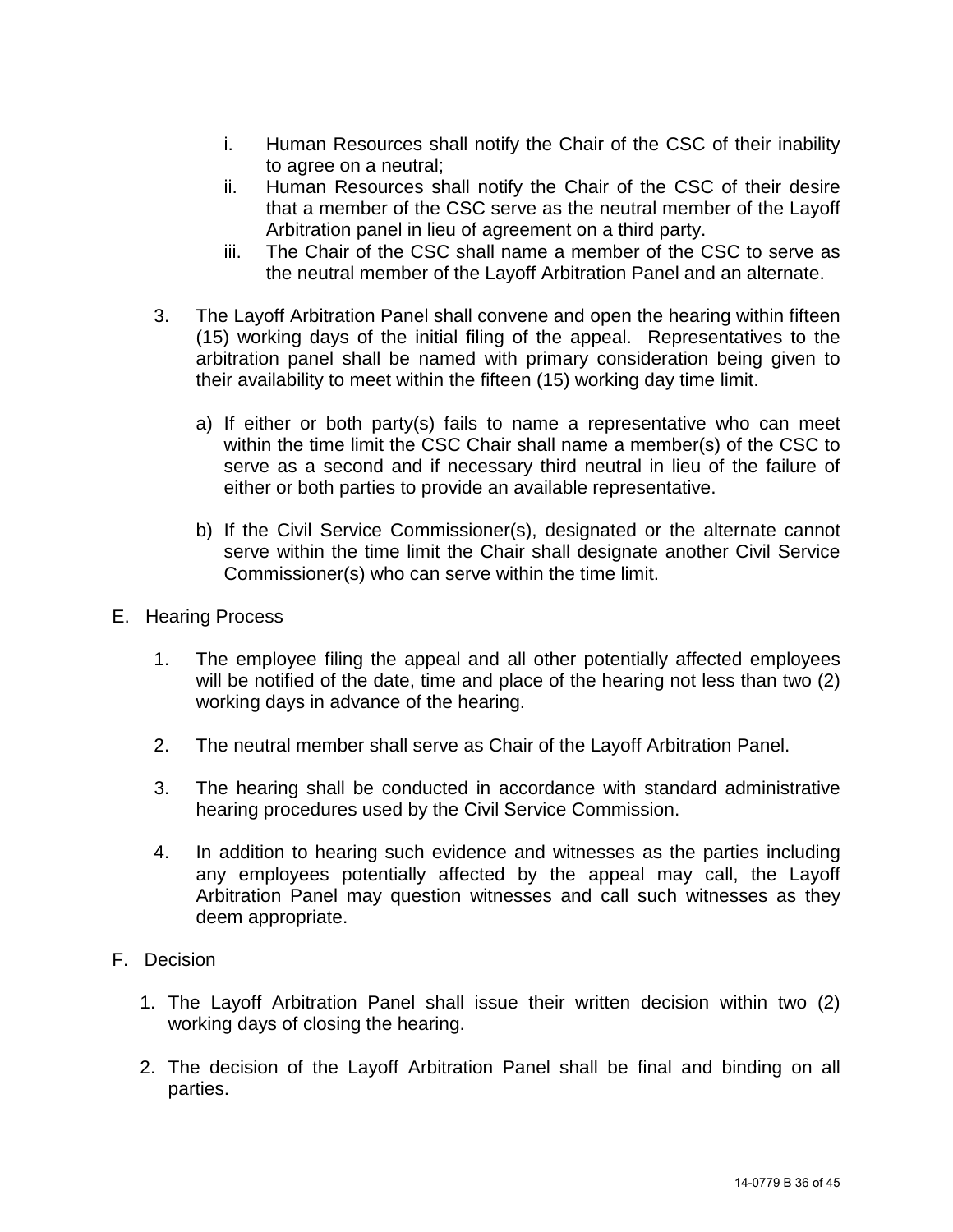## <span id="page-36-0"></span>**ARTICLE 16. DISCIPLINARY APPEALS**

An employee represented by this unit, having obtained civil service status in the County's Civil Service System, shall have the right to appeal a termination, demotion in class or salary step, or suspension without pay. Such appeal shall be in accordance with the provisions of County Personnel Rules.

## <span id="page-36-1"></span>**ARTICLE 17. GRIEVANCE PROCEDURE**

## Section 1. Intent

It is the intent of this procedure to provide for an orderly and equitable procedure for the resolution of misunderstanding and disputes between the County and its employees and/or the Association. The use of this procedure in resolving employee grievance shall not be held against any employee.

Section 2. Informal Discussion

Every effort should be made to settle grievances, performance issues, and related disputes at the lowest level of supervision possible. If an employee has a complaint relating to a work situation, the employee is encouraged to request a meeting with his/her immediate supervisor and may seek assistance from a shop steward and/or labor representative to discuss the problem in an effort to clarity the issue and to work cooperatively toward settlement.

#### Section 3. Scope of Grievances

- A. A grievance is a claimed violation, misapplication or misinterpretation of the provisions of a MOU or employee protections contained in ordinances, resolutions, personnel rules or written policies, adversely affecting an employee's wages, hours or conditions of employment.
- B. Specifically, excluded from the scope of grievances are:
	- 1. Subjects involving the amendment or change of Board of Supervisor resolutions and ordinances, which do not incorporate the provisions of this Memorandum of Understanding or other employee protections contained in ordinances, resolutions, personnel rules or written policies.
	- 2. Discrimination complaints that allege violations of equal employment opportunity laws or employment discrimination. Such complaints shall be processed pursuant to the County Policy Prohibiting Discrimination, Harassment and Retaliation for employees who are not covered by the State Merit System and will be processed under the California Administration Code,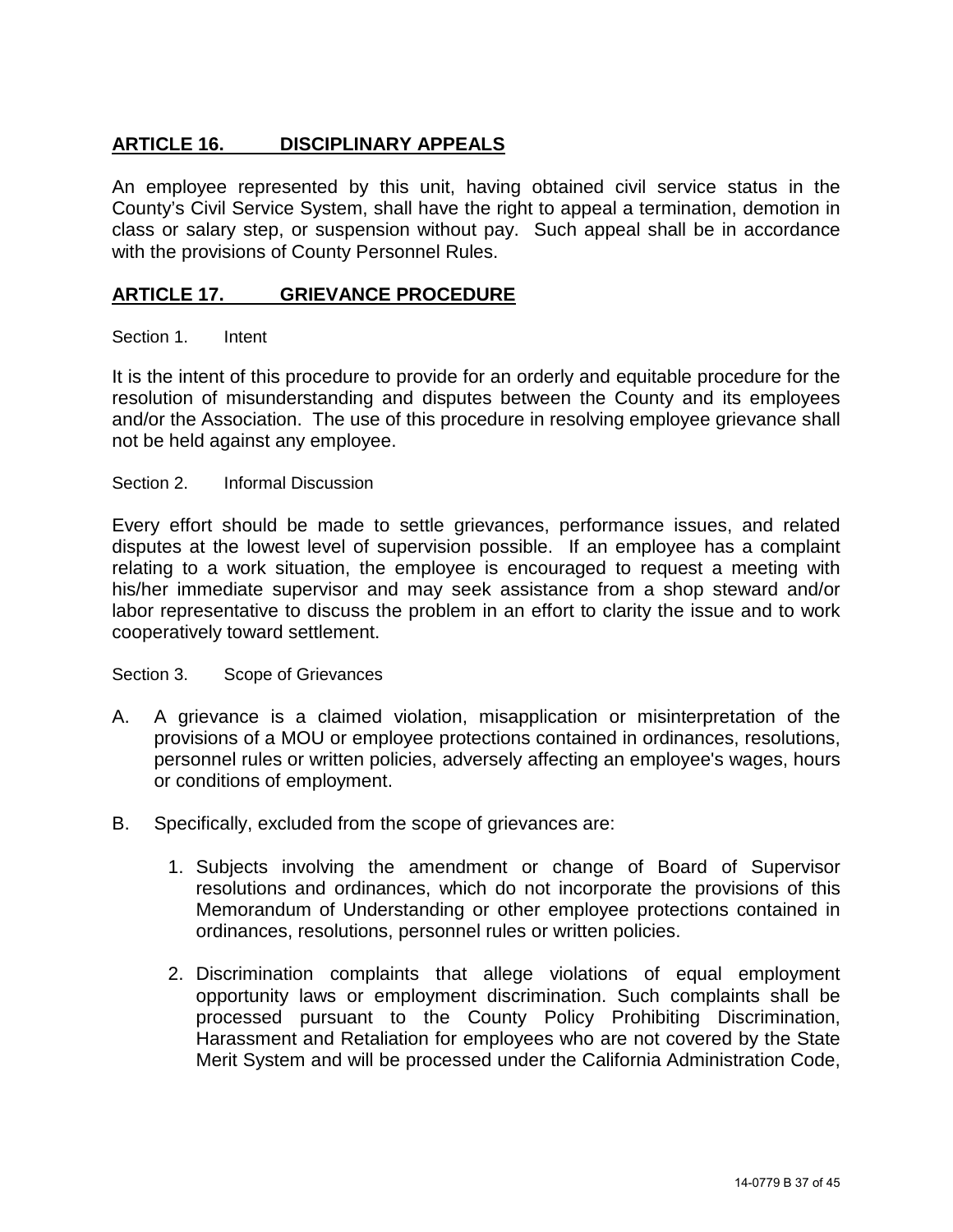Title 2, Division 5, Local Agency Personnel Standards for employees who are covered by the State Merit System.

- 3. Appeals of the "Reduction in Force" Articles and Policies which fall under the appeal process contained within that policy.
- 4. Appeals of disciplinary actions resulting in termination, demotion, suspensions without pay. Such complaints shall be processed pursuant to the County's Civil Service Appeal Procedure for employees who are not covered by the State Merit System and will be processed under the California Administrative Code, Title 2, Division 5, Local Agency Personnel Standards for employees who are covered by the State Merit System.
- 5. Internal department operational policies and procedures which determine the methods, processes, means and places of providing services except as those policies affect the terms and conditions of employment.

#### Section 4. Definitions

- A. Grievant A grievant is (1) an employee in the unit who is filing a grievance as defined herein or (2) if two or more employees have essentially the same grievance, they may, if approved by the Director of Human Resources or designee, submit their combined grievances as one grievant. The Association may initiate a grievance where actions or policies directly affect employees in the bargaining units represented by the Association.
- B. Working Day Shall mean day(s) in which the County's main administration office is open for business.

Section 5. Grievance Procedure

The grievance procedure shall consist of the following steps, each of which must be completed prior to any request for further consideration of the matter unless waived by mutual consent or as otherwise provided herein.

- A. Employee-Initiated Grievance
	- 1. The employee shall prepare a written grievance within twenty-five (25) working days of the incident or occurrence giving rise to the complaint. The employee shall submit the grievance to the immediate supervisor and Department Head or designated manager. The grievance shall describe the issue, identify the Article of the MOU or section of written policy, rule, resolution or ordinance which the employee feels has been violated and the requested remedy.
	- 2. The Department Head or designated manager shall investigate the grievance.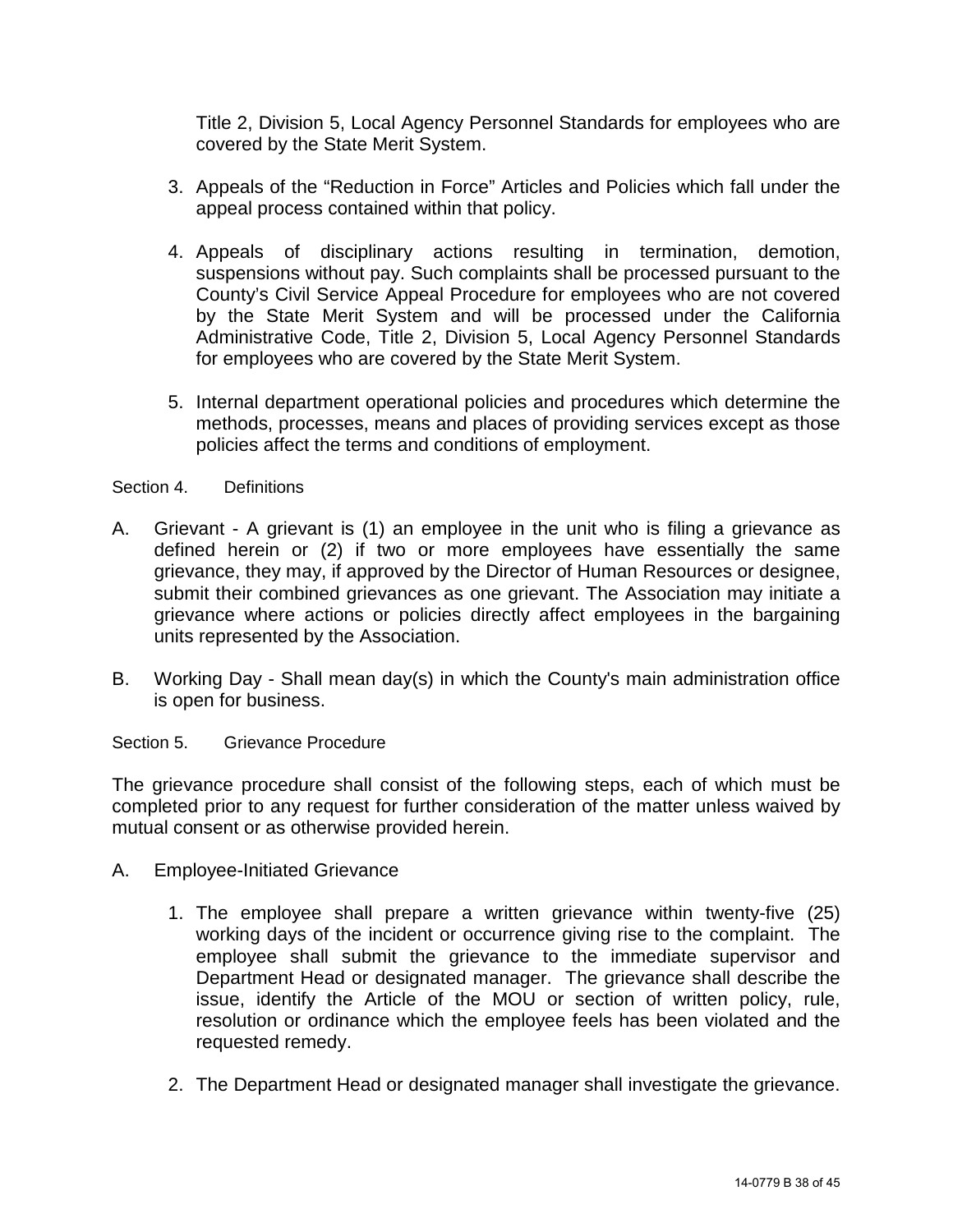The Department Head or designated manager's investigation should include a meeting with the grievant and their representative. The Department Head or designated manager shall respond to the grievance in writing within ten (10) working days of receipt of the grievance. The Department Head shall sign the response to the grievance.

- 3. If the Department Head or designated manager's written response does not resolve the grievance, the grievant, within five working days, shall submit the grievance to the Director of Human Resources or designee. The Director of Human Resources designee shall not be from the same Department(s) where the grievance arose.
- 4. The Director of Human Resources or designee shall investigate the grievance. The Director of Human Resources' or designees' investigation should include meeting with the grievant or representative. The Director of Human Resources or designee shall respond to the grievance in writing within fifteen (15) working days.
- B. Association Initiated Grievance
	- 1. The Association shall submit a written grievance to the Director of Human Resources or designee within twenty-five (25) working days of the incident giving rise to the grievance, with copies to affected Department Heads.
	- 2. The Director of Human Resources or designee shall investigate the grievance and, within twenty (20) working days, shall issue a written response to the grievance.

## Section 6. Arbitration

- A. If the written response from the Director of Human Resources or designee to either an employee or Association initiated grievance fails to resolve the grievance, the Association may within 10 (ten) working days of the date of the written response request that the grievance advance to arbitration.
- B. The grievant's representative and the Director of Human Resources or designee shall attempt to mutually agree on an acceptable arbitrator for the dispute. If no agreement can be reached on an arbitrator within ten (10) working days, a list of seven (7) names from the California State Conciliation and Mediation Service shall be obtained. The parties shall alternately strike names until only one name remains, which name shall be the arbitrator in the dispute. The party to strike the first name shall be chosen by lot.

The arbitrator shall have no power to add to, subtract from, alter, modify or go beyond the applicable provisions of the MOU.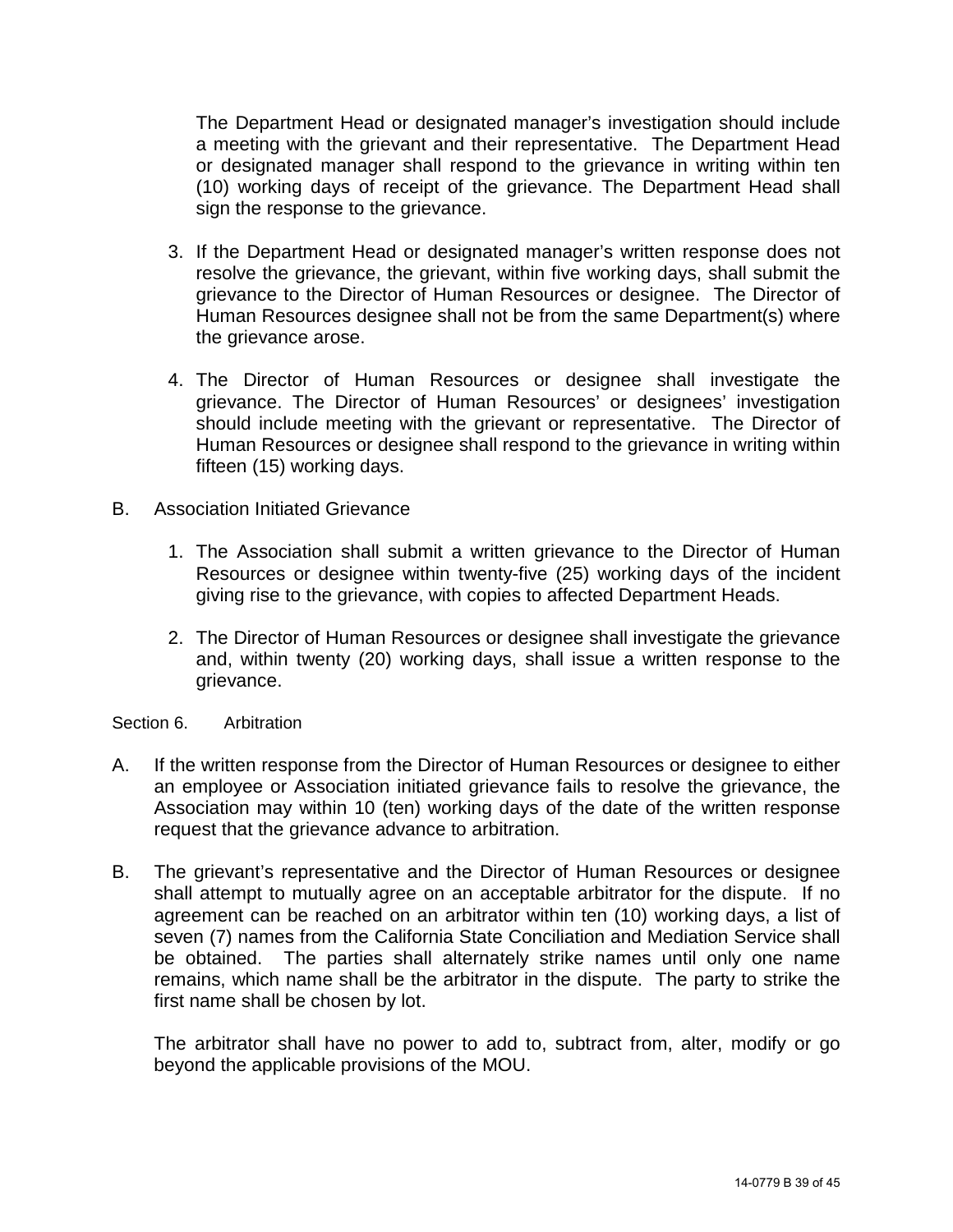- C. The decision of the arbitrator is final and binding on all parties, subject to ratification by the Board of Supervisors if the decision requires an unbudgeted expenditure.
- D. The costs of the arbitrator's fees/mileage shall be borne equally by both parties.
- E. Upon mutual agreement, in lieu of arbitration, the parties may determine to submit the matter to the Civil Service Commission for final resolution subject to ratification by the Board of Supervisors if the decision requires an unbudgeted expenditure.

## Section 7. Basic Rules

- A. Costs All costs of arbitration or Civil Service Commission incurred jointly by both parties to the final resolution process shall be borne equally by the parties. Costs incurred separately shall be borne by the party incurring them. Upon expiration of the MOU, the County shall bear the cost of any grievance heard by the Civil Service Commission. The County and Association shall continue to share equally in the cost incurred jointly by both parties for arbitration heard after the expiration of this MOU.
- B. Time Limits If a grievant fails to carry the grievance forward to the next level within the prescribed time period, the grievance shall be considered settled based upon the decision rendered at the most recent step utilized. If a supervisor or manager fails to respond with an answer within the given time period, the grievant may appeal the grievance to the next higher level. Time limits may be waived by mutual written consent of the parties.
- C. Representation The grievant may be represented by a person of the grievant's choice at any formal level of this procedure. At the formal and final stages of this grievance procedure, an employee may be represented by a shop steward or person designated by the Association unless otherwise agreed upon by the Association and Director of Human Resources or designee.
- D. Shop Stewards The Association may be accompanied by a shop steward or one other County employee of his/her choice at the informal level of this procedure. At the formal and final stages of this grievance procedure, an employee may be represented by a shop steward or person designated by the Association unless otherwise agreed upon by the Association and Director of Human Resources or designee.
- E. Release Time The grievant may take reasonable county time without loss of pay to prepare the grievance and meet with County representatives regarding the grievance.
- F. Association designated shop stewards may take a reasonable amount of time, as determined by the Director of Human Resources or designee, without loss of pay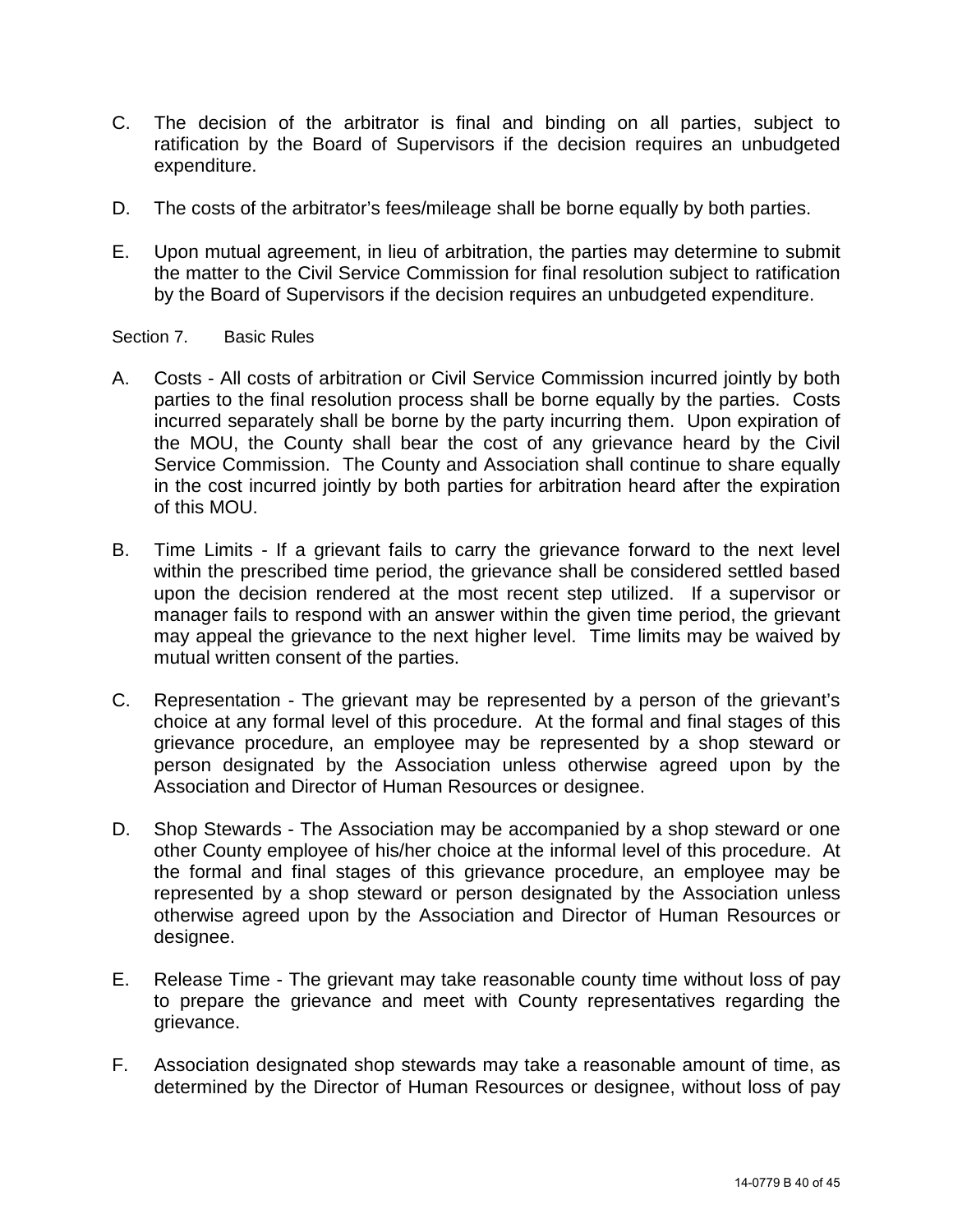to assist a grievant in preparing and presenting a grievance. Only one shop steward will be allowed release time to assist any one grievant or on any one grievance.

## <span id="page-40-0"></span>**ARTICLE 18. RENEGOTIATIONS**

<span id="page-40-1"></span>Section 1. Successor Agreement

In the event that either party desires to negotiate a successor MOU, the party shall serve upon the other its written request to commence negotiations, provided that negotiations shall begin no later than April 2016.

<span id="page-40-2"></span>Section 2. Notification of Representatives

The parties shall notify one another of the names of their designated representatives at least thirty (30) days in advance of the first meeting.

<span id="page-40-3"></span>Section 3. Negotiations During Work Hours

Association representatives, not to exceed three (3) in number, shall be granted reasonable time off without loss of compensation or other benefits in order to participate in negotiations. Every effort shall be made to schedule negotiations during regular business hours to the extent practicable. Participation in negotiations does not release any employee from responsibilities of their full-time employment requiring immediate attention or action (for example, scheduled court appearances or emergency/callback).

## <span id="page-40-4"></span>**ARTICLE 19. PEACEFUL PERFORMANCE**

The parties to this MOU recognize and acknowledge that the services performed by the County employees covered by this Agreement are essential to the public health, safety, and general welfare of the residents of the County of El Dorado. The Association agrees that under no circumstances will the Association recommend, encourage, cause or permit its employees to initiate, participate in, nor will any employee of the bargaining unit take part in any strike, sit-down, stay-in, sick-out, slowdown or picketing (hereinafter collectively referred to as work stoppage) in any office or department of the County, nor to curtail any work or restrict any production, or interfere with any operation of the County.

In the event of any work stoppage, during the term of this MOU, whether by the Association or by any employee of the bargaining unit, the Association by its officers, shall immediately declare in writing and publicize that such work stoppage is illegal and unauthorized, and further direct its employees in writing to cease the said conduct and resume work. Copies of such written notice shall be served upon the County. In the event of any work stoppage the Association promptly and in good faith performs the obligations of this paragraph, and providing that the Association had not otherwise authorized, permitted or encouraged such work stoppage, the Association shall not be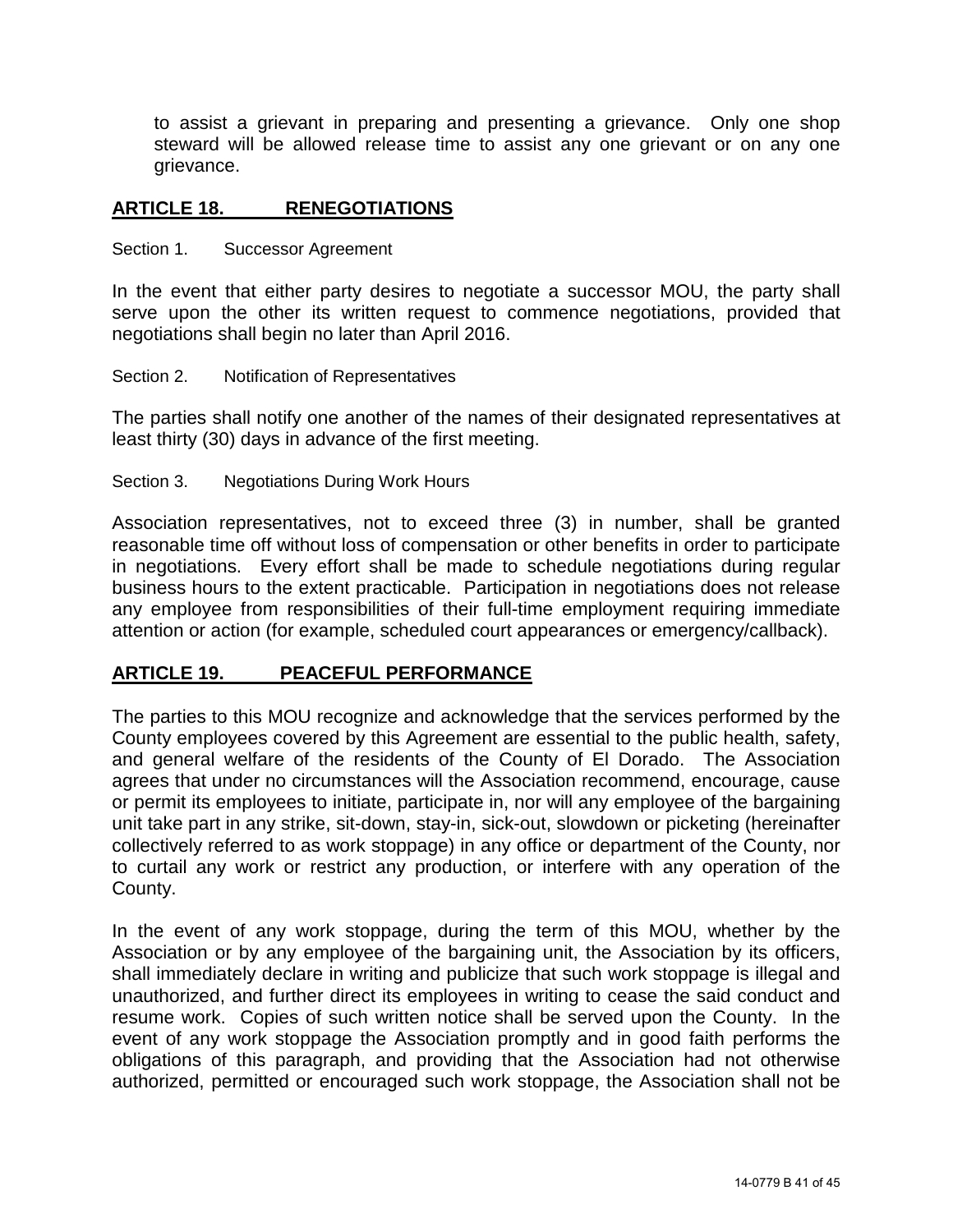liable for any damages caused by the violation of this provision. However, the County shall have the right to discipline, to include discharge, any employee who instigates, participates in, or gives leadership to, any work stoppage activity herein prohibited, and the County shall have the right to seek full legal redress, including damages, against any such employee.

Section 1. Job Action - Sick Outs

A. Variance from Personnel Rule 1404

Whenever the CAO or his/her designee determines that an increase in absenteeism due to a job action or sick out is significantly and detrimentally affecting the ability of one or more departments to carry out their functions he/she may declare that this Section shall be in force and the following rules shall apply. These requirements shall stay in effect for all purposes until after the CAO determines that the increased incidence of absenteeism and the threat of such increased incidence of absenteeism have abated.

- 1. The Department Heads of the departments specified in the CAO declaration shall require that each employee who is unable to report for duty due to illness or injury that is requesting sick leave shall provide a certificate completed and signed by a licensed physician or other qualified medical professional. This certificate shall show that the physician examined the employee during the period of absence from work, state the date of each examination, describe the physician's diagnosis of the employee's illness or nature and extent of the employee's injury and certify that the physician has recommended that the employee be excused from work for medical reasons, and the specific number of days of the recommended excuse. Such medical verification shall be provided to the Department Head within three (3) working days of the employee's return to work.
- 2. The employee shall also provide a sworn affidavit justifying their claim of sick leave. Such affidavit shall be provided to the employee by the Department Head upon their return to work. Each request for sick leave time will be evaluated individually at the time the required documentation is received.
- 3. An employee shall not be allowed sick leave credit and shall not be compensated for any period of absence unless the employee has complied with the requirements of this policy and unless the information provided therein and otherwise required of or provided by the employee is deemed to substantiate the claimed illness or injury. The employee may appeal a denial of sick leave through the County's Grievance Procedure.
- 4. It is recognized that the facts which constitute the basis for use of sick leave may vary considerably from employee to employee and that in rare instances, the specific requirements of this rule may not be appropriate or feasible.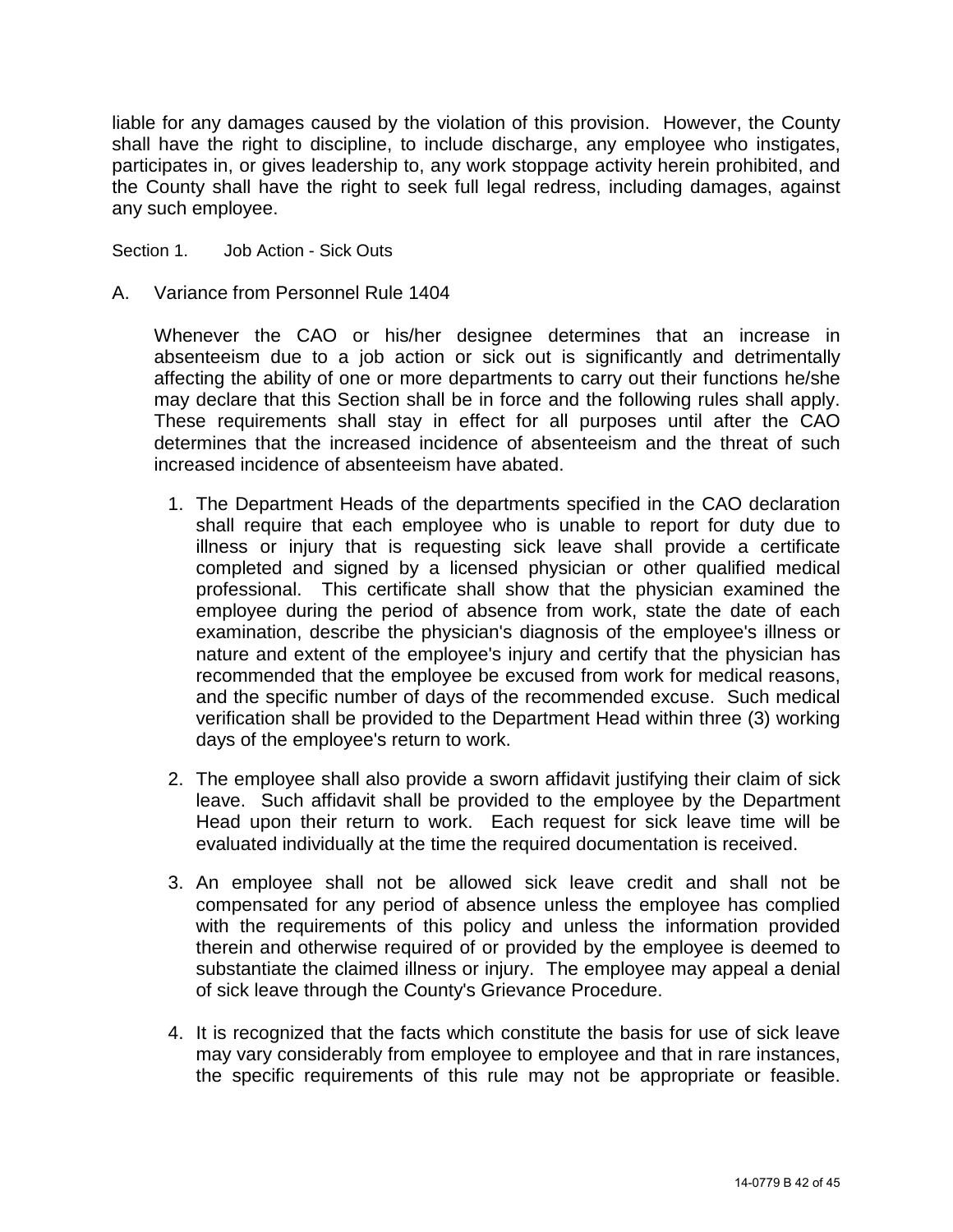Accordingly, discretionary variances, (but not waivers from the requirements of these rules) may be considered and allowed by the CAO or his/her designee. Any such variance shall, if feasible, provide for an acceptable alternative means by which the employee involved shall provide assurance of the existence of facts which are adequate as a basis for proper use of sick leave.

## <span id="page-42-0"></span>**ARTICLE 20. FULL UNDERSTANDING, MODIFICATION, WAIVER**

This MOU sets forth the full and entire understanding regarding the matters set forth herein, and any other prior or existing understandings or agreements relating to such matters are hereby superseded or terminated as appropriate. It is agreed and understood that each party hereto voluntarily and unqualifiedly waives its right to negotiate, and agrees that the other party shall not be required to negotiate, with respect to any matter covered herein during the term of this MOU.

No agreement, alteration, understanding, variation, waiver or modification of any of the terms or provisions contained herein shall in any manner be binding upon the parties, unless made and executed in writing by all the parties hereto, and if required, approved and implemented by the County.

## <span id="page-42-1"></span>**ARTICLE 21. SEVERABILITY**

If any provisions of this MOU are held to be contrary to law by a court of competent jurisdiction, such provisions will not be deemed valid and subsisting except to the extent permitted by law, but all other provisions will continue in full force and effect.

## <span id="page-42-2"></span>**ARTICLE 22. ECONOMIC HARDSHIP**

At any time after the effective date of this comprehensive MOU, upon thirty (30) calendar days written notice to the Association, the County may reopen this agreement for renegotiation regarding future increases in compensation if a financial shortfall in the County budget has occurred that has caused the Board of Supervisors to actually reopen negotiations with other employee groups with negotiated MOUs or adopted Salary and Benefit Resolution, except with respect to any salaries governed by Section 504 of the El Dorado County Charter. Any notice provided subject to this section must include evidence demonstrating the basis for the claim of hardship.

## **ARTICLE 23. DRUG FREE WORK PLACE**

The County and the Association agree that they are committed to providing and maintaining a drug free work place in accord with the Drug Free Work Place Act of 1988. It is understood that the unlawful manufacture, distribution, dispensing, possession or use of drugs and/or alcohol is prohibited in the work place and that violation of this provision would subject the employee to disciplinary action. The County has a zero tolerance standard for employees being under the influence of alcohol and/or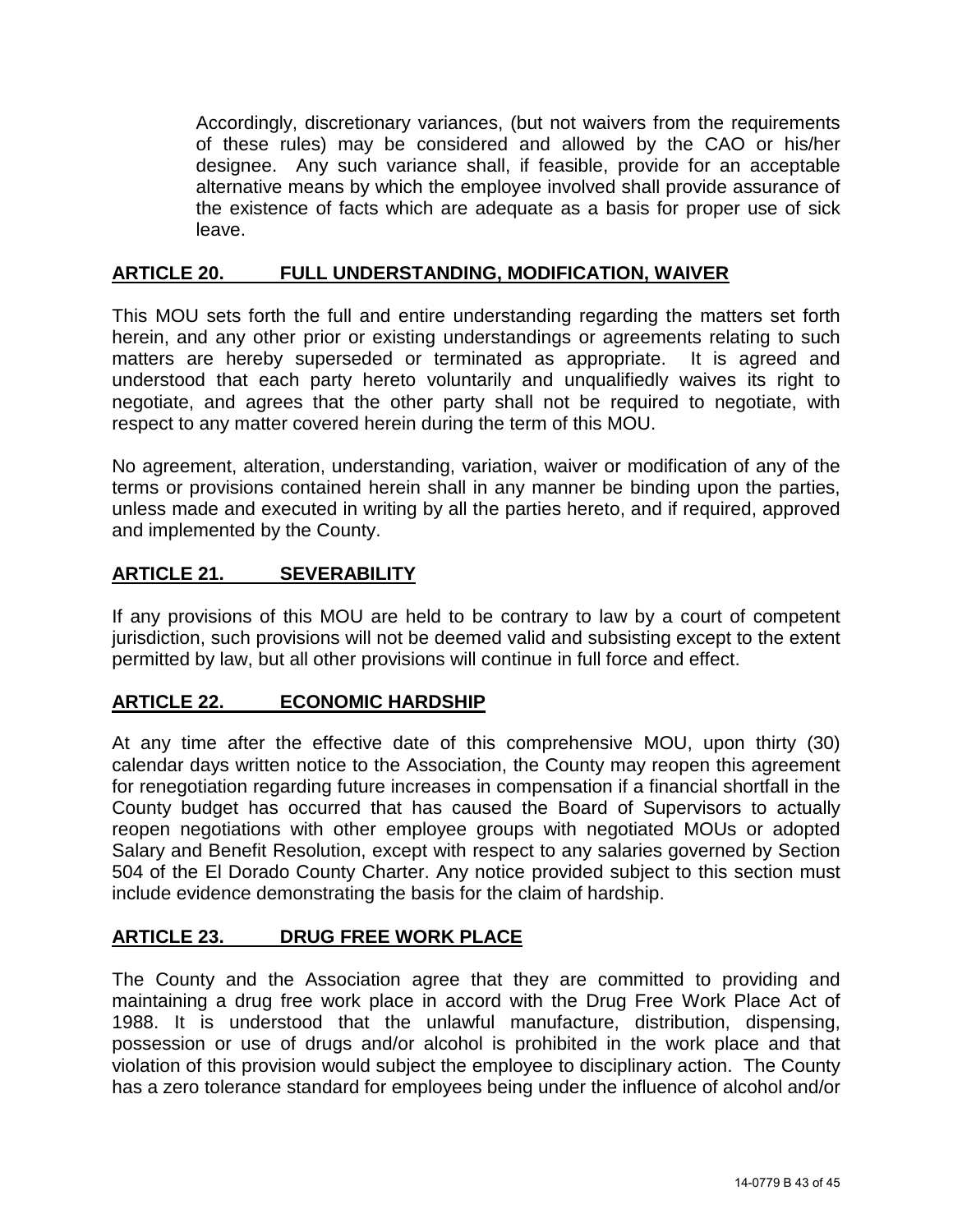drugs while at work. Reasonable effort will be made to inform employees about the dangers of drug abuse in the work place, the availability of any counseling or rehabilitation, as well as the Employee Assistance Program, and that disciplinary action may be imposed upon employees for drug violations occurring in the work place or affecting work performance. The Parties shall discuss the adoption of a reasonable suspicion drug testing policy during the term of this MOU.